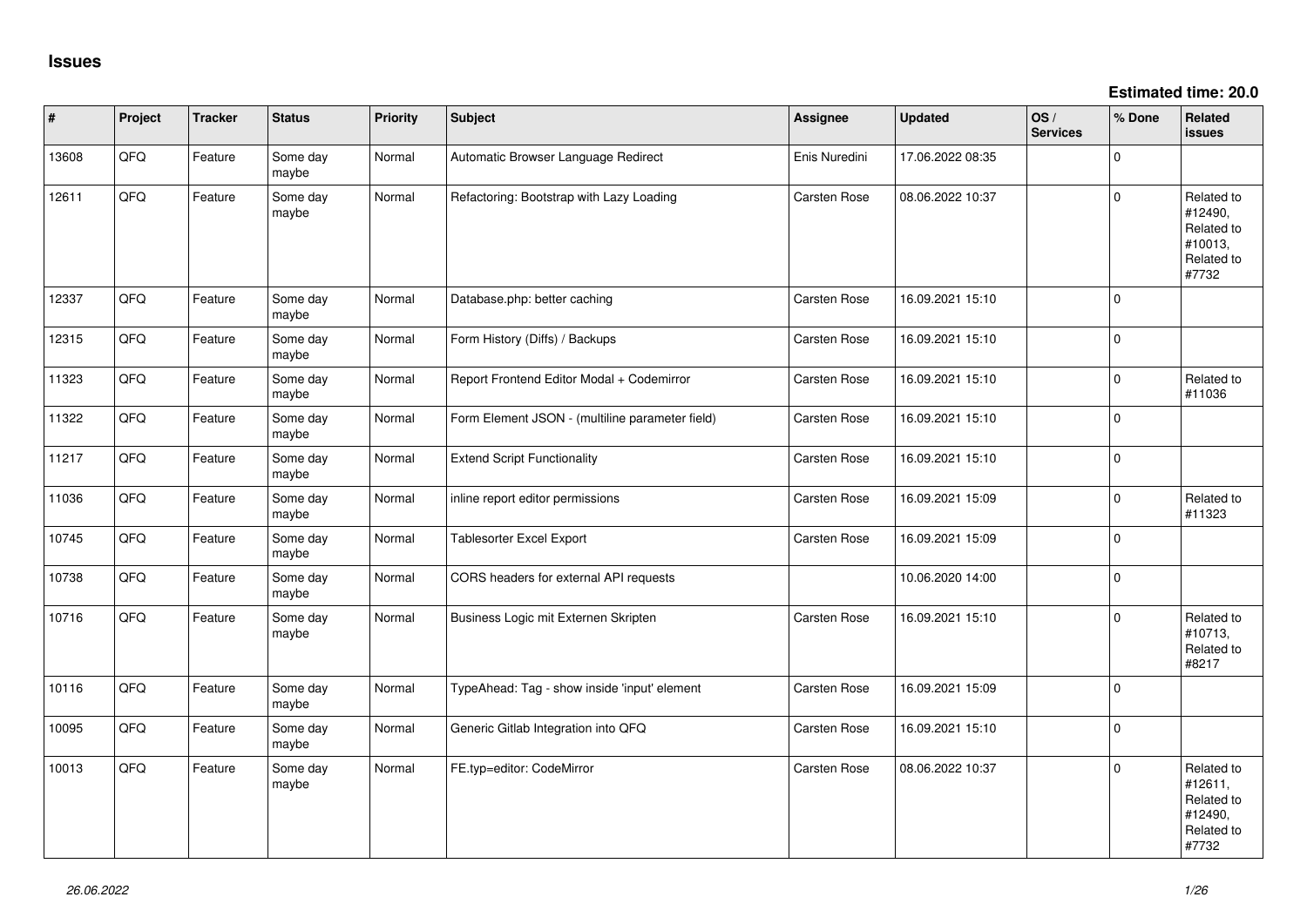| #    | Project | <b>Tracker</b> | <b>Status</b>     | <b>Priority</b> | <b>Subject</b>                                                           | Assignee            | <b>Updated</b>   | OS/<br><b>Services</b> | % Done      | Related<br><b>issues</b>                                               |
|------|---------|----------------|-------------------|-----------------|--------------------------------------------------------------------------|---------------------|------------------|------------------------|-------------|------------------------------------------------------------------------|
| 9704 | QFQ     | Feature        | Some day<br>maybe | Normal          | Thumbnails Generieren beim Splitten von PDF Files                        | Carsten Rose        | 11.12.2019 16:01 |                        | 0           |                                                                        |
| 9669 | QFQ     | Bug            | Some day<br>maybe | Normal          | Checkbox / Template Group: radio/checkbox visible broken<br>after 'add'  | <b>Carsten Rose</b> | 16.06.2021 13:47 |                        | $\Omega$    | Related to<br>#8091                                                    |
| 9579 | QFQ     | Feature        | Some day<br>maybe | Normal          | Multiform with Process Row                                               | Carsten Rose        | 11.12.2019 16:01 |                        | 0           |                                                                        |
| 9281 | QFQ     | Bug            | Some day<br>maybe | Normal          | Allow STRICT_TRANS_TABLES                                                | <b>Carsten Rose</b> | 02.01.2021 18:43 |                        | 0           |                                                                        |
| 9130 | QFQ     | Feature        | Some day<br>maybe | Normal          | tablesorter: Automatic Row numbering / Zeilenummer                       | Benjamin Baer       | 01.02.2020 23:22 |                        | $\Omega$    |                                                                        |
| 9126 | QFQ     | Bug            | Some day<br>maybe | Normal          | hidden Form elements are present in page source                          |                     | 02.01.2021 18:41 |                        | $\Omega$    |                                                                        |
| 9024 | QFQ     | <b>Bug</b>     | Some day<br>maybe | Normal          | QFQ Einarbeitung                                                         |                     | 01.02.2020 15:56 |                        | $\Omega$    |                                                                        |
| 9020 | QFQ     | Bug            | Some day<br>maybe | Normal          | radio mit buttonClass und dynamicUpdate lassen sich nicht<br>kombinieren |                     | 11.12.2019 16:01 |                        | $\mathbf 0$ |                                                                        |
| 8894 | QFQ     | Feature        | Some day<br>maybe | Normal          | Documentation Tags Usable in QFQ Application                             | Carsten Rose        | 11.12.2019 16:01 |                        | 0           |                                                                        |
| 8892 | QFQ     | Feature        | Some day<br>maybe | Normal          | Display and Edit SQL Comments in Form Editor                             | Carsten Rose        | 11.12.2019 16:01 |                        | 0           |                                                                        |
| 8586 | QFQ     | Feature        | Some day<br>maybe | Normal          | QFQ: Enhance Error message for 'record not found'                        | Carsten Rose        | 16.09.2021 15:10 |                        | $\mathbf 0$ |                                                                        |
| 8520 | QFQ     | Feature        | Some day<br>maybe | Normal          | Bring QFQ to Composer                                                    | <b>Carsten Rose</b> | 16.09.2021 15:10 |                        | $\Omega$    |                                                                        |
| 8106 | QFQ     | <b>Bug</b>     | Some day<br>maybe | Normal          | Dynamic Update: Feld kann nicht auf empty zurückgesetzt<br>werden        | Carsten Rose        | 11.12.2019 16:01 |                        | $\Omega$    |                                                                        |
| 8101 | QFQ     | Feature        | Some day<br>maybe | Normal          | Password hash: support further hashing methods                           | Carsten Rose        | 16.09.2021 15:10 |                        | $\Omega$    |                                                                        |
| 8056 | QFQ     | Feature        | Some day<br>maybe | Normal          | Termin Organisation (Reservation)                                        |                     | 01.02.2020 23:19 |                        | 0           | Related to<br>#8658                                                    |
| 7921 | QFQ     | Feature        | Some day<br>maybe | Normal          | Rest API Export: URL kuerzer machen                                      |                     | 01.02.2020 23:19 |                        | $\mathbf 0$ |                                                                        |
| 7732 | QFQ     | Feature        | Some day<br>maybe | Normal          | Javascript: Lazy Loading der add on libs                                 | Beniamin Baer       | 08.06.2022 10:38 |                        | $\Omega$    | Related to<br>#12611,<br>Related to<br>#12490,<br>Related to<br>#10013 |
| 7456 | QFQ     | Bug            | Some day<br>maybe | Low             | Todos in Code: solve or make ticket                                      | Carsten Rose        | 16.09.2021 15:10 |                        | $\mathbf 0$ |                                                                        |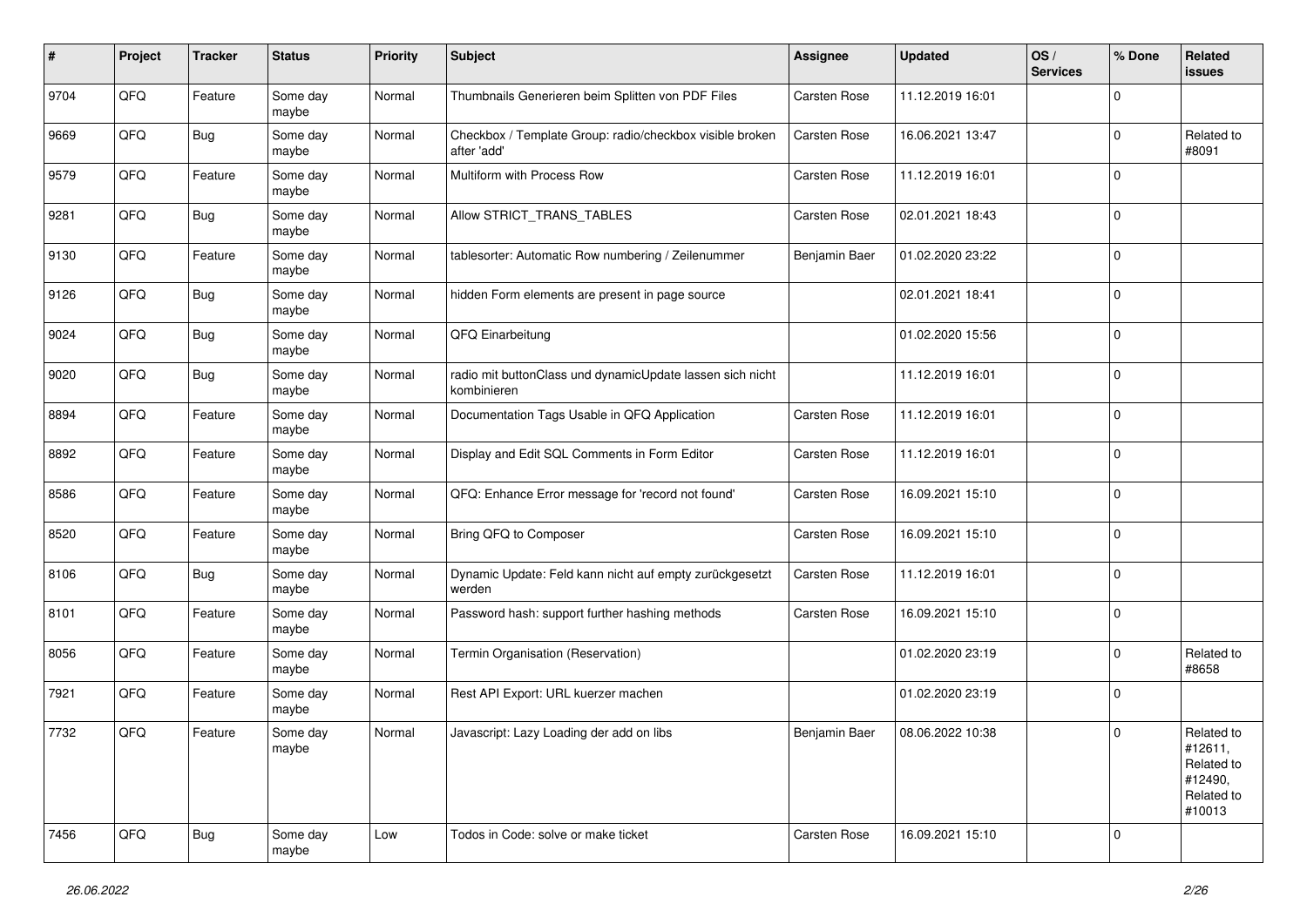| #    | Project | <b>Tracker</b> | <b>Status</b>     | <b>Priority</b> | <b>Subject</b>                                                                                 | Assignee            | <b>Updated</b>   | OS/<br><b>Services</b> | % Done      | <b>Related</b><br>issues |
|------|---------|----------------|-------------------|-----------------|------------------------------------------------------------------------------------------------|---------------------|------------------|------------------------|-------------|--------------------------|
| 7453 | QFQ     | Feature        | Some day<br>maybe | Normal          | import / export forms QFQ                                                                      | <b>Carsten Rose</b> | 16.09.2021 15:10 |                        | $\Omega$    |                          |
| 7452 | QFQ     | Feature        | Some day<br>maybe | Normal          | automate deployment new QFQ version                                                            | Carsten Rose        | 16.09.2021 15:10 |                        | $\Omega$    |                          |
| 7402 | QFQ     | <b>Bug</b>     | Some day<br>maybe | Normal          | thumbnail cache: outdated picture when permission denied<br>and permission resolved.           |                     | 01.02.2020 23:20 |                        | 0           |                          |
| 7336 | QFQ     | Feature        | Some day<br>maybe | Normal          | PDF Upload: disallow PDFs with specific Meta information                                       | Carsten Rose        | 11.12.2019 16:01 |                        | $\Omega$    |                          |
| 7281 | QFQ     | Bug            | Some day<br>maybe | Normal          | Subrecords: on large screen separator line too short                                           |                     | 01.02.2020 23:19 |                        | $\Omega$    |                          |
| 7278 | QFQ     | Feature        | Some day<br>maybe | Normal          | Form: Wert vordefinieren der immer gesetzt wird                                                |                     | 02.05.2021 09:27 |                        | $\mathbf 0$ |                          |
| 7229 | QFQ     | Feature        | Some day<br>maybe | Normal          | New FormElement.type: Button                                                                   |                     | 01.02.2021 12:32 |                        | $\Omega$    |                          |
| 7108 | QFQ     | Feature        | Some day<br>maybe | Normal          | QFQ Wrap Elements                                                                              |                     | 11.12.2019 16:01 |                        | $\Omega$    |                          |
| 7107 | QFQ     | Feature        | Some day<br>maybe | Normal          | Showcase Registration Tool: Anmeldung / Administration :<br>Liste Anmeldungen / Emaileinaldung | Carsten Rose        | 11.12.2019 16:01 |                        | $\Omega$    |                          |
| 7106 | QFQ     | Feature        | Some day<br>maybe | Normal          | Beispiel Nummerierung von Rows in Report                                                       |                     | 11.12.2019 16:01 |                        | 0           |                          |
| 7105 | QFQ     | Feature        | Some day<br>maybe | Normal          | Beispiel wie man in einer zweiten Tabelle speichert.                                           |                     | 11.12.2019 16:01 |                        | $\Omega$    |                          |
| 7104 | QFQ     | Feature        | Some day<br>maybe | Normal          | Manual: hint about escaping if '\r' appears in mail body                                       |                     | 11.12.2019 16:01 |                        | $\Omega$    |                          |
| 7101 | QFQ     | <b>Bug</b>     | Some day<br>maybe | Normal          | form' in SIP and 'report' - breaks                                                             |                     | 01.02.2020 23:20 |                        | $\mathbf 0$ |                          |
| 7100 | QFQ     | Feature        | Some day<br>maybe | Normal          | Download: log access, max downloads, time limit                                                |                     | 01.02.2020 23:19 |                        | $\Omega$    |                          |
| 6992 | QFQ     | Feature        | Some day<br>maybe | Normal          | DB exception: Syntax Highlight                                                                 |                     | 11.12.2019 16:01 |                        | $\Omega$    | Related to<br>#5450      |
| 6972 | QFQ     | Feature        | Some day<br>maybe | Normal          | Fabric Clipboard / cross browser tab                                                           | Benjamin Baer       | 01.02.2020 23:21 |                        | $\Omega$    |                          |
| 6970 | QFQ     | Feature        | Some day<br>maybe | Normal          | tablesorter: default fuer 'sortReset' aendern von 'Ctrl' zu 'Alt'                              | Benjamin Baer       | 01.02.2020 23:21 |                        | $\Omega$    |                          |
| 6715 | QFQ     | Feature        | Some day<br>maybe | Normal          | Code-Refactoring: dbArray vereinheitlichen                                                     | Carsten Rose        | 11.12.2019 16:02 |                        | $\Omega$    |                          |
| 6704 | QFQ     | Feature        | Some day<br>maybe | Normal          | Upload Mode: Bilder in Notizen rechts sollen aktuellen<br>Upload repräsentieren.               |                     | 01.02.2020 23:19 |                        | 0           | Related to<br>#3264      |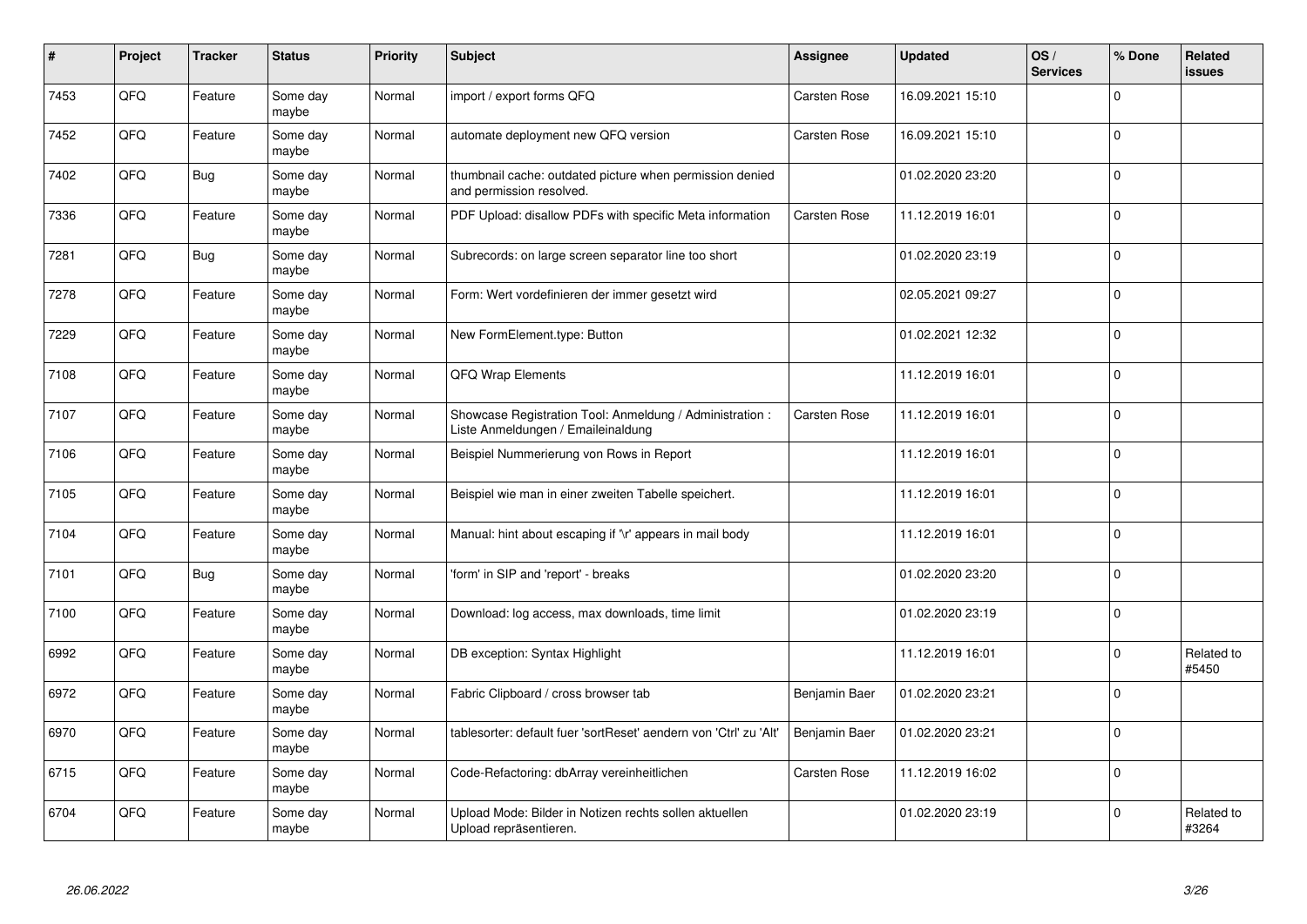| #    | Project | <b>Tracker</b> | <b>Status</b>     | Priority | <b>Subject</b>                                                                    | Assignee     | <b>Updated</b>   | OS/<br><b>Services</b> | % Done       | Related<br>issues   |
|------|---------|----------------|-------------------|----------|-----------------------------------------------------------------------------------|--------------|------------------|------------------------|--------------|---------------------|
| 6515 | QFQ     | Feature        | Some day<br>maybe | Normal   | Formular: Felder dynamisch ein/ausblenden                                         |              | 11.12.2019 16:02 |                        | $\Omega$     |                     |
| 6299 | QFQ     | Feature        | Some day<br>maybe | Normal   | Attack detection: log table with invalid SIP access                               |              | 11.12.2019 16:02 |                        | $\Omega$     | Related to<br>#3947 |
| 6288 | QFQ     | Feature        | Some day<br>maybe | Normal   | Best Practice: Erklaeren wie man ein Formular ganz in<br>'weiss' erstellen kann   |              | 11.12.2019 16:02 |                        | 0            |                     |
| 6084 | QFQ     | Feature        | Some day<br>maybe | Normal   | New escape type: 'D' - convert date                                               |              | 01.02.2020 23:19 |                        | $\Omega$     |                     |
| 6083 | QFQ     | Feature        | Some day<br>maybe | Normal   | Dynamic Update: Value Check via SQL                                               |              | 11.12.2019 16:02 |                        | $\Omega$     |                     |
| 5991 | QFQ     | <b>Bug</b>     | Some day<br>maybe | Normal   | URLs with ' ' or long parameter are problematic                                   | Carsten Rose | 01.02.2020 23:19 |                        | $\mathbf 0$  |                     |
| 5983 | QFQ     | Feature        | Some day<br>maybe | Normal   | Form Submit (save & update): normalize date/-time FE                              | Carsten Rose | 01.02.2020 23:19 |                        | $\Omega$     |                     |
| 5923 | QFQ     | Feature        | Some day<br>maybe | Normal   | fillStoreSystemBySqlLate                                                          |              | 01.02.2020 23:19 |                        | $\Omega$     |                     |
| 5895 | QFQ     | Feature        | Some day<br>maybe | Normal   | Tutorial: List of all QFQ Features                                                |              | 01.02.2020 23:19 |                        | $\Omega$     |                     |
| 5893 | QFQ     | Feature        | Some day<br>maybe | Normal   | Edit on double-click                                                              |              | 01.02.2020 23:19 |                        | 0            | Related to<br>#5894 |
| 5892 | QFQ     | Feature        | Some day<br>maybe | Normal   | QFQ should use T3 API to manipulate FE GROUP<br>membership                        |              | 01.02.2020 23:20 |                        | $\Omega$     |                     |
| 5877 | QFQ     | <b>Bug</b>     | Some day<br>maybe | Normal   | FE.type=note:bsColumn strange behaviour                                           |              | 01.02.2020 23:19 |                        | $\Omega$     |                     |
| 5852 | QFQ     | Feature        | Some day<br>maybe | Normal   | Logging: mail.log / sql.log - im FE anzeigen und via AJAX<br>aktualisieren        | Carsten Rose | 01.02.2020 23:19 |                        | <sup>0</sup> | Related to<br>#5885 |
| 5851 | QFQ     | Feature        | Some day<br>maybe | Normal   | Queue System implementieren: MQTT, RabbitMQ                                       |              | 01.02.2020 23:20 |                        | $\Omega$     | Related to<br>#5715 |
| 5850 | QFQ     | Feature        | Some day<br>maybe | Normal   | Deployment: In QFQ Doc best practice fuer zeitgemaesses<br>Deployment beschreiben |              | 01.02.2020 23:20 |                        | $\Omega$     |                     |
| 5805 | QFQ     | Feature        | Some day<br>maybe | Normal   | TypeAHead SQL value instead of key stored                                         |              | 01.02.2020 23:19 |                        | $\Omega$     | Related to<br>#5444 |
| 5783 | QFQ     | Feature        | Some day<br>maybe | Normal   | <b>BPMN View/Edit</b>                                                             |              | 11.12.2019 16:02 |                        | $\Omega$     |                     |
| 5768 | QFQ     | <b>Bug</b>     | Some day<br>maybe | Normal   | '{{pageLanguage:T}}' missing if QFQ is called via api                             | Carsten Rose | 01.02.2020 23:19 |                        | $\Omega$     |                     |
| 5706 | QFQ     | <b>Bug</b>     | Some day<br>maybe | Normal   | upload: fileDestination needs to be sanatized                                     | Carsten Rose | 01.02.2020 23:19 |                        | $\Omega$     |                     |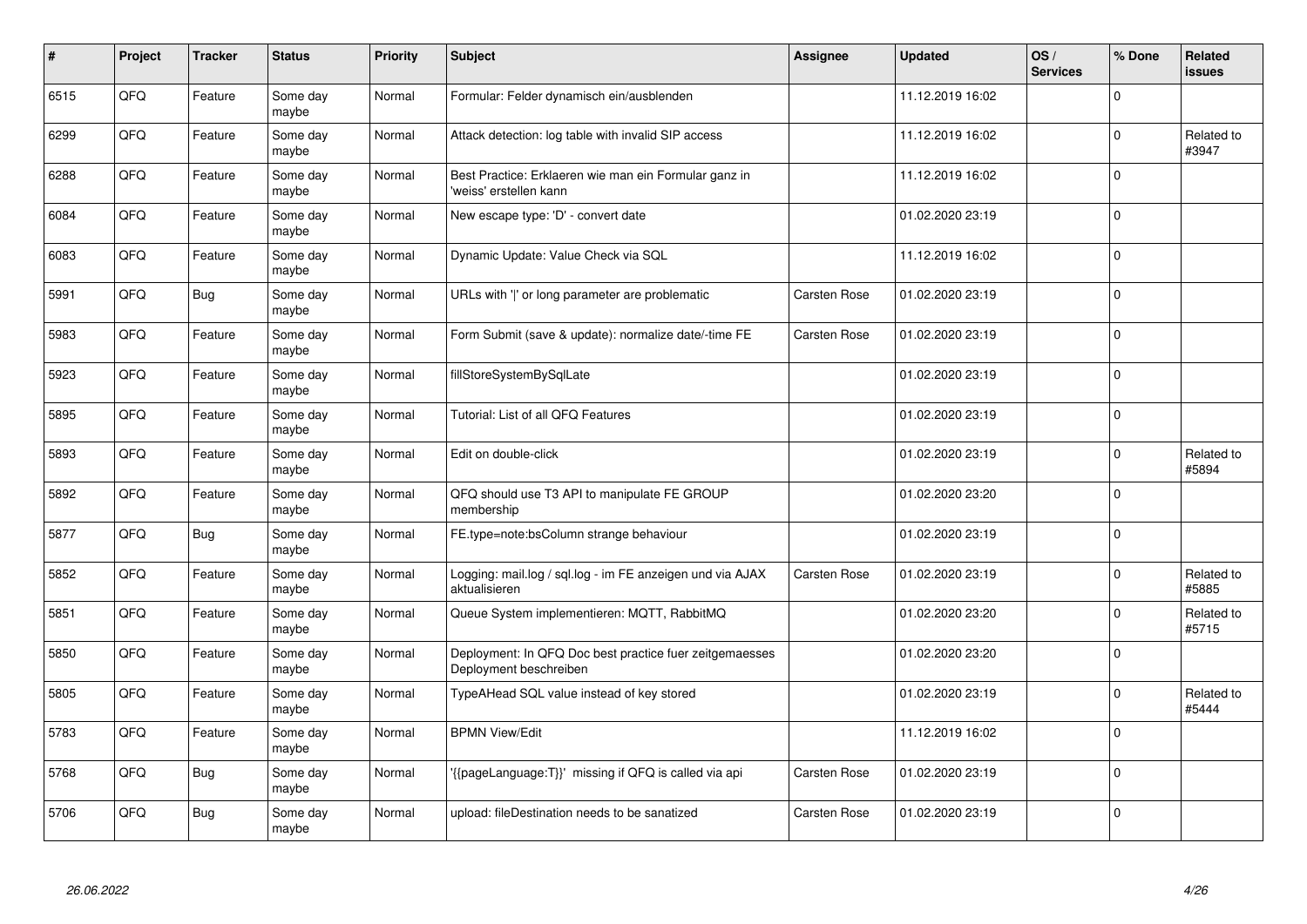| #    | Project | <b>Tracker</b> | <b>Status</b>     | <b>Priority</b> | <b>Subject</b>                                                                                                       | <b>Assignee</b>     | <b>Updated</b>   | OS/<br><b>Services</b> | % Done         | Related<br><b>issues</b>                    |
|------|---------|----------------|-------------------|-----------------|----------------------------------------------------------------------------------------------------------------------|---------------------|------------------|------------------------|----------------|---------------------------------------------|
| 5665 | QFQ     | Feature        | Some day<br>maybe | Normal          | Versuch das '{{!' nicht mehr noetig ist.                                                                             | Carsten Rose        | 01.02.2020 23:20 |                        | $\mathbf 0$    | Related to<br>#7432,<br>Related to<br>#7434 |
| 5579 | QFQ     | Feature        | Some day<br>maybe | Normal          | Enhance Doc / Presentation: variable type 'link column type'                                                         | Carsten Rose        | 01.02.2020 23:19 |                        | $\mathbf 0$    |                                             |
| 5557 | QFQ     | <b>Bug</b>     | Some day<br>maybe | Normal          | Form load: STORE_RECORD filled, but should be empty                                                                  | Carsten Rose        | 01.02.2020 23:19 |                        | $\overline{0}$ |                                             |
| 5548 | QFQ     | Feature        | Some day<br>maybe | Normal          | 801 Textfiles/Scriptfiles als Thumbnail                                                                              | <b>Carsten Rose</b> | 07.03.2022 16:26 |                        | $\overline{0}$ |                                             |
| 5480 | QFQ     | Feature        | Some day<br>maybe | Normal          | QFQ: Dokumentation mit Screenshots versehen                                                                          | Carsten Rose        | 01.02.2020 23:20 |                        | 0              | Related to<br>#9879                         |
| 5455 | QFQ     | Feature        | Some day<br>maybe | Normal          | Mail Redirects grld abhaengig                                                                                        |                     | 01.02.2020 23:20 |                        | $\overline{0}$ |                                             |
| 5452 | QFQ     | Feature        | Some day<br>maybe | Normal          | Thumbnails from PDF: bad quality                                                                                     |                     | 01.02.2020 23:20 |                        | 0              |                                             |
| 5428 | QFQ     | Feature        | Some day<br>maybe | Normal          | secure thumbnail: late render on access.                                                                             | Carsten Rose        | 01.02.2020 23:20 |                        | 0              |                                             |
| 5389 | QFQ     | Feature        | Some day<br>maybe | Normal          | QFQ Design: Multline label / note                                                                                    | Benjamin Baer       | 01.02.2020 23:19 |                        | $\mathbf 0$    |                                             |
| 5342 | QFQ     | Feature        | Some day<br>maybe | Normal          | link - with HTML Attributes                                                                                          |                     | 01.02.2020 23:20 |                        | $\mathbf 0$    | Related to<br>#14077                        |
| 5160 | QFQ     | Feature        | Some day<br>maybe | Normal          | QFQ collaborative / together.js, ShareJS, y-js, collaborative,                                                       |                     | 11.12.2019 16:02 |                        | 0              |                                             |
| 5132 | QFQ     | Feature        | Some day<br>maybe | Normal          | Error Message sendmail missing attachment: more details                                                              | <b>Carsten Rose</b> | 01.02.2020 23:19 |                        | 0              |                                             |
| 5129 | QFQ     | Feature        | Some day<br>maybe | Normal          | Reports: SQL fuer x Achse und y Achse                                                                                |                     | 11.12.2019 16:02 |                        | $\overline{0}$ |                                             |
| 5024 | QFQ     | Feature        | Some day<br>maybe | Normal          | Fabric: Generate PDF with edits                                                                                      | Benjamin Baer       | 01.02.2020 23:20 |                        | $\mathbf 0$    | Related to<br>#10704                        |
| 5021 | QFQ     | <b>Bug</b>     | Some day<br>maybe | Normal          | FE.typ=extra - during save displays error 'datum2' already<br>filled in STORE_SIP - the value is stored nevertheless | Carsten Rose        | 01.02.2020 23:19 |                        | $\overline{0}$ | Related to<br>#3875                         |
| 4974 | QFQ     | Feature        | Some day<br>maybe | Normal          | Long polling - inform all listening clients of changes                                                               |                     | 11.12.2019 16:02 |                        | 0              |                                             |
| 4956 | QFQ     | Feature        | Some day<br>maybe | Normal          | Sendmail: Benutzerdefinierte Headers                                                                                 | Carsten Rose        | 11.12.2019 16:02 |                        | $\overline{0}$ |                                             |
| 4872 | QFQ     | Feature        | Some day<br>maybe | Normal          | Fields of Typo3 page available in STORE_TYPO3                                                                        | Carsten Rose        | 01.02.2020 23:19 |                        | $\overline{0}$ |                                             |
| 4869 | QFQ     | Feature        | Some day<br>maybe | Normal          | Dynamic Update (show, hide, readonly?, required?) for<br><b>Template Group Elements</b>                              | Carsten Rose        | 01.02.2020 23:19 |                        | $\mathbf 0$    | Related to<br>#4865                         |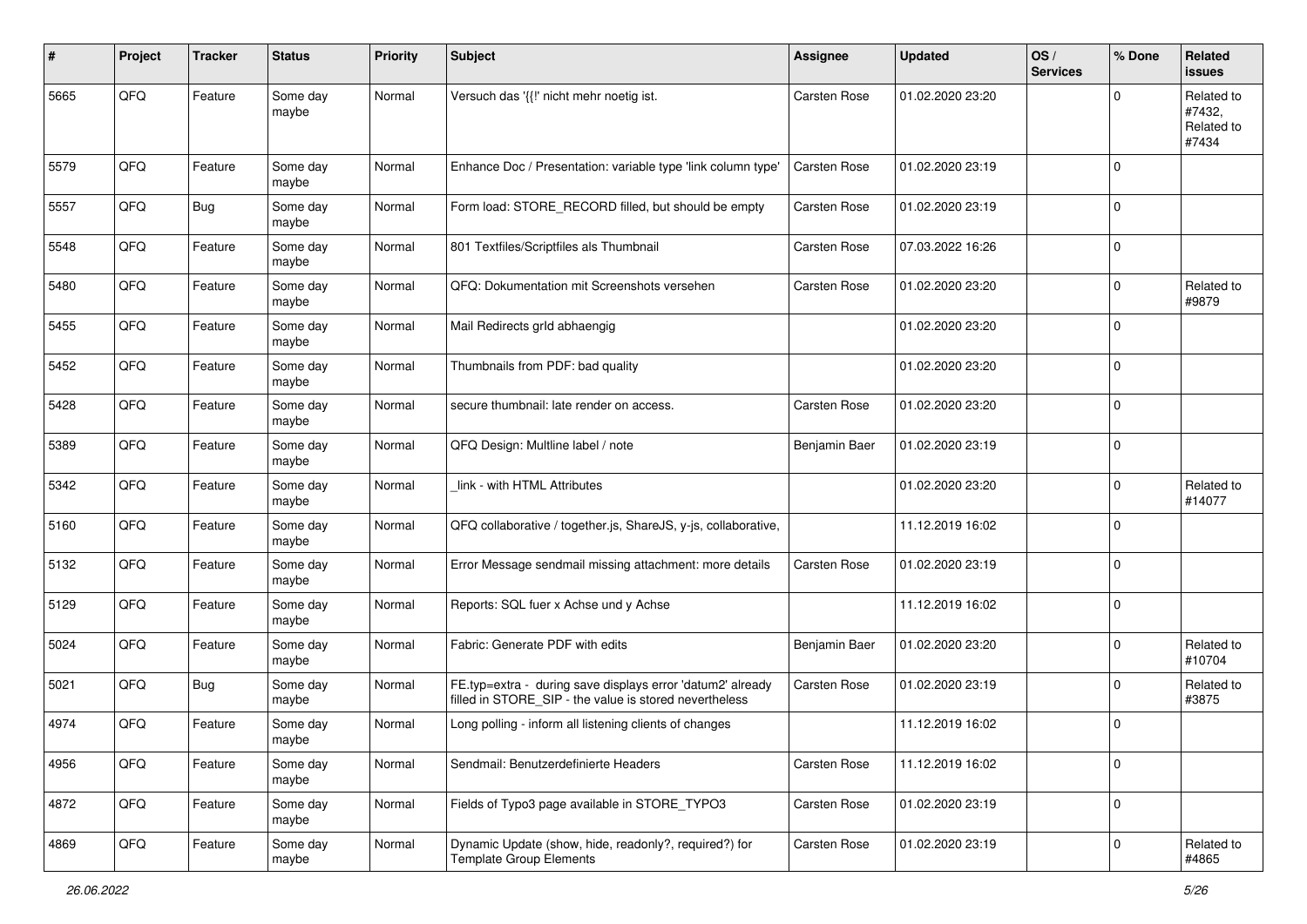| #    | Project        | <b>Tracker</b> | <b>Status</b>     | <b>Priority</b> | Subject                                                                                                                                                       | <b>Assignee</b>     | <b>Updated</b>   | OS/<br><b>Services</b> | % Done              | Related<br><b>issues</b>                       |
|------|----------------|----------------|-------------------|-----------------|---------------------------------------------------------------------------------------------------------------------------------------------------------------|---------------------|------------------|------------------------|---------------------|------------------------------------------------|
| 4839 | QFQ            | Feature        | Some day<br>maybe | Normal          | qfq-handle in <head> Abschnitt</head>                                                                                                                         | <b>Carsten Rose</b> | 11.12.2019 16:02 |                        | $\Omega$            |                                                |
| 4816 | QFQ            | Feature        | Some day<br>maybe | Normal          | Templates for QFQ Reports (Tables, Radios, )                                                                                                                  |                     | 01.02.2020 23:20 |                        | l 0                 |                                                |
| 4771 | QFQ            | <b>Bug</b>     | Some day<br>maybe | Normal          | qfq: select-down-values empty after save (edit-form for<br>program administrators)                                                                            | <b>Carsten Rose</b> | 01.02.2020 23:20 |                        | $\Omega$            | Related to<br>#4549, Has<br>duplicate<br>#4282 |
| 4757 | QFQ            | Feature        | Some day<br>maybe | Normal          | Test subrecord: download links ok? Links ok?                                                                                                                  | <b>Carsten Rose</b> | 01.02.2020 23:20 |                        | $\Omega$            |                                                |
| 4719 | QFQ            | Feature        | Some day<br>maybe | Normal          | Custom Message in Client in case of 'Browser tab close,<br>modification will be lost'                                                                         |                     | 01.02.2020 23:20 |                        | $\Omega$            |                                                |
| 4659 | QFQ            | <b>Bug</b>     | Some day<br>maybe | Normal          | infoButtonExtra                                                                                                                                               | <b>Carsten Rose</b> | 01.02.2020 23:20 |                        | $\Omega$            |                                                |
| 4652 | QFQ            | Feature        | Some day<br>maybe | Normal          | UZH CD: Weiterleitung auf benutzerdefinierte 403/404 Seite                                                                                                    | <b>Carsten Rose</b> | 01.02.2020 23:20 |                        | $\mathbf{0}$        |                                                |
| 4651 | QFQ            | <b>Bug</b>     | Some day<br>maybe | Normal          | "Loading document" Modal wird angezeigt bei uzhcd type=2<br>Ansicht                                                                                           | <b>Carsten Rose</b> | 01.02.2020 23:20 |                        | $\mathbf{0}$        |                                                |
| 4650 | QFQ            | Feature        | Some day<br>maybe | Normal          | Convert html to doc/rtf                                                                                                                                       | <b>Carsten Rose</b> | 01.02.2020 23:20 |                        | $\Omega$            | Related to<br>#10704                           |
| 4640 | QFQ            | Feature        | Some day<br>maybe | Normal          | Rename System Forms                                                                                                                                           |                     | 01.02.2020 23:20 |                        | $\mathbf{0}$        |                                                |
| 4627 | QFQ            | Feature        | Some day<br>maybe | Normal          | dbupdate: all tables - check 'create', 'modified' if it is possible<br>to change to default 'CURRENT_TIMESTAMP' and modified<br>'ON UPDATE CURRENT_TIMESTAMP' |                     | 01.02.2020 23:20 |                        | l 0                 |                                                |
| 4626 | QFQ            | Feature        | Some day<br>maybe | Normal          | Mobile View: 'classBody=qfq-form-right' makes no sense                                                                                                        |                     | 01.02.2020 23:20 |                        | l 0                 |                                                |
| 4606 | QFQ            | Feature        | Some day<br>maybe | Normal          | link: qualifier to render bootstrap button                                                                                                                    | <b>Carsten Rose</b> | 01.02.2020 23:19 |                        | $\mathbf 0$         |                                                |
| 4583 | QFQ            | <b>Bug</b>     | Some day<br>maybe | Normal          | Dynamic Update bei TypeAhead Feldern                                                                                                                          | <b>Carsten Rose</b> | 01.02.2020 23:19 |                        | $\mathbf{0}$        |                                                |
| 4551 | QFQ            | Feature        | Some day<br>maybe | Normal          | Set 'pills' via dynamicUpdate to show/hide/disabled                                                                                                           |                     | 01.02.2020 23:20 |                        | $\mathbf 0$         | Related to<br>#3752                            |
| 4549 | $\mathsf{QFQ}$ | <b>Bug</b>     | Some day<br>maybe | Normal          | TemplateGroups: FE.type SELECT loose selected value<br>after save                                                                                             | Carsten Rose        | 01.02.2020 23:20 |                        | $\mathsf{O}\xspace$ | Related to<br>#4548,<br>Related to<br>#4771    |
| 4546 | QFQ            | <b>Bug</b>     | Some day<br>maybe | Normal          | NH: SIP storage is destroyed                                                                                                                                  |                     | 01.02.2020 23:20 |                        | 0 I                 |                                                |
| 4536 | QFG            | Feature        | Some day<br>maybe | Normal          | FE upload: problem with delete if mutliple uploads an<br>FE.name="                                                                                            |                     | 01.02.2020 23:20 |                        | l 0                 |                                                |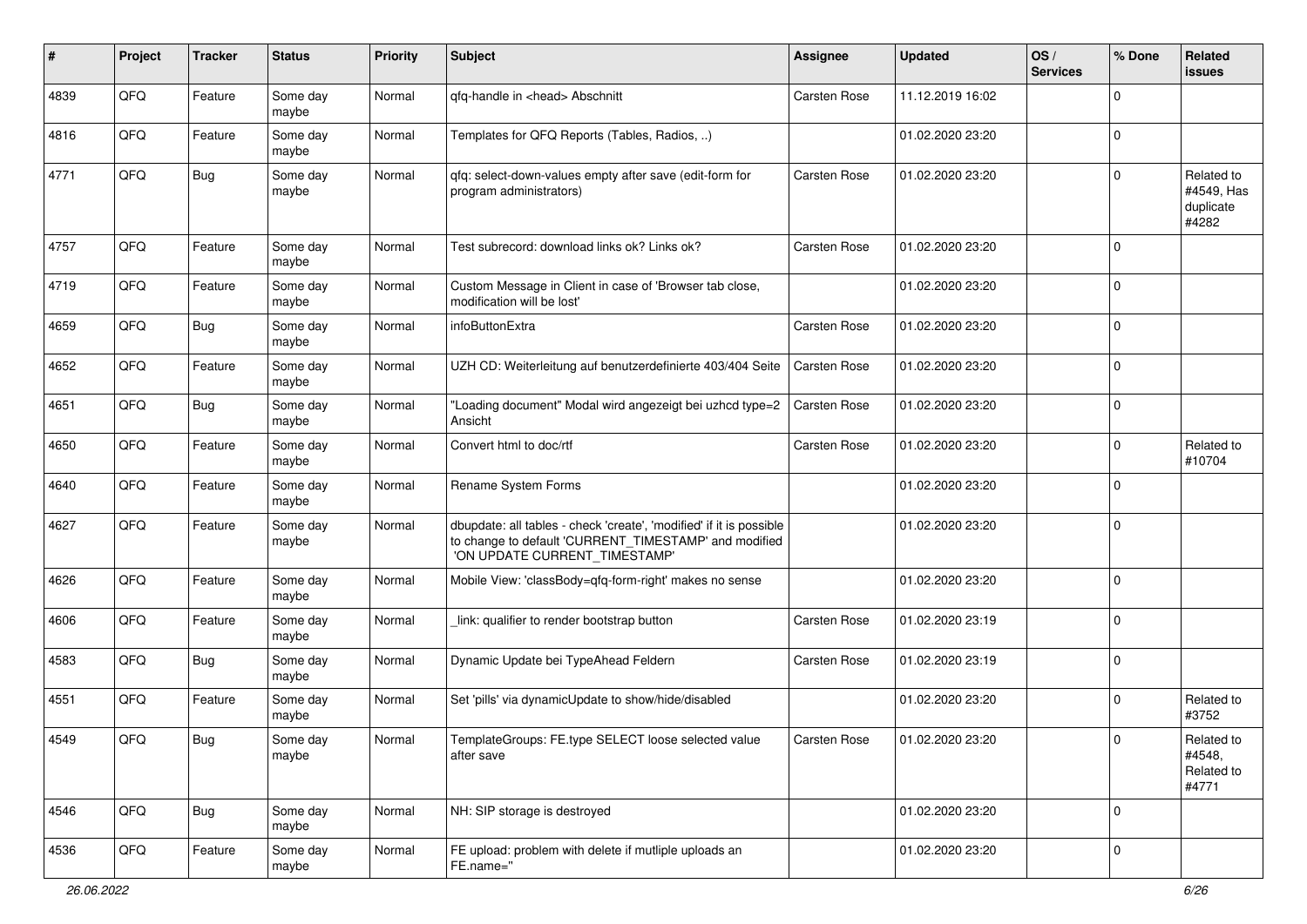| #    | Project | <b>Tracker</b> | <b>Status</b>     | <b>Priority</b> | <b>Subject</b>                                                                                                                                           | <b>Assignee</b>     | <b>Updated</b>   | OS/<br><b>Services</b> | % Done         | Related<br><b>issues</b>                    |
|------|---------|----------------|-------------------|-----------------|----------------------------------------------------------------------------------------------------------------------------------------------------------|---------------------|------------------|------------------------|----------------|---------------------------------------------|
| 4528 | QFQ     | <b>Bug</b>     | Some day<br>maybe | Normal          | extraButtonLock mit SQLAhead Bug                                                                                                                         | Carsten Rose        | 01.02.2020 23:19 |                        | $\Omega$       |                                             |
| 4454 | QFQ     | <b>Bug</b>     | Some day<br>maybe | Normal          | Required Elements: multiple elements in a row - whole row<br>marked if only one input is empty.                                                          | Benjamin Baer       | 01.02.2020 23:20 |                        | $\mathbf 0$    |                                             |
| 4446 | QFQ     | Feature        | Some day<br>maybe | Normal          | New FE get same feldContainerId as last modifed FE                                                                                                       |                     | 01.02.2020 23:20 |                        | $\Omega$       |                                             |
| 4445 | QFQ     | Feature        | Some day<br>maybe | Normal          | template group: Option to simulate fieldset                                                                                                              |                     | 28.06.2021 14:11 |                        | $\mathbf 0$    |                                             |
| 4444 | QFQ     | Feature        | Some day<br>maybe | Normal          | FE.type=upload: detect mime type                                                                                                                         |                     | 11.12.2019 16:02 |                        | $\mathbf 0$    | Related to<br>#4303                         |
| 4443 | QFQ     | Feature        | Some day<br>maybe | Normal          | Form: multiple secondary tables                                                                                                                          |                     | 01.02.2020 23:20 |                        | $\mathbf 0$    |                                             |
| 4442 | QFQ     | Feature        | Some day<br>maybe | Normal          | Special Column Name: _link - new symbol G (Glyph) to<br>choose any available symbol                                                                      |                     | 11.12.2019 16:02 |                        | $\mathbf 0$    |                                             |
| 4441 | QFQ     | <b>Bug</b>     | Some day<br>maybe | Normal          | \$_SERVER Vars sollten nur aus dem Store genommen<br>werden - Code entsprechend anpassen.                                                                |                     | 11.12.2019 16:02 |                        | $\mathbf 0$    |                                             |
| 4440 | QFQ     | Feature        | Some day<br>maybe | Normal          | Manual.rst: explain how to. expand PHP Session to 4h                                                                                                     |                     | 11.12.2019 16:02 |                        | $\mathbf 0$    |                                             |
| 4439 | QFQ     | Feature        | Some day<br>maybe | Normal          | Log: report all actions fired by an FE Element, incl. the<br>original directive (slaveld, sqllnsert, )                                                   |                     | 01.02.2020 23:20 |                        | $\Omega$       | Related to<br>#4432,<br>Related to<br>#5458 |
| 4435 | QFQ     | Feature        | Some day<br>maybe | Normal          | Report: striptags - specify allowed tags                                                                                                                 |                     | 01.02.2020 23:20 |                        | 0              |                                             |
| 4433 | QFQ     | Feature        | Some day<br>maybe | Normal          | Log when SIP will be destroyed by QFQ for any (security)<br>reason                                                                                       |                     | 01.02.2020 23:20 |                        | $\mathbf 0$    | Related to<br>#4432.<br>Related to<br>#5458 |
| 4420 | QFQ     | Feature        | Some day<br>maybe | Normal          | Client: Local Storage - store the changes of a form, local in<br>the browser.                                                                            | Benjamin Baer       | 11.12.2019 16:02 |                        | 0              |                                             |
| 4398 | QFQ     | <b>Bug</b>     | Some day<br>maybe | Normal          | Typeahead: mouse click in a prefilled input opens a single<br>item dropdown with the current value - click on it seems to<br>set the value, not the key. | Benjamin Baer       | 01.02.2020 23:20 |                        | $\mathbf 0$    | Related to<br>#4457                         |
| 4365 | QFQ     | Feature        | Some day<br>maybe | Normal          | Multi Language: new way of config                                                                                                                        | <b>Carsten Rose</b> | 01.02.2020 23:20 |                        | 0              |                                             |
| 4349 | QFO     | Feature        | Some day<br>maybe | Normal          | link download: downloaded external URL to<br>deliver/concatenate - check mimetipe and handle it correctly                                                | Carsten Rose        | 11.12.2019 16:02 |                        | $\mathbf 0$    |                                             |
| 4343 | QFQ     | Feature        | Some day<br>maybe | Normal          | Link: Classifier to add 'attributes'                                                                                                                     | Carsten Rose        | 01.02.2020 23:20 |                        | $\mathbf 0$    | Related to<br>#14077                        |
| 4330 | QFO     | Feature        | Some day<br>maybe | Normal          | Error Message: report missing {{ / }} in sqlUpdate, sqlInsert,<br>sqlDelete, sqlAfter, sqlBefore in FE action elements.                                  | Carsten Rose        | 01.02.2020 23:20 |                        | $\overline{0}$ |                                             |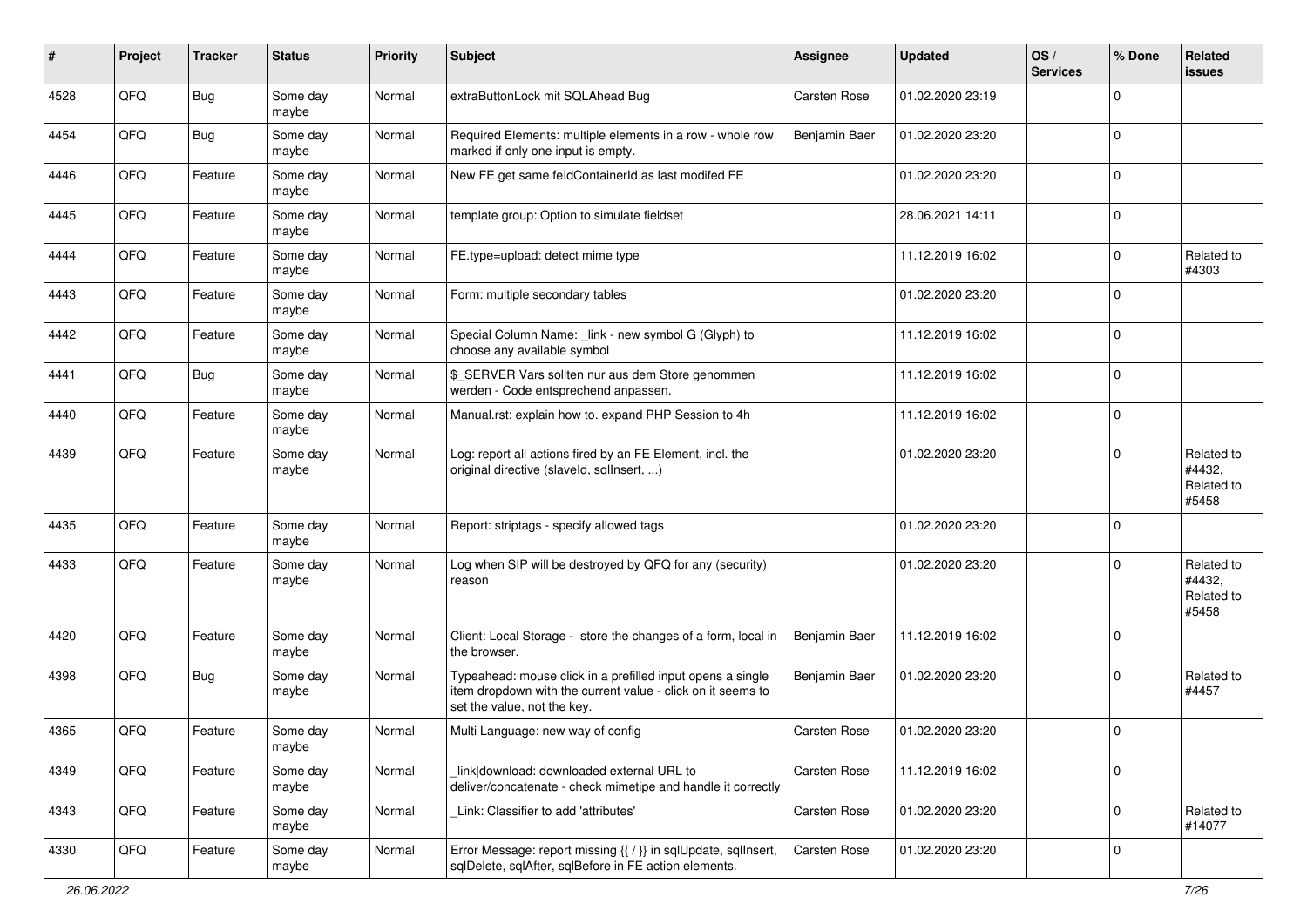| ∦    | Project | <b>Tracker</b> | <b>Status</b>     | <b>Priority</b> | <b>Subject</b>                                                                                                                 | <b>Assignee</b>     | <b>Updated</b>   | OS/<br><b>Services</b> | % Done       | Related<br>issues                           |
|------|---------|----------------|-------------------|-----------------|--------------------------------------------------------------------------------------------------------------------------------|---------------------|------------------|------------------------|--------------|---------------------------------------------|
| 4328 | QFQ     | Bug            | Some day<br>maybe | Normal          | Error Message: Show FE name/number on problems in FE                                                                           | <b>Carsten Rose</b> | 01.02.2020 23:20 |                        | <sup>0</sup> |                                             |
| 4293 | QFQ     | <b>Bug</b>     | Some day<br>maybe | Normal          | Download broken if token 'd:' is missing - but no error<br>message                                                             | <b>Carsten Rose</b> | 11.12.2019 16:03 |                        | $\Omega$     | Related to<br>#7514                         |
| 4279 | QFQ     | <b>Bug</b>     | Some day<br>maybe | High            | config.linkVars lost                                                                                                           | Carsten Rose        | 03.05.2021 21:14 |                        | 0            |                                             |
| 4259 | QFQ     | Feature        | Some day<br>maybe | Normal          | Instant trigger a cron job                                                                                                     | Carsten Rose        | 11.12.2019 16:03 |                        | 0            |                                             |
| 4258 | QFQ     | Feature        | Some day<br>maybe | High            | System Defaults: Forms                                                                                                         | <b>Carsten Rose</b> | 03.05.2021 21:14 |                        | $\Omega$     |                                             |
| 4197 | QFQ     | Feature        | Some day<br>maybe | Normal          | Unit Test fuer JSON Stream von QuickFormQuery.php ><br>doForm()                                                                | <b>Carsten Rose</b> | 11.12.2019 16:03 |                        | $\Omega$     |                                             |
| 4138 | QFQ     | <b>Bug</b>     | Some day<br>maybe | Normal          | _style fehlt                                                                                                                   |                     | 11.12.2019 16:03 |                        | $\Omega$     |                                             |
| 4122 | QFQ     | <b>Bug</b>     | Some day<br>maybe | Normal          | file: Render Mode hat keinen Effekt                                                                                            |                     | 11.12.2019 16:03 |                        | $\mathbf 0$  |                                             |
| 4092 | QFQ     | <b>Bug</b>     | Some day<br>maybe | Normal          | 1) Logging verbessern wann welches FE warum ausgefuehrt   Carsten Rose<br>wird, 2) Documentation: Best Practice Template Group |                     | 01.02.2020 23:19 |                        | $\Omega$     | Related to<br>#3504                         |
| 4027 | QFQ     | Feature        | Some day<br>maybe | Normal          | Missing: orange 'check' / 'bullet'                                                                                             |                     | 11.12.2019 16:03 |                        | 0            |                                             |
| 4026 | QFQ     | Feature        | Some day<br>maybe | Normal          | sqlLog.sql: log number of FE.id                                                                                                | Carsten Rose        | 11.12.2019 16:03 |                        | 0            | Related to<br>#5458                         |
| 4018 | QFQ     | Feature        | Some day<br>maybe | Normal          | typeahead: solve problem with potential long query<br>parameter                                                                | <b>Carsten Rose</b> | 11.12.2019 16:03 |                        | $\Omega$     |                                             |
| 4008 | QFQ     | <b>Bug</b>     | Some day<br>maybe | Normal          | FormElemen.type=sendmail: wrong 'TO' if 'real<br>name <rea@mail.to>' is used</rea@mail.to>                                     | <b>Carsten Rose</b> | 11.12.2019 16:03 |                        | $\Omega$     |                                             |
| 3991 | QFQ     | Feature        | Some day<br>maybe | Normal          | report: Columnname '_skipWrap' skips 'fbeg', 'fend'                                                                            | Carsten Rose        | 11.12.2019 16:03 |                        | $\Omega$     |                                             |
| 3990 | QFQ     | Feature        | Some day<br>maybe | High            | custom class definition: add space automatically                                                                               | <b>Carsten Rose</b> | 03.05.2021 21:14 |                        | 0            |                                             |
| 3967 | QFQ     | Feature        | Some day<br>maybe | High            | Report: Checkbox, Radio, Dropdown, Input welches ohne<br>Submit funktioniert - 'Inline-Form'                                   | <b>Carsten Rose</b> | 03.05.2021 21:14 |                        | $\mathbf 0$  |                                             |
| 3947 | QFQ     | Feature        | Some day<br>maybe | Normal          | Attack detectect: logout current user                                                                                          | <b>Carsten Rose</b> | 11.12.2019 16:03 |                        | $\Omega$     | Related to<br>#5458,<br>Related to<br>#6299 |
| 3942 | QFQ     | Feature        | Some day<br>maybe | Normal          | Action Elemente: neu generierte IDs via FE weitergeben                                                                         | Carsten Rose        | 11.12.2019 16:03 |                        | $\Omega$     | Related to<br>#3941                         |
| 3941 | QFQ     | Feature        | Some day<br>maybe | Normal          | sqlAfter: es sollten mehrere moeglich sein                                                                                     | Carsten Rose        | 11.12.2019 16:03 |                        | $\Omega$     | Related to<br>#3942                         |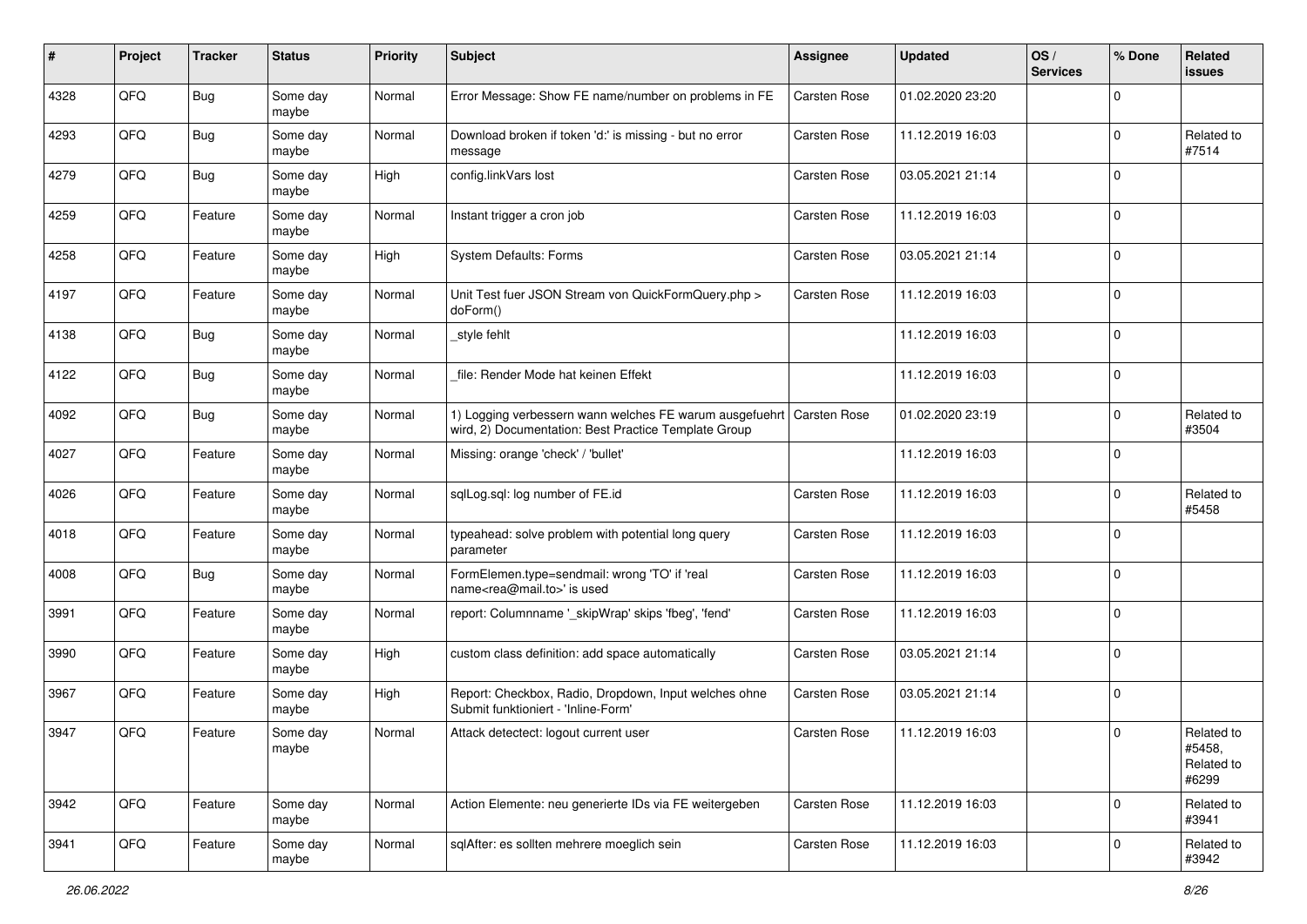| #    | Project | <b>Tracker</b> | <b>Status</b>     | <b>Priority</b> | <b>Subject</b>                                                                                                                                           | Assignee            | <b>Updated</b>   | OS/<br><b>Services</b> | % Done   | <b>Related</b><br><b>issues</b> |
|------|---------|----------------|-------------------|-----------------|----------------------------------------------------------------------------------------------------------------------------------------------------------|---------------------|------------------|------------------------|----------|---------------------------------|
| 3905 | QFQ     | Feature        | Some day<br>maybe | Normal          | Documentation: Best Practice anhand eines Online<br>Bewerbungstools                                                                                      | Carsten Rose        | 11.12.2019 16:03 |                        | $\Omega$ |                                 |
| 3900 | QFQ     | Feature        | Some day<br>maybe | Normal          | Extend documentation of 'Copy / Paste'                                                                                                                   | Carsten Rose        | 11.12.2019 16:03 |                        | $\Omega$ | Related to<br>#3899             |
| 3895 | QFQ     | <b>Bug</b>     | Some day<br>maybe | Normal          | typeahead pedantic: on lehrkredit Idap webpass - if only one<br>person is in dropdown, such person can't be selected                                     | <b>Carsten Rose</b> | 11.12.2019 16:03 |                        | $\Omega$ |                                 |
| 3882 | QFQ     | <b>Bug</b>     | Some day<br>maybe | Normal          | templateGroup: disable 'add' if limit is reached - funktioniert<br>nicht wenn bereits records existierten                                                | Carsten Rose        | 11.12.2019 16:03 |                        | $\Omega$ |                                 |
| 3880 | QFQ     | Feature        | Some day<br>maybe | Normal          | Form 'Form': anlegen einer Tabelle                                                                                                                       |                     | 14.01.2021 10:12 |                        | $\Omega$ |                                 |
| 3879 | QFQ     | Feature        | Some day<br>maybe | Normal          | Form 'FormElement': Beim Feld 'name' rechts in der Notiz<br>einen Link einblenden - a) aktuelle Definition anzeigen, b)<br>Spalte in der Tabelle anlegen |                     | 11.12.2019 16:03 |                        | $\Omega$ |                                 |
| 3878 | QFQ     | Feature        | Some day<br>maybe | Normal          | Form 'FormElement': Spalte 'name' typeAhead mit<br>Spaltennamen der Primarytable.                                                                        |                     | 11.12.2019 16:03 |                        | $\Omega$ |                                 |
| 3877 | QFQ     | Feature        | Some day<br>maybe | Normal          | FormEditor: die Felder die aktuell nicht gebraucht werden<br>nur auf readonly/disabled setzen (nicht ausblenden > das<br>irritiert.                      | Carsten Rose        | 11.12.2019 16:03 |                        | $\Omega$ |                                 |
| 3848 | QFQ     | Feature        | Some day<br>maybe | High            | Antivirus check fuer Upload files in qfq?                                                                                                                | Carsten Rose        | 03.05.2021 21:14 |                        | $\Omega$ | Related to<br>#4131             |
| 3811 | QFQ     | Bug            | Some dav<br>maybe | Normal          | Dynamic Update: extraButtonInfo - Text aktualisieren                                                                                                     | Carsten Rose        | 11.12.2019 16:03 |                        | $\Omega$ | Related to<br>#11517            |
| 3750 | QFQ     | <b>Bug</b>     | Some day<br>maybe | Normal          | FE in a row: if one violates check, all are red                                                                                                          | Carsten Rose        | 11.12.2019 16:03 |                        | $\Omega$ |                                 |
| 3708 | QFQ     | Feature        | Some day<br>maybe | Normal          | Form: input - 'specialchars', 'none'  gewisse tags<br>erlauben, andere verbieten                                                                         | Carsten Rose        | 11.12.2019 16:02 |                        | 0        | Related to<br>#14320            |
| 3692 | QFQ     | Feature        | Some day<br>maybe | Normal          | QFQ Webseite                                                                                                                                             | Benjamin Baer       | 11.12.2019 16:02 |                        | $\Omega$ | Related to<br>#5033             |
| 3682 | QFQ     | <b>Bug</b>     | Some day<br>maybe | Normal          | Dynamic update: Radio buttons                                                                                                                            | Carsten Rose        | 11.12.2019 16:02 |                        | $\Omega$ |                                 |
| 3677 | QFQ     | Feature        | Some day<br>maybe | Normal          | wkhtmltopdf: FE User access prohibited, if client IP changes<br>- \$TYPO3_CONF_VARS[FE][lockIP]                                                          | <b>Carsten Rose</b> | 11.12.2019 16:02 |                        | $\Omega$ |                                 |
| 3666 | QFQ     | Feature        | Some day<br>maybe | Normal          | a) Performance Messung: mysql_real_escape_string() im<br>Vergleich zu str_replace(), b) doppeltes Aufrufen von<br>mysql_real_escape_string()             | <b>Carsten Rose</b> | 11.12.2019 16:02 |                        | $\Omega$ |                                 |
| 3646 | QFQ     | Feature        | Some day<br>maybe | Normal          | Moeglichkeit HTML Tags in Reports auszugeben (zu<br>enkodieren: htmlspecialchars)                                                                        |                     | 11.12.2019 16:02 |                        | $\Omega$ | Related to<br>#14320            |
| 3617 | QFQ     | Feature        | Some day<br>maybe | Normal          | Load javascripts at bottom                                                                                                                               |                     | 11.12.2019 16:02 |                        | $\Omega$ |                                 |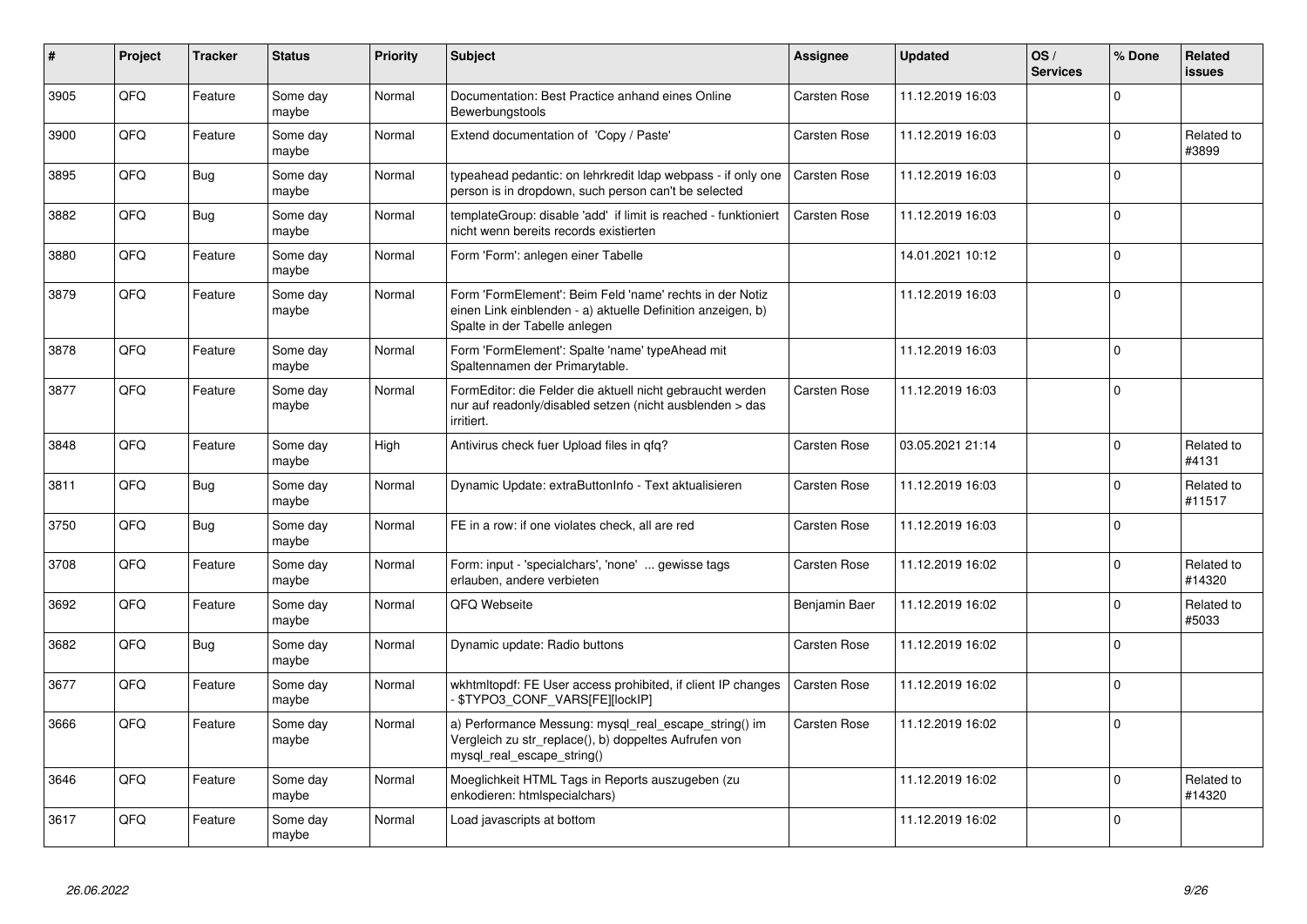| #    | Project | <b>Tracker</b> | <b>Status</b>     | <b>Priority</b> | Subject                                                                                                                       | Assignee            | <b>Updated</b>   | OS/<br><b>Services</b> | % Done      | Related<br><b>issues</b>                    |
|------|---------|----------------|-------------------|-----------------|-------------------------------------------------------------------------------------------------------------------------------|---------------------|------------------|------------------------|-------------|---------------------------------------------|
| 3588 | QFQ     | <b>Bug</b>     | Some day<br>maybe | Normal          | templateGroup: versteckte Elemente werden weiterhin<br>gespeichert.                                                           | Carsten Rose        | 11.12.2019 16:02 |                        | 0           |                                             |
| 3570 | QFQ     | <b>Bug</b>     | Some day<br>maybe | High            | Formular mit prmitnew permitEdit=Always wird nicht<br>aufgerufen (ist leer)                                                   | <b>Carsten Rose</b> | 03.05.2021 21:14 |                        | $\mathbf 0$ |                                             |
| 3567 | QFQ     | Feature        | Some day<br>maybe | Low             | 'Save', 'Close', 'New' als FormElement                                                                                        |                     | 11.12.2019 16:02 |                        | 0           |                                             |
| 3537 | QFQ     | Feature        | Some day<br>maybe | Low             | SHOW COLUMNS FROM tableName - Extend '{{!'<br>definition                                                                      | <b>Carsten Rose</b> | 11.12.2019 16:02 |                        | $\mathbf 0$ |                                             |
| 3495 | QFQ     | Feature        | Some day<br>maybe | Normal          | Predifined Parameter werden nicht in '+' (add new record)<br>SIP gerendert.                                                   |                     | 11.12.2019 16:02 |                        | $\mathbf 0$ |                                             |
| 3458 | QFQ     | Feature        | Some day<br>maybe | Normal          | Display 'Edit Form Element'-Checkbox on form: should<br>depend on FE Group                                                    | Carsten Rose        | 11.12.2019 16:02 |                        | $\Omega$    | Related to<br>#3447                         |
| 3457 | QFQ     | Feature        | Some day<br>maybe | Normal          | LDAP: concat multi values to one single entry                                                                                 | Carsten Rose        | 11.12.2019 16:02 |                        | 0           |                                             |
| 3415 | QFQ     | Feature        | Some day<br>maybe | Normal          | FE Login Box Templatefile                                                                                                     | Benjamin Baer       | 11.12.2019 16:02 |                        | $\Omega$    |                                             |
| 3385 | QFQ     | Feature        | Some day<br>maybe | Normal          | templateGroup: insert/update/delete non primary records                                                                       | <b>Carsten Rose</b> | 11.12.2019 16:02 |                        | 0           |                                             |
| 3350 | QFQ     | Feature        | Some day<br>maybe | Normal          | FormEditor: Hilfetext hinter 'checktype'                                                                                      | Carsten Rose        | 11.12.2019 16:02 |                        | $\Omega$    |                                             |
| 3349 | QFQ     | <b>Bug</b>     | Some day<br>maybe | Normal          | config.qfq.ini: a) vertraegt keine '=' im Value (z.B. Passwort),<br>b) Values sollten in ticks einschliessbar sein (spaces, ) | <b>Carsten Rose</b> | 11.12.2019 16:02 |                        | $\Omega$    |                                             |
| 3332 | QFQ     | Feature        | Some day<br>maybe | Normal          | Uploads: Thumbnails, Details zum hochgeladenen File                                                                           | Carsten Rose        | 11.12.2019 16:02 |                        | 0           | Related to<br>#3264,<br>Related to<br>#5333 |
| 3331 | QFQ     | Feature        | Some day<br>maybe | Normal          | Default Tooltip fuer _page? Links: mit Form und Record ID                                                                     | <b>Carsten Rose</b> | 11.12.2019 16:02 |                        | $\Omega$    |                                             |
| 3291 | QFQ     | Feature        | Some day<br>maybe | Normal          | AutoCron websiteToken                                                                                                         | Carsten Rose        | 11.12.2019 16:02 |                        | 0           | Related to<br>#4250                         |
| 3285 | QFQ     | Feature        | Some day<br>maybe | Normal          | Zeichenlimit pro Feld: textarea / editor                                                                                      | Carsten Rose        | 11.12.2019 16:02 |                        | $\Omega$    |                                             |
| 3273 | QFQ     | Feature        | Some day<br>maybe | Low             | Dirty Flag in Form                                                                                                            | Carsten Rose        | 11.12.2019 16:02 |                        | $\Omega$    |                                             |
| 3267 | QFQ     | Feature        | Some day<br>maybe | Normal          | 2 Forms auf einer Seite: real + Read only                                                                                     | Carsten Rose        | 11.12.2019 16:03 |                        | 0           |                                             |
| 3216 | QFQ     | Feature        | Some day<br>maybe | Normal          | dynamic update für checkbox label2                                                                                            | Carsten Rose        | 11.12.2019 16:03 |                        | 0           | Related to<br>#2081                         |
| 3130 | QFQ     | <b>Bug</b>     | Some day<br>maybe | Normal          | Debug Info's nicht korrekt nach 'New > Save'.                                                                                 | Carsten Rose        | 11.12.2019 16:03 |                        | $\mathbf 0$ | Related to<br>#3253                         |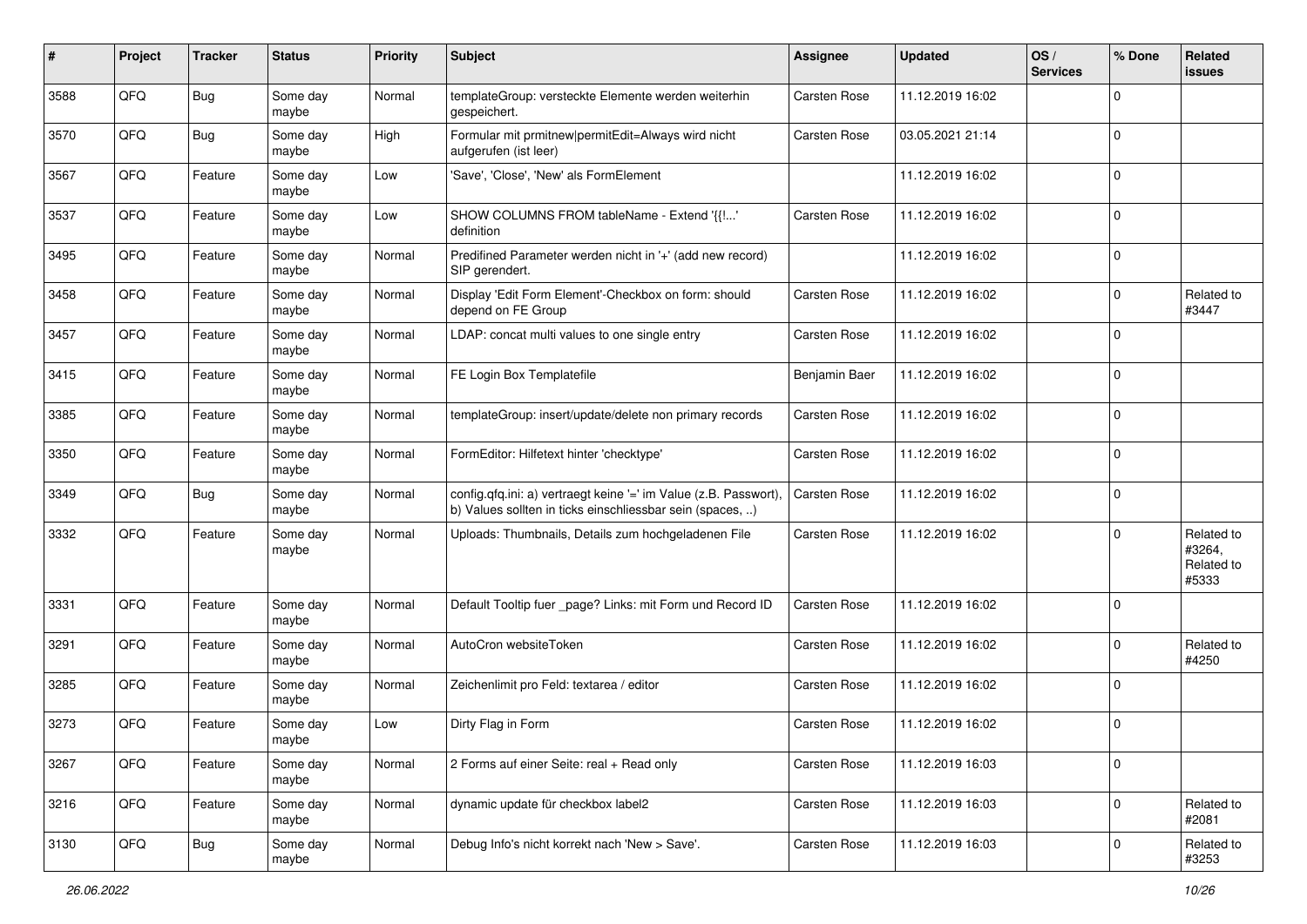| #     | Project        | <b>Tracker</b> | <b>Status</b>     | <b>Priority</b> | <b>Subject</b>                                                                                                     | Assignee            | <b>Updated</b>   | OS/<br><b>Services</b> | % Done      | Related<br>issues    |
|-------|----------------|----------------|-------------------|-----------------|--------------------------------------------------------------------------------------------------------------------|---------------------|------------------|------------------------|-------------|----------------------|
| 3109  | QFQ            | Bug            | Some day<br>maybe | High            | RealUrl: Links werden nicht korrekt gerendert                                                                      | <b>Carsten Rose</b> | 03.05.2021 21:14 |                        | $\Omega$    |                      |
| 3061  | QFQ            | Bug            | Some day<br>maybe | High            | winstitute: mysql connection durcheinander - nmhp17<br>(ag7)/QFQ arbeitet mit DB/Tabellen von biostat.             | <b>Carsten Rose</b> | 03.05.2021 21:14 |                        | $\mathbf 0$ |                      |
| 2995  | QFQ            | Feature        | Some day<br>maybe | Normal          | Dropdown JQuery Plugin: 'chosen' - Moeglichkeit um Select<br>Listen mehr Funktion zu geben. Kein Bootstrap noetig. | <b>Carsten Rose</b> | 11.12.2019 16:03 |                        | 0           |                      |
| 2950  | QFQ            | Feature        | Some day<br>maybe | Normal          | Inhalt QFQ Records als File                                                                                        |                     | 11.12.2019 16:03 |                        | $\Omega$    |                      |
| 2643  | QFQ            | <b>Bug</b>     | Some day<br>maybe | Normal          | Zend / PHP Webinars anschauen                                                                                      | Carsten Rose        | 01.02.2020 15:56 |                        | $\Omega$    |                      |
| 2084  | QFQ            | Feature        | Some day<br>maybe | Normal          | Mailto mit encryption: Subrecord                                                                                   | Carsten Rose        | 11.12.2019 16:03 |                        | $\Omega$    | Related to<br>#2082  |
| 2063  | QFQ            | <b>Bug</b>     | Some day<br>maybe | Normal          | Pills auf 'inaktiv' setzen falls keine Element auf dem Pill<br>sichtbar sind.                                      | Benjamin Baer       | 11.12.2019 16:03 |                        | 0           | Related to<br>#3752  |
| 1946  | QFQ            | Feature        | Some day<br>maybe | Normal          | Kontrolle ob der ReadOnly Modus bei den<br>Formularelementen korrekt implementiert ist                             | <b>Carsten Rose</b> | 11.12.2019 16:03 |                        | 0           |                      |
| 1635  | QFQ            | Feature        | Some day<br>maybe | Normal          | QFQ Extension content record: weitere Optionen<br>einblenden.                                                      | Carsten Rose        | 11.12.2019 16:03 |                        | $\mathbf 0$ |                      |
| 1510  | QFQ            | Feature        | Some day<br>maybe | Normal          | jquery von google laden, falls das nicht geht lokal                                                                |                     | 11.12.2019 16:03 |                        | 0           |                      |
| 1253  | QFQ            | Feature        | Some day<br>maybe | Normal          | QF: Colorpicker                                                                                                    |                     | 11.12.2019 16:03 |                        | $\mathbf 0$ |                      |
| 1251  | QFQ            | Feature        | Some day<br>maybe | Normal          | QF: Combo                                                                                                          |                     | 11.12.2019 16:03 |                        | $\Omega$    |                      |
| 1234  | QFQ            | Feature        | Some day<br>maybe | Normal          | QF: Record numbering: Im Grid soll in Spalte 1optional die<br>laufende Nummer der Records angezeigt werden.        |                     | 01.02.2020 23:20 |                        | $\Omega$    |                      |
| 955   | QFQ            | Feature        | Some day<br>maybe | Normal          | QF: Notizen vor/nach dem Form                                                                                      |                     | 01.02.2020 23:20 |                        | $\Omega$    |                      |
| 880   | QFQ            | Feature        | Some day<br>maybe | Urgent          | Security: PHP, SQL Injection, XSS                                                                                  |                     | 03.05.2021 21:14 |                        | 0           | Related to<br>#14320 |
| 1623  | QFQ            | Feature        | Some day<br>maybe | Normal          | RealURL                                                                                                            |                     | 11.12.2019 16:03 |                        | 30          |                      |
| 8522  | QFQ            | Feature        | Some day<br>maybe | Normal          | build QFQ - npm warnings                                                                                           | Benjamin Baer       | 01.02.2020 23:19 |                        | 50          |                      |
| 3613  | QFQ            | Bug            | Some day<br>maybe | Normal          | note /note unchecked -> note div (col-md) wird weiterhin<br>gerendert                                              | Elias Villiger      | 01.02.2020 23:19 |                        | 100         |                      |
| 3402  | QFQ            | Feature        | Some day<br>maybe | Normal          | Syntax Highlighting via CodeMirror                                                                                 | Carsten Rose        | 11.12.2019 16:02 |                        | 100         | Related to<br>#3207  |
| 13767 | $\mathsf{QFQ}$ | <b>Bug</b>     | Feedback          | Normal          | date/time-picker: required shows up/down button orange                                                             | Enis Nuredini       | 16.05.2022 23:16 |                        | 0           |                      |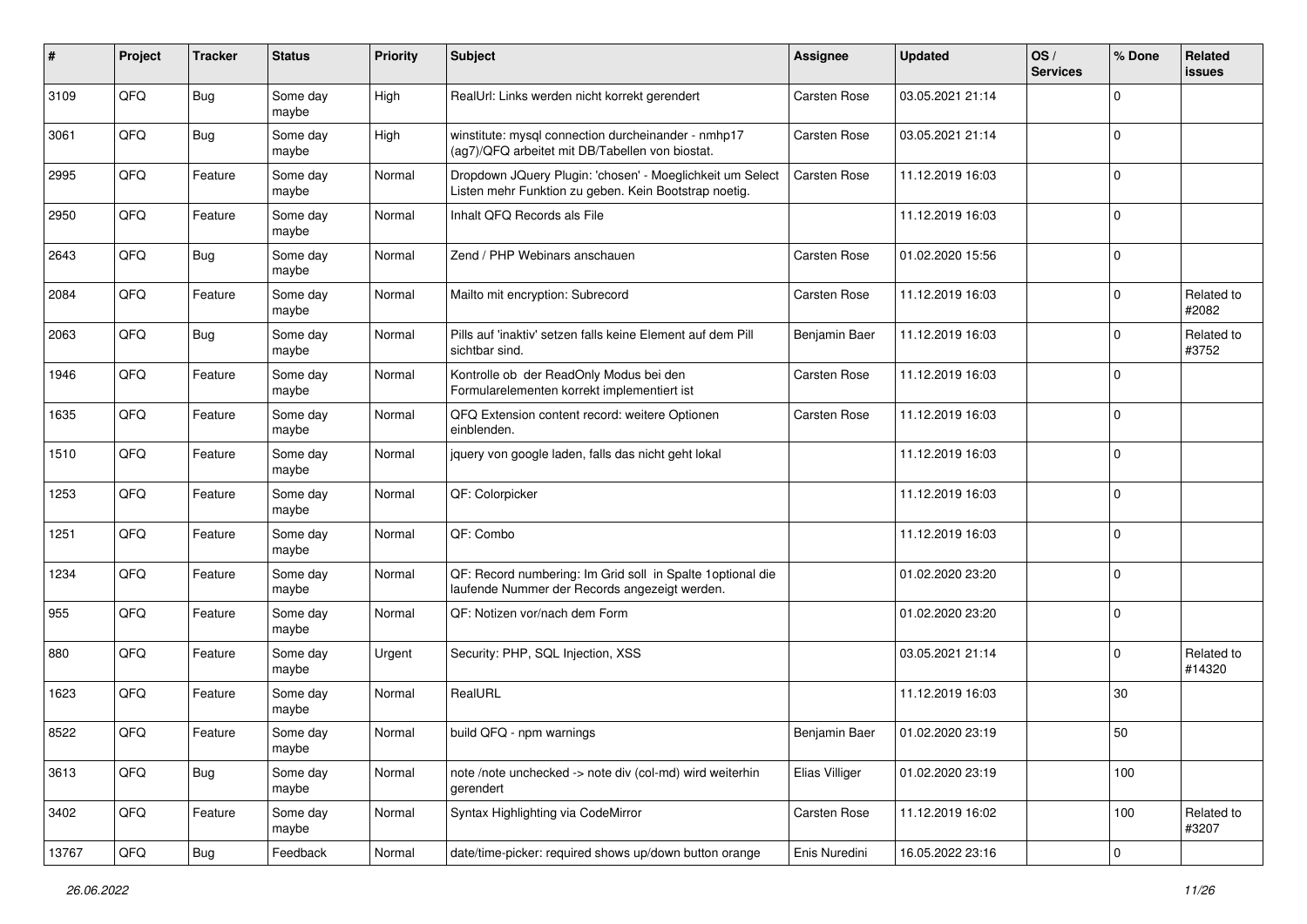| ∦     | Project | <b>Tracker</b> | <b>Status</b>              | <b>Priority</b> | <b>Subject</b>                                                                       | <b>Assignee</b>   | <b>Updated</b>   | OS/<br><b>Services</b> | % Done      | Related<br>issues                                                      |
|-------|---------|----------------|----------------------------|-----------------|--------------------------------------------------------------------------------------|-------------------|------------------|------------------------|-------------|------------------------------------------------------------------------|
| 12546 | QFQ     | <b>Bug</b>     | Feedback                   | Normal          | Branch 'Development' - Unit Tests mit dirty workaround<br>angepasst                  | Carsten Rose      | 19.03.2022 17:48 |                        | $\Omega$    |                                                                        |
| 11630 | QFQ     | <b>Bug</b>     | Feedback                   | High            | Bitte check ob CALL() in 20.11.0 noch so funktioniert wie in<br>20.4.1               | Enis Nuredini     | 28.05.2022 13:45 |                        | $\Omega$    | Related to<br>#11325                                                   |
| 11347 | QFQ     | <b>Bug</b>     | Feedback                   | Normal          | If Bedingungen funktionieren nicht korrekt                                           | Christoph Fuchs   | 21.03.2021 20:37 |                        | $\mathbf 0$ |                                                                        |
| 10782 | QFQ     | Feature        | Feedback                   | Normal          | Tiny MCE: Image Upload                                                               | Enis Nuredini     | 16.05.2022 23:16 |                        | $\Omega$    | Related to<br>#12452                                                   |
| 10124 | QFQ     | Feature        | Feedback                   | Normal          | qfq AAI-Login                                                                        | Karin Niffeler    | 07.05.2020 09:36 |                        | $\Omega$    |                                                                        |
| 9898  | QFQ     | <b>Bug</b>     | Feedback                   | Normal          | Formular trotz Timeout gespeichert                                                   | Benjamin Baer     | 01.02.2020 15:56 |                        | $\mathbf 0$ |                                                                        |
| 9548  | QFQ     | Feature        | Feedback                   | High            | FormElement: Pattern mismatch - optional report only on<br>focus lost                | Benjamin Baer     | 03.05.2021 21:14 |                        | $\Omega$    |                                                                        |
| 9535  | QFQ     | <b>Bug</b>     | Feedback                   | Normal          | Report:  AS '_vertical' - column to wide - vertical >> rot45,<br>rot90               | Benjamin Baer     | 01.02.2020 15:56 |                        | $\Omega$    |                                                                        |
| 9052  | QFQ     | Feature        | Feedback                   | High            | Report: CodeMirror with SQL Syntax Highlight in FE                                   | Enis Nuredini     | 08.06.2022 10:25 |                        | $\Omega$    |                                                                        |
| 8316  | QFQ     | <b>Bug</b>     | Feedback                   | Normal          | Documentation/Behaviour for Nested Queries and<br>Record-Store confusing             | Nicola Chiapolini | 20.11.2019 09:14 |                        | $\Omega$    |                                                                        |
| 5894  | QFQ     | Feature        | Feedback                   | Normal          | Typeahead in Report: show/hide rows dynamically                                      | Carsten Rose      | 18.02.2022 08:50 |                        | $\Omega$    | Related to<br>#5893,<br>Related to<br>#5885                            |
| 13572 | QFQ     | Feature        | Feedback                   | Normal          | Form Load: misleading error message on trying to load non<br>existent primary record | Enis Nuredini     | 16.05.2022 23:16 |                        | 100         |                                                                        |
| 12584 | QFQ     | Feature        | Feedback                   | Normal          | T3 v10 migration script: replace alias-patterns (v11)                                | Carsten Rose      | 28.05.2022 11:12 |                        | 100         |                                                                        |
| 13566 | QFQ     | Feature        | Ready to sync<br>(develop) | Normal          | Delete config-example.qfq.php file                                                   | Carsten Rose      | 23.12.2021 09:25 |                        | 0           |                                                                        |
| 14323 | QFQ     | <b>Bug</b>     | In Progress                | Normal          | Report: render=both single - no impact                                               | Carsten Rose      | 19.06.2022 18:31 |                        | 0           |                                                                        |
| 14175 | QFQ     | <b>Bug</b>     | In Progress                | Normal          | Opening a form with no QFQ Session cookie fails                                      | Carsten Rose      | 03.06.2022 10:40 |                        | $\Omega$    |                                                                        |
| 12630 | QFQ     | Feature        | In Progress                | Normal          | Input: date[time]: min / max values                                                  | Enis Nuredini     | 20.06.2022 18:31 |                        | $\Omega$    | Related to<br>#10096,<br>Related to<br>#14302,<br>Related to<br>#14303 |
| 12508 | QFQ     | <b>Bug</b>     | In Progress                | High            | qfq Form: sendMail                                                                   | Karin Niffeler    | 19.03.2022 17:48 |                        | $\Omega$    |                                                                        |
| 12439 | QFQ     | Feature        | In Progress                | Normal          | TinyMCE Paste from Word & Character Count/Limit                                      | Carsten Rose      | 05.05.2021 22:15 |                        | 0           |                                                                        |
| 11980 | QFQ     | Feature        | In Progress                | Normal          | protected verzeichnis MUSS geschützt werden                                          | Carsten Rose      | 07.09.2021 13:30 |                        | $\mathbf 0$ |                                                                        |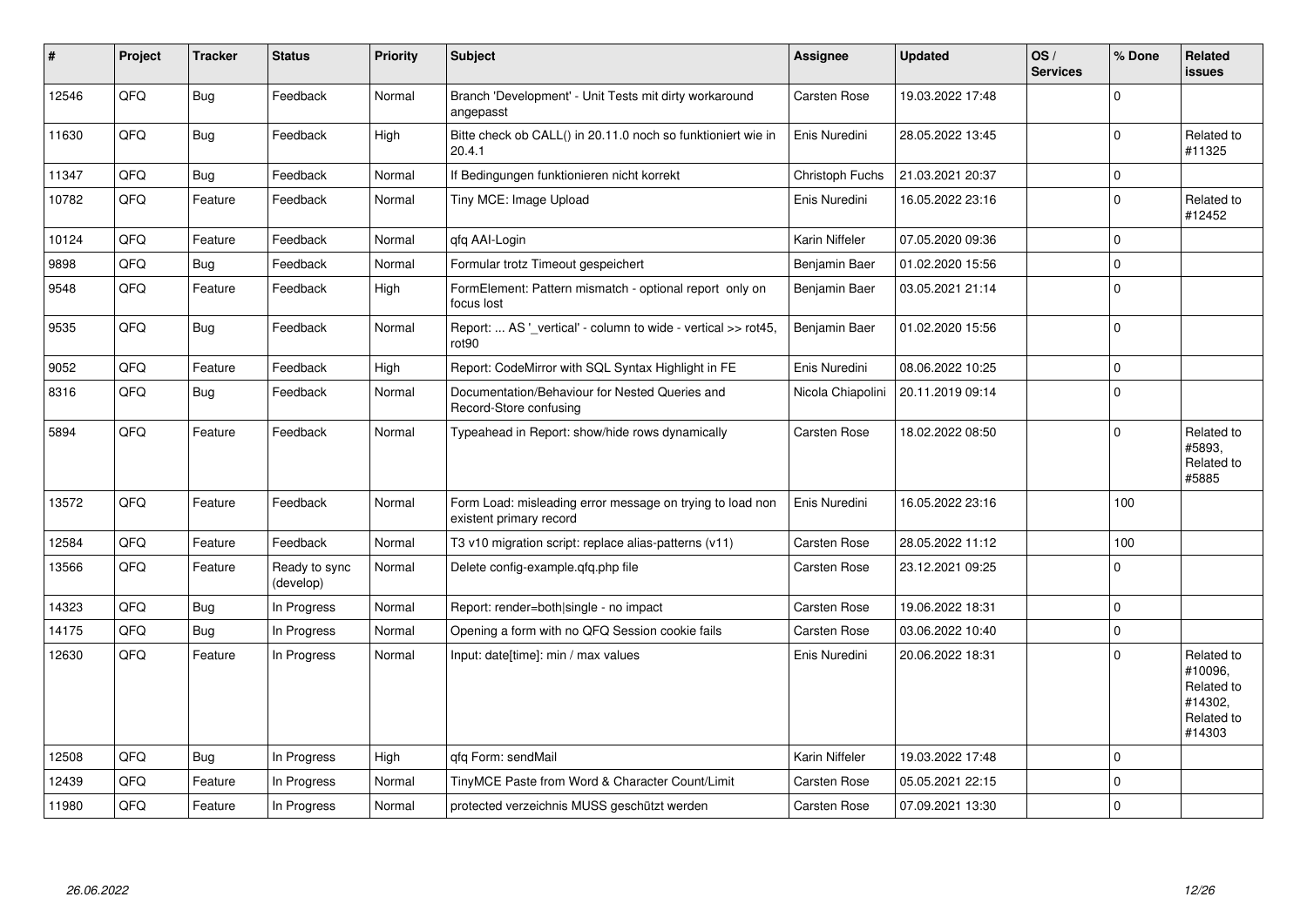| $\vert$ # | Project | <b>Tracker</b> | <b>Status</b> | <b>Priority</b> | <b>Subject</b>                                   | Assignee            | <b>Updated</b>   | OS/<br><b>Services</b> | % Done      | Related<br><b>issues</b>                                                                                                       |
|-----------|---------|----------------|---------------|-----------------|--------------------------------------------------|---------------------|------------------|------------------------|-------------|--------------------------------------------------------------------------------------------------------------------------------|
| 11517     | QFQ     | <b>Bug</b>     | In Progress   | Normal          | extraButtonInfo Broken for multiple FormElements | Carsten Rose        | 12.05.2022 13:12 |                        | $\mathbf 0$ | Related to<br>#7890,<br>Related to<br>#3811, Has<br>duplicate<br>#10905, Has<br>duplicate<br>#10553, Has<br>duplicate<br>#6779 |
| 11076     | QFQ     | Feature        | In Progress   | Normal          | SELECT  AS _websocket                            | <b>Carsten Rose</b> | 30.08.2020 17:49 |                        | $\mathbf 0$ |                                                                                                                                |
| 10661     | QFQ     | <b>Bug</b>     | In Progress   | Normal          | Typo3 Warnungen                                  | <b>Carsten Rose</b> | 07.09.2021 13:23 |                        | $\Omega$    | Related to<br>#12440                                                                                                           |
| 10443     | QFQ     | Feature        | In Progress   | Normal          | Konzept_api / _live                              | Carsten Rose        | 07.05.2020 09:39 |                        | $\mathbf 0$ |                                                                                                                                |
| 6250      | QFQ     | Feature        | In Progress   | Normal          | Enhance layout: a) Subrecord, b) Subrecord-Title | <b>Carsten Rose</b> | 01.02.2020 23:22 |                        | $\mathbf 0$ | Related to<br>#5391                                                                                                            |
| 5695      | QFQ     | Feature        | In Progress   | Normal          | Multiform                                        | Carsten Rose        | 02.01.2021 18:38 |                        | $\pmb{0}$   |                                                                                                                                |
| 4194      | QFQ     | Feature        | In Progress   | Normal          | Bootstrap 4 ist jetzt offiziel                   |                     | 03.05.2021 20:47 |                        | $\Omega$    | Related to<br>#10114                                                                                                           |
| 10793     | QFQ     | Feature        | In Progress   | Normal          | <b>Update NPM Packages</b>                       | Carsten Rose        | 07.09.2021 13:25 |                        | 30          |                                                                                                                                |
| 9517      | QFO     | Feature        | In Progress   | High            | Input multiple tags with typeahead               | Carsten Rose        | 03.05.2021 21:14 |                        | 40          | Related to<br>#10150                                                                                                           |
| 13330     | QFQ     | Feature        | In Progress   | Normal          | Multi Form: Upload                               | Carsten Rose        | 07.11.2021 12:40 |                        | 50          | Related to<br>#9706                                                                                                            |
| 12440     | QFQ     | Feature        | In Progress   | Normal          | Typo3 V10 upgrade (durchfuehren und testen)      | Carsten Rose        | 21.03.2022 09:53 |                        | 50          | Related to<br>#12357,<br>Related to<br>#12067,<br>Related to<br>#10661                                                         |
| 9691      | QFQ     | <b>Bug</b>     | In Progress   | Normal          | Checkbox: dynamic update > readonly              | Carsten Rose        | 01.02.2020 23:22 |                        | 50          | Related to<br>#9834                                                                                                            |
| 9789      | QFQ     | Bug            | In Progress   | High            | Record Lock: release to early on 'leave page'    | Carsten Rose        | 10.01.2022 09:25 |                        | 100         | Related to<br>#10081,<br>Related to<br>#9173,<br>Related to<br>#8702                                                           |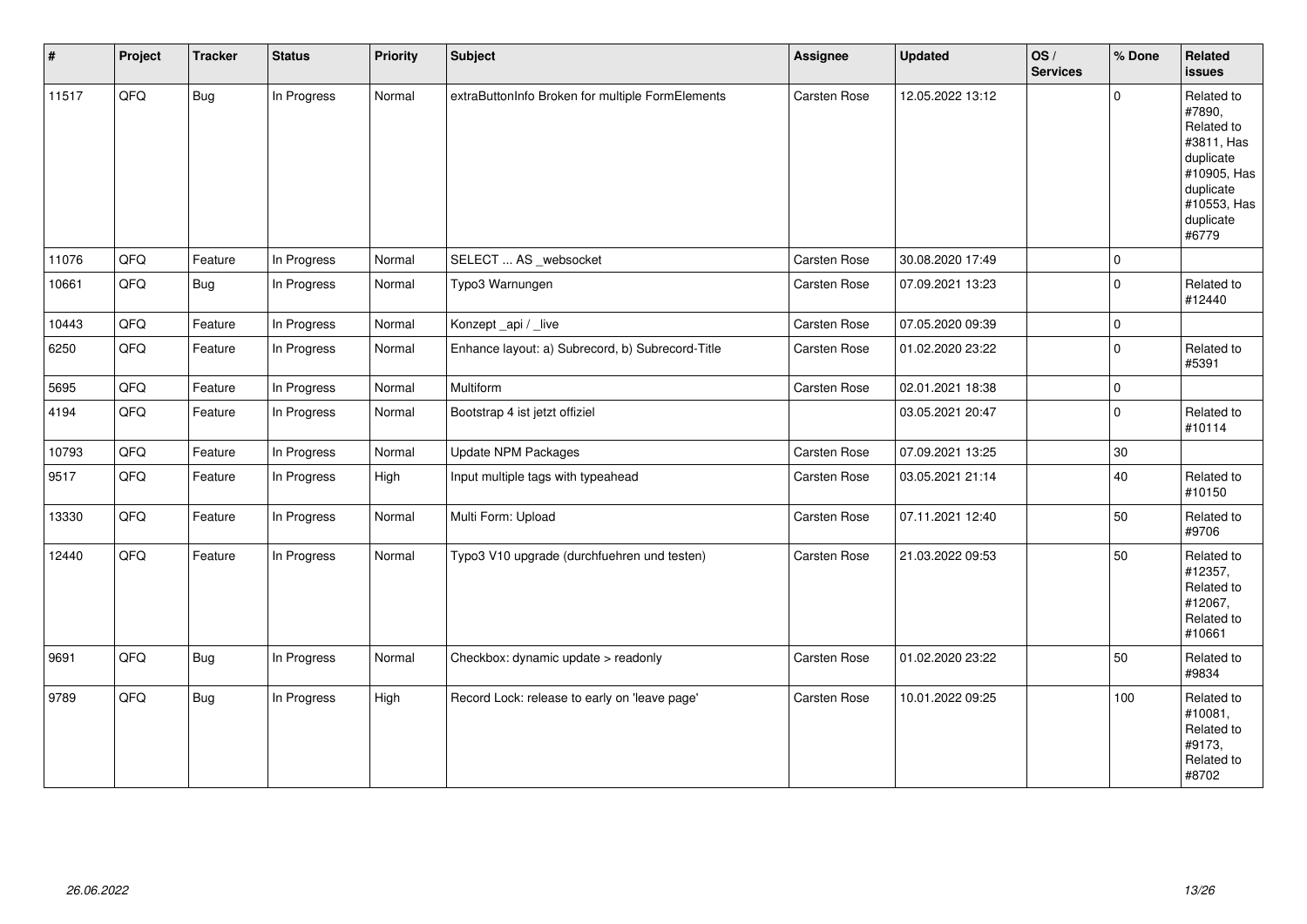| $\sharp$ | Project | <b>Tracker</b> | <b>Status</b> | Priority | <b>Subject</b>                                                                          | <b>Assignee</b>     | <b>Updated</b>   | OS/<br><b>Services</b> | % Done         | Related<br><b>issues</b>                                                                                                                                              |
|----------|---------|----------------|---------------|----------|-----------------------------------------------------------------------------------------|---------------------|------------------|------------------------|----------------|-----------------------------------------------------------------------------------------------------------------------------------------------------------------------|
| 14320    | QFQ     | Feature        | ToDo          | Normal   | Allow specific HTML Tags and Attributes: general, TinyMCE                               | Enis Nuredini       | 17.06.2022 10:44 |                        | $\Omega$       | Related to<br>#12664,<br>Related to<br>#12039,<br>Related to<br>#11702,<br>Related to<br>#7239,<br>Related to<br>#3708,<br>Related to<br>#3646,<br>Related to<br>#880 |
| 14303    | QFQ     | <b>Bug</b>     | ToDo          | Normal   | datetime broken with picker                                                             | Enis Nuredini       | 17.06.2022 09:02 |                        | 0              | Related to<br>#12630                                                                                                                                                  |
| 13899    | QFQ     | Bug            | ToDo          | Normal   | Selenium: zum laufen bringen                                                            | Enis Nuredini       | 25.03.2022 10:24 |                        | 0              |                                                                                                                                                                       |
| 12463    | QFQ     | <b>Bug</b>     | ToDo          | High     | QFQ Function: 'function' and 'sql' on same level - output of<br>sal is shown two times. | <b>Carsten Rose</b> | 15.12.2021 16:31 |                        | $\mathbf 0$    |                                                                                                                                                                       |
| 12395    | QFQ     | <b>Bug</b>     | ToDo          | High     | QFQ Function: Result two times shown                                                    | Carsten Rose        | 18.02.2022 08:59 |                        | $\mathbf 0$    |                                                                                                                                                                       |
| 12262    | QFQ     | Feature        | ToDo          | Normal   | Form buttons on top: more customable                                                    | Enis Nuredini       | 17.06.2022 10:44 |                        | $\Omega$       | Related to<br>#13945, Has<br>duplicate<br>#4046, Has<br>duplicate<br>#10080                                                                                           |
| 7602     | QFQ     | Feature        | ToDo          | High     | Multi Select: with checkboxes                                                           | Benjamin Baer       | 22.03.2022 09:07 |                        | $\overline{0}$ |                                                                                                                                                                       |
| 14371    | QFQ     | Feature        | Priorize      | Normal   | LDAP via REPORT                                                                         | <b>Carsten Rose</b> | 19.06.2022 16:37 |                        | 0              |                                                                                                                                                                       |
| 14290    | QFQ     | Feature        | Priorize      | Normal   | FormEditor: Show Table Definition                                                       | Carsten Rose        | 19.06.2022 16:37 |                        | $\overline{0}$ |                                                                                                                                                                       |
| 14283    | QFQ     | <b>Bug</b>     | Priorize      | Normal   | HEIC / HEIF convert doesn't trigger                                                     | Carsten Rose        | 19.06.2022 16:37 |                        | $\mathbf 0$    |                                                                                                                                                                       |
| 13943    | QFQ     | <b>Bug</b>     | Priorize      | Normal   | unable to find formgroup                                                                | Enis Nuredini       | 28.05.2022 11:03 |                        | $\mathbf 0$    |                                                                                                                                                                       |
| 13900    | QFQ     | Feature        | Priorize      | Normal   | Selenium: Check das Cookie/PDF funktioniert                                             | Enis Nuredini       | 25.03.2022 12:45 |                        | $\mathbf 0$    |                                                                                                                                                                       |
| 12504    | QFQ     | Feature        | Priorize      | Normal   | sql.log: report fe.id                                                                   | Carsten Rose        | 05.05.2021 22:09 |                        | $\pmb{0}$      |                                                                                                                                                                       |
| 12503    | QFQ     | Feature        | Priorize      | Normal   | Detect dangerous UPDATE statement with missing WHERE                                    | <b>Carsten Rose</b> | 05.05.2021 22:09 |                        | 0              |                                                                                                                                                                       |
| 12452    | QFQ     | Feature        | Priorize      | Normal   | BaseURL: alsways with '/' at the end                                                    | <b>Carsten Rose</b> | 19.06.2022 13:45 |                        | 0              | Related to<br>#10782                                                                                                                                                  |
| 12325    | QFQ     | <b>Bug</b>     | Priorize      | Normal   | MultiDB form.dblndex not working for report syntax                                      | Carsten Rose        | 07.09.2021 13:37 |                        | $\overline{0}$ | Related to<br>#12145,<br>Related to<br>#12314                                                                                                                         |
| 11320    | QFQ     | Feature        | Priorize      | Normal   | Typo3 Version 10 support                                                                | Carsten Rose        | 05.05.2021 22:09 |                        | $\overline{0}$ |                                                                                                                                                                       |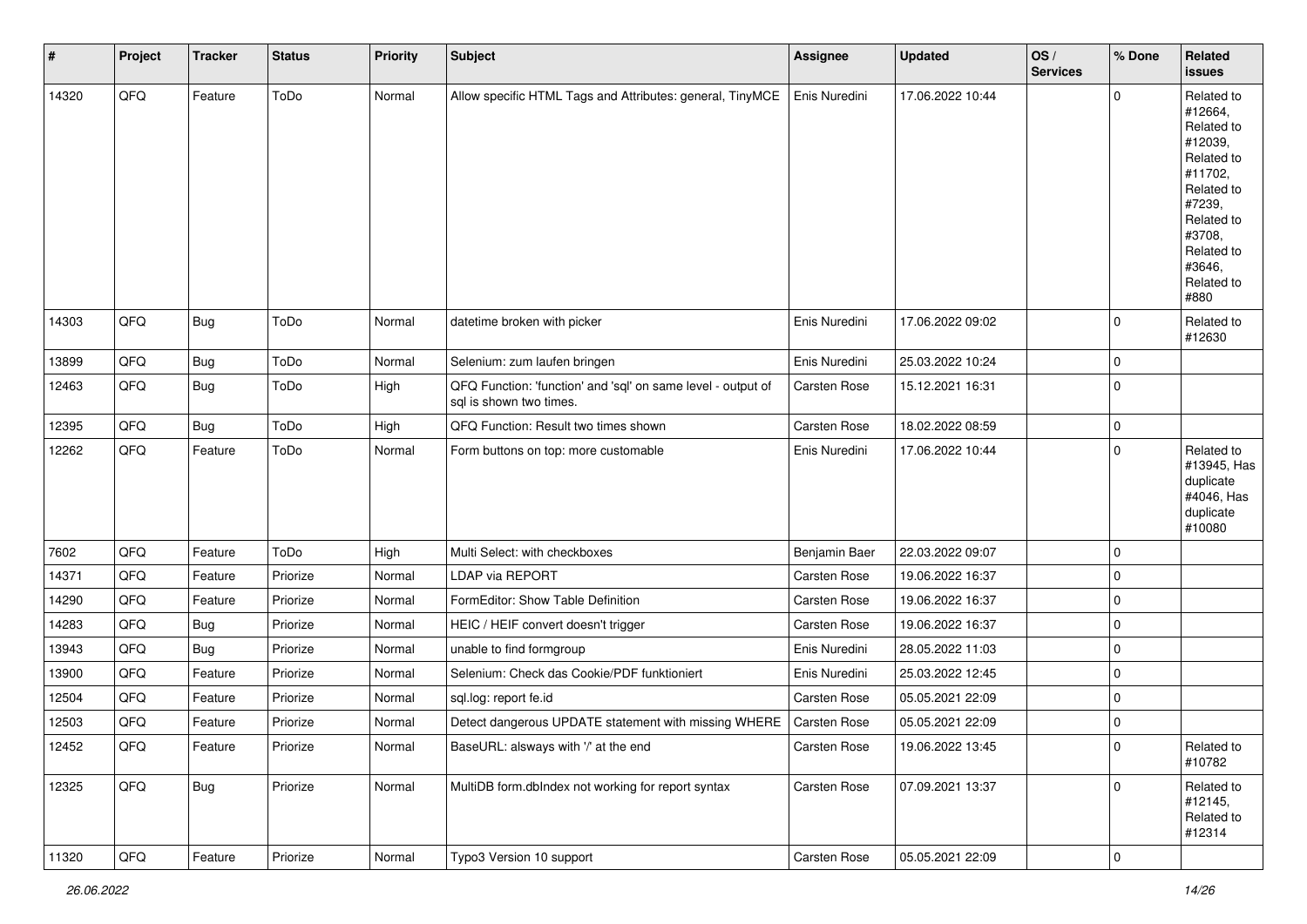| #     | Project        | <b>Tracker</b> | <b>Status</b> | <b>Priority</b> | <b>Subject</b>                                                                                           | <b>Assignee</b>     | <b>Updated</b>   | OS/<br><b>Services</b> | % Done      | Related<br><b>issues</b>                                                |
|-------|----------------|----------------|---------------|-----------------|----------------------------------------------------------------------------------------------------------|---------------------|------------------|------------------------|-------------|-------------------------------------------------------------------------|
| 10569 | QFQ            | Feature        | Priorize      | Normal          | link _blank more safe                                                                                    | Enis Nuredini       | 25.03.2022 12:44 |                        | $\mathbf 0$ |                                                                         |
| 10015 | QFQ            | Feature        | Priorize      | Normal          | Monospace in Textarea                                                                                    | <b>Carsten Rose</b> | 03.02.2020 13:40 |                        | 0           |                                                                         |
| 10012 | QFQ            | Feature        | Priorize      | Normal          | redirectAllMailTo: {{beEmail:T}}                                                                         | Carsten Rose        | 08.05.2021 09:54 |                        | $\mathbf 0$ | Related to<br>#12412,<br>Related to<br>#12413,<br>Related to<br>#10011  |
| 10011 | QFQ            | Feature        | Priorize      | Normal          | Offer new STORE_TYPO3 Variable 'beUser', 'beEmail'                                                       | <b>Carsten Rose</b> | 08.05.2021 09:51 |                        | $\Omega$    | Related to<br>#10012,<br>Related to<br>#12511                           |
| 10005 | QFQ            | Feature        | Priorize      | Normal          | Report / special column name:  AS _calendar                                                              | <b>Carsten Rose</b> | 03.06.2020 17:28 |                        | $\mathbf 0$ |                                                                         |
| 10003 | QFQ            | Feature        | Priorize      | Normal          | fieldset: stronger visualize group                                                                       | Benjamin Baer       | 12.02.2020 08:13 |                        | $\mathbf 0$ |                                                                         |
| 9975  | QFQ            | Bug            | Priorize      | Normal          | Dropdown Menu: 'r:3' broken                                                                              | <b>Carsten Rose</b> | 01.02.2020 10:13 |                        | $\mathbf 0$ |                                                                         |
| 9968  | QFQ            | Feature        | Priorize      | Normal          | Tooltip in Links for Developer                                                                           | <b>Carsten Rose</b> | 01.02.2020 23:17 |                        | $\mathbf 0$ |                                                                         |
| 9958  | QFQ            | Bug            | Priorize      | Normal          | Broken subrecord query: no error message                                                                 | Carsten Rose        | 05.02.2021 15:15 |                        | 0           |                                                                         |
| 9947  | QFQ            | <b>Bug</b>     | Priorize      | Normal          | Unwanted error message if missing 'typeAheadSqlPrefetch'                                                 | <b>Carsten Rose</b> | 01.02.2020 10:13 |                        | 0           |                                                                         |
| 9928  | QFQ            | Feature        | Priorize      | Normal          | SpecialColumnName: a) Deprecated: ' AS "_+tag " ', b)<br>New: ' AS "_ <tag1><tag2>"</tag2></tag1>        | Carsten Rose        | 01.02.2020 23:17 |                        | $\mathbf 0$ | Related to<br>#9929                                                     |
| 9900  | QFQ            | Feature        | Priorize      | Normal          | Generic API Call: tt-content record >> JSON                                                              | Carsten Rose        | 01.02.2020 10:13 |                        | $\mathbf 0$ |                                                                         |
| 9862  | QFQ            | Bug            | Priorize      | Normal          | Failed writing to sql mail qfq.log should throw an exception                                             | <b>Carsten Rose</b> | 01.02.2020 10:13 |                        | $\mathbf 0$ |                                                                         |
| 9834  | QFQ            | <b>Bug</b>     | Priorize      | Normal          | Input elements with tag 'disabled' are missing on<br>form-submit: server option 'processReadOnly' broken | Carsten Rose        | 07.12.2021 16:43 |                        | $\Omega$    | Related to<br>#9691,<br>Related to<br>#5305, Has<br>duplicate<br>#12331 |
| 9668  | QFQ            | Feature        | Priorize      | Normal          | Form.mode: rename 'hidden' to 'hide'                                                                     | <b>Carsten Rose</b> | 05.05.2021 22:14 |                        | $\mathbf 0$ | Related to<br>#6437                                                     |
| 9534  | QFQ            | Bug            | Priorize      | Urgent          | FE.type=upload: 'Unknown Mode: ID"                                                                       | Carsten Rose        | 03.05.2021 21:14 |                        | $\mathbf 0$ | Related to<br>#9532                                                     |
| 9394  | QFQ            | Feature        | Priorize      | Normal          | REST: allow for non numerical ids in get requests                                                        | <b>Carsten Rose</b> | 05.05.2021 22:10 |                        | $\Omega$    |                                                                         |
| 9346  | QFQ            | Feature        | Priorize      | Normal          | beforeSave: check if an upload is given                                                                  | Carsten Rose        | 11.06.2021 21:18 |                        | $\mathbf 0$ |                                                                         |
| 9173  | QFQ            | <b>Bug</b>     | Priorize      | Urgent          | Stale Record Lock: Firefox                                                                               | Carsten Rose        | 03.05.2021 21:14 |                        | 0           | Related to<br>#9789                                                     |
| 9135  | QFQ            | Feature        | Priorize      | Normal          | Progress Bar generic / replace old hourglass download<br>popup                                           | Benjamin Baer       | 03.01.2022 07:43 |                        | 0           |                                                                         |
| 9121  | $\mathsf{QFQ}$ | Bug            | Priorize      | High            | sip links have r and __dbIndexData set                                                                   | Carsten Rose        | 12.06.2021 10:41 |                        | $\pmb{0}$   |                                                                         |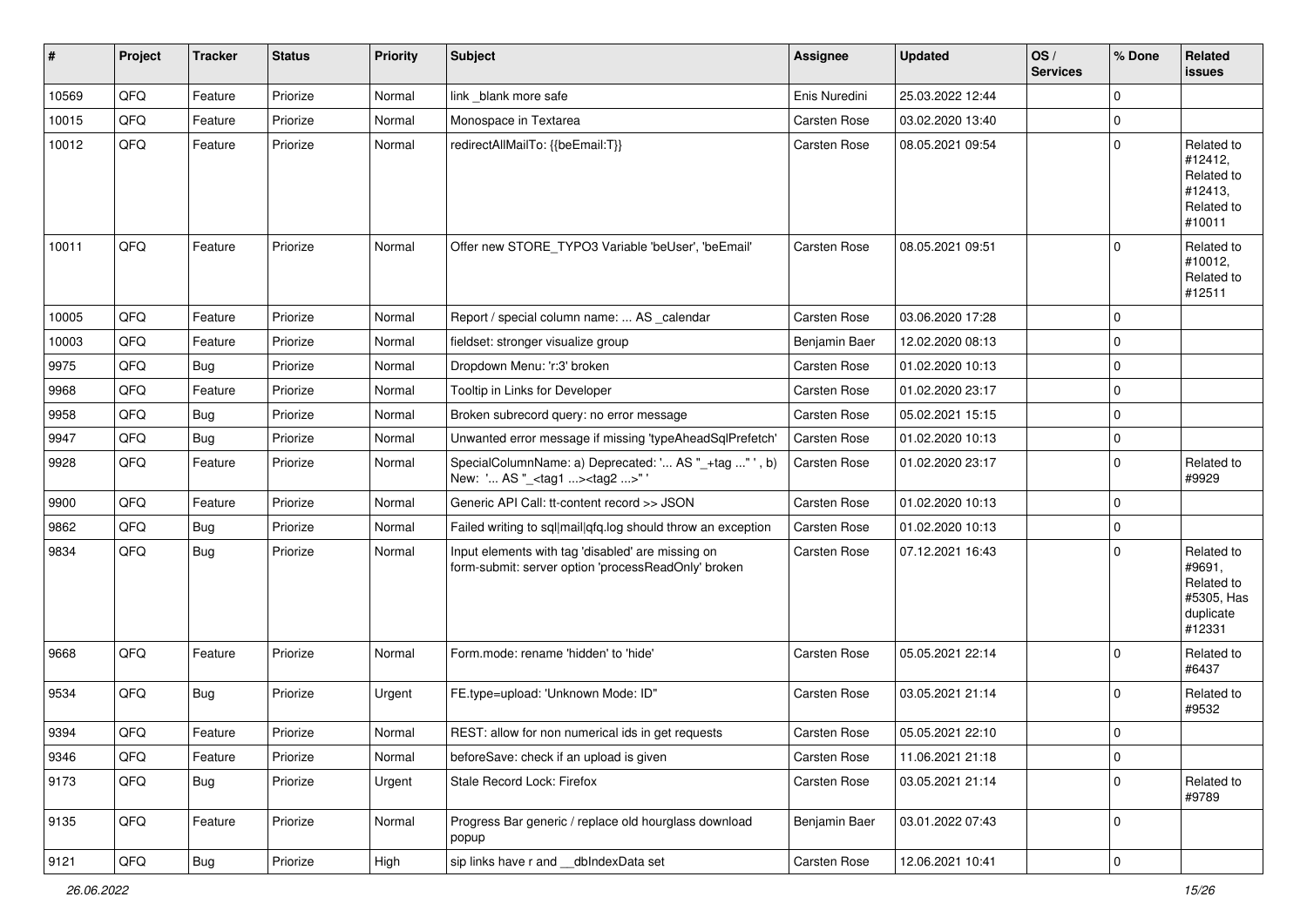| $\#$ | Project | <b>Tracker</b> | <b>Status</b> | <b>Priority</b> | <b>Subject</b>                                                                            | <b>Assignee</b>     | <b>Updated</b>   | OS/<br><b>Services</b> | % Done                  | Related<br><b>issues</b>                        |
|------|---------|----------------|---------------|-----------------|-------------------------------------------------------------------------------------------|---------------------|------------------|------------------------|-------------------------|-------------------------------------------------|
| 8963 | QFQ     | Feature        | Priorize      | Normal          | Setting values in a store: flexible way                                                   | Carsten Rose        | 05.05.2021 22:10 |                        | $\Omega$                | Related to<br>#8975                             |
| 8585 | QFQ     | Feature        | Priorize      | Normal          | Enhance Error message for 'unknown form'                                                  | <b>Carsten Rose</b> | 01.02.2020 10:13 |                        | $\mathbf 0$             |                                                 |
| 8584 | QFQ     | Feature        | Priorize      | Normal          | FE 'Action' - never assign to Container (except Template<br>Group)                        | <b>Carsten Rose</b> | 01.02.2020 10:13 |                        | $\mathbf 0$             |                                                 |
| 8277 | QFQ     | Feature        | Priorize      | Normal          | fe.parameter.default=                                                                     | <b>Carsten Rose</b> | 01.02.2020 23:17 |                        | $\Omega$                | Related to<br>#8113                             |
| 8204 | QFQ     | Feature        | Priorize      | High            | Position 'required mark'                                                                  | <b>Carsten Rose</b> | 16.06.2021 13:44 |                        | $\mathbf 0$             |                                                 |
| 8082 | QFQ     | Feature        | Priorize      | High            | Contact form without saving record                                                        | <b>Carsten Rose</b> | 07.12.2021 15:20 |                        | $\Omega$                | Related to<br>#8587,<br><b>Blocks</b><br>#11850 |
| 8044 | QFQ     | Feature        | Priorize      | Normal          | Transaction: a) Form, b) Report                                                           | <b>Carsten Rose</b> | 05.05.2021 22:14 |                        | $\Omega$                | Related to<br>#8043                             |
| 8037 | QFQ     | <b>Bug</b>     | Priorize      | Normal          | FE.type=upload (advanced mode): {{slaveId:V}} missing<br>during dynamic update            | Carsten Rose        | 01.02.2020 10:13 |                        | $\mathbf 0$             |                                                 |
| 8034 | QFQ     | Feature        | Priorize      | Normal          | FormElement 'data': 22.22.2222 should not be accepted                                     | Carsten Rose        | 01.02.2020 10:13 |                        | $\mathbf 0$             |                                                 |
| 7965 | QFQ     | Feature        | Priorize      | Normal          | Input type 'text' with visual format - currency                                           | Benjamin Baer       | 03.01.2022 07:45 |                        | $\mathbf 0$             |                                                 |
| 7730 | QFQ     | Feature        | Priorize      | Normal          | SELECT Box: title in between                                                              | Benjamin Baer       | 01.02.2020 23:22 |                        | $\mathbf 0$             |                                                 |
| 7656 | QFQ     | <b>Bug</b>     | Priorize      | Normal          | FE with required, 'pattern' and 'extraButtonLock': always<br>complain about missing value | <b>Carsten Rose</b> | 01.02.2020 10:13 |                        | 0                       |                                                 |
| 7630 | QFQ     | Feature        | Priorize      | Normal          | detailed error message for simple upload                                                  | <b>Carsten Rose</b> | 01.02.2020 10:13 |                        | $\mathbf 0$             |                                                 |
| 7616 | QFQ     | <b>Bug</b>     | Priorize      | Normal          | Selectlist with Enum & Dynamic Update                                                     | Carsten Rose        | 01.02.2020 10:13 |                        | $\Omega$                |                                                 |
| 7522 | QFQ     | Feature        | Priorize      | Normal          | Inserting default index.html to folder (Avoid Apache<br>Indexing)                         | <b>Carsten Rose</b> | 01.02.2020 10:13 |                        | $\Omega$                |                                                 |
| 7290 | QFQ     | Feature        | Priorize      | Normal          | FormEditor: title as textarea if LEN(title)>60                                            | <b>Carsten Rose</b> | 01.02.2020 10:13 |                        | $\mathbf 0$             | Blocked by<br>#7682                             |
| 7217 | QFQ     | Feature        | Priorize      | Normal          | Download: notice User if `_sip=?` is missing                                              | <b>Carsten Rose</b> | 01.02.2020 10:13 |                        | $\Omega$                |                                                 |
| 6998 | QFQ     | Feature        | Priorize      | Normal          | Form: with debug=on show column information as tooltip of<br>column label                 | <b>Carsten Rose</b> | 01.02.2020 10:13 |                        | $\mathbf 0$             |                                                 |
| 6870 | QFQ     | Feature        | Priorize      | Normal          | Click on '_link' triggers an API call                                                     | Benjamin Baer       | 03.01.2022 08:25 |                        | $\mathbf 0$             |                                                 |
| 6801 | QFQ     | Feature        | Priorize      | Normal          | Fabric: Maximize / Fulllscreen                                                            | Benjamin Baer       | 21.03.2022 09:56 |                        | 0                       |                                                 |
| 6574 | QFQ     | <b>Bug</b>     | Priorize      | Normal          | qfq.log: Fehlermeldung wurde angezeigt, aber nicht geloggt                                | Carsten Rose        | 01.02.2020 10:13 |                        | $\overline{\mathbf{0}}$ |                                                 |
| 6566 | QFQ     | <b>Bug</b>     | Priorize      | Normal          | Link Function 'delete': provided parameter missing on page<br>reload                      | Benjamin Baer       | 03.01.2022 08:08 |                        | $\overline{0}$          |                                                 |
| 6224 | QFQ     | Feature        | Priorize      | Normal          | Dynamic update: fade in/out fields                                                        | Benjamin Baer       | 21.03.2022 09:50 |                        | 0                       |                                                 |
| 6140 | QFQ     | Bug            | Priorize      | Normal          | QFQ DnD Sort: Locked fields                                                               | Benjamin Baer       | 21.03.2022 09:56 |                        | $\overline{0}$          |                                                 |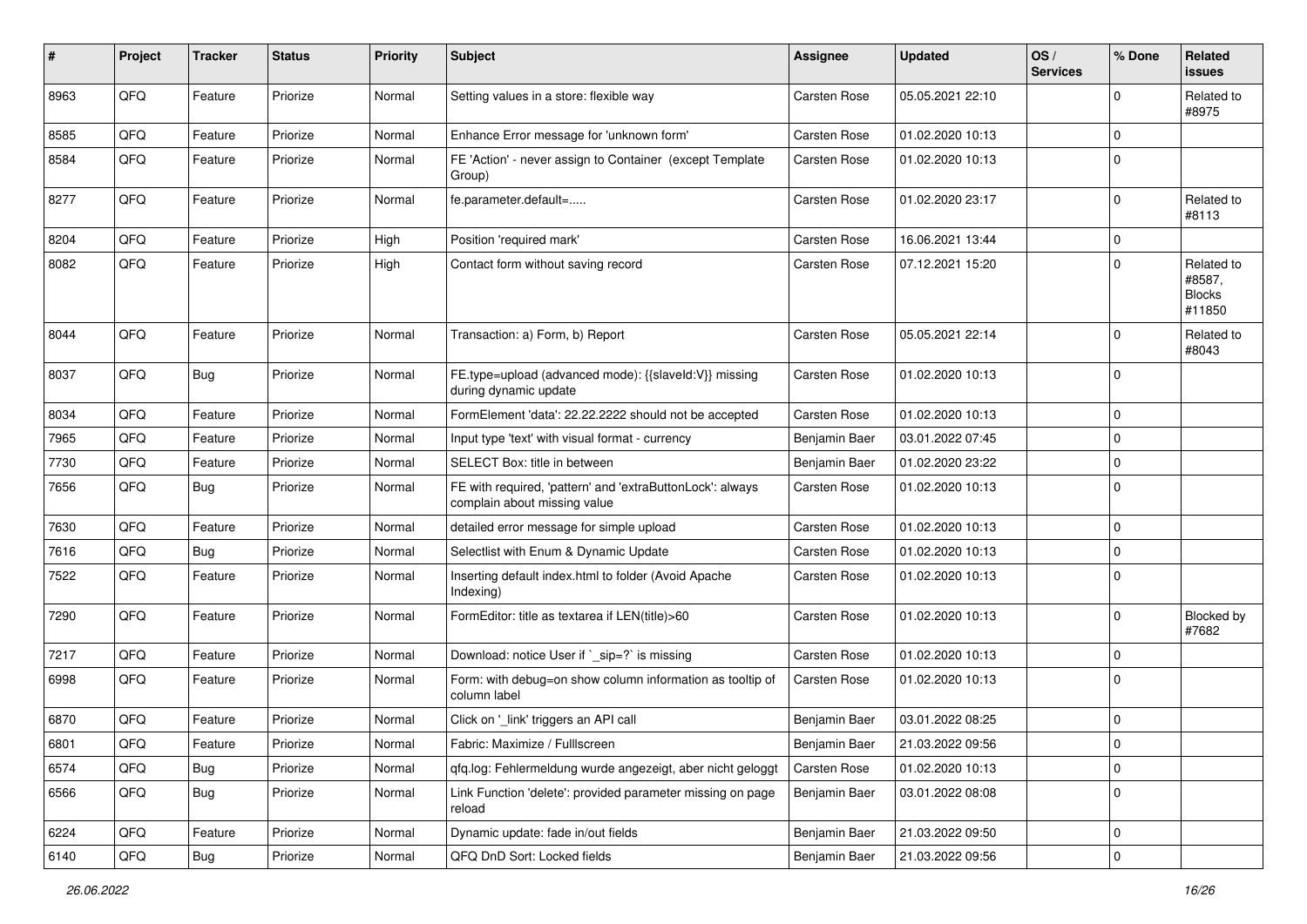| #     | Project | <b>Tracker</b> | <b>Status</b> | Priority | <b>Subject</b>                                                                                      | <b>Assignee</b>     | <b>Updated</b>   | OS/<br><b>Services</b> | % Done      | Related<br><b>issues</b>                                               |
|-------|---------|----------------|---------------|----------|-----------------------------------------------------------------------------------------------------|---------------------|------------------|------------------------|-------------|------------------------------------------------------------------------|
| 6116  | QFQ     | <b>Bug</b>     | Priorize      | High     | value of checkbox not saved                                                                         | <b>Carsten Rose</b> | 07.12.2021 17:19 |                        | $\mathbf 0$ |                                                                        |
| 5942  | QFQ     | Feature        | Priorize      | Normal   | 'L' and 'type': append to links, generate via '_link' by using<br>'u:' .                            | <b>Carsten Rose</b> | 01.02.2020 10:13 |                        | $\Omega$    |                                                                        |
| 5562  | QFQ     | Feature        | Priorize      | Normal   | Drag'n'Drop fuer Uploads                                                                            | Benjamin Baer       | 21.03.2022 09:52 |                        | $\Omega$    | Related to<br>#9706                                                    |
| 5366  | QFQ     | Feature        | Priorize      | Normal   | Saving with keyboard shortcuts                                                                      | Benjamin Baer       | 21.03.2022 09:47 |                        | $\mathbf 0$ |                                                                        |
| 4457  | QFQ     | Bug            | Priorize      | Normal   | typeahead: pressing return to select an item, saves the form<br>and closes the form.                | Benjamin Baer       | 03.01.2022 08:01 |                        | $\Omega$    | Related to<br>#4398                                                    |
| 3867  | QFQ     | Feature        | Priorize      | Normal   | Readonly Formular: Template Groups add/delete<br>ausbeldnen                                         | <b>Carsten Rose</b> | 05.05.2021 22:12 |                        | $\Omega$    |                                                                        |
| 3782  | QFQ     | <b>Bug</b>     | Priorize      | Normal   | Bei fehlerhafter Eingabe (z.B. Datum) sollte das erwartete<br>Format angezeigt werden               | <b>Carsten Rose</b> | 01.02.2020 10:13 |                        | $\Omega$    |                                                                        |
| 2665  | QFQ     | <b>Bug</b>     | Priorize      | Normal   | Dynamic Update funktioniert nicht, wenn beim<br>entsprechenden FormElement eine size angegeben ist. | Benjamin Baer       | 03.01.2022 08:12 |                        | 30          |                                                                        |
| 14395 | QFQ     | Support        | <b>New</b>    | Normal   | FormEditor: Virtual table columns                                                                   | Enis Nuredini       | 21.06.2022 16:09 |                        | $\pmb{0}$   |                                                                        |
| 14377 | QFQ     | Bug            | <b>New</b>    | Normal   | Documentation > General Tips: white page after migration                                            | Enis Nuredini       | 19.06.2022 16:37 |                        | $\Omega$    |                                                                        |
| 14376 | QFQ     | Feature        | New           | Normal   | QFQ Bootstrap: if missing, create stored procedures                                                 | Enis Nuredini       | 19.06.2022 16:37 |                        | $\Omega$    |                                                                        |
| 14322 | QFQ     | <b>Bug</b>     | <b>New</b>    | Normal   | Form Load: by default no scroll (save & close should be<br>visible)                                 | Enis Nuredini       | 15.06.2022 14:12 |                        | $\Omega$    | Related to<br>#14321,<br>Related to<br>#6232                           |
| 14305 | QFQ     | <b>Bug</b>     | <b>New</b>    | Normal   | Inline Report editing does not create history entries                                               | <b>Carsten Rose</b> | 10.06.2022 11:55 |                        | $\Omega$    |                                                                        |
| 14304 | QFQ     | <b>Bug</b>     | <b>New</b>    | Normal   | table sorter view safer does not work                                                               | <b>Carsten Rose</b> | 10.06.2022 11:49 |                        | $\Omega$    |                                                                        |
| 14245 | QFQ     | Bug            | New           | Normal   | Form Save Btn bleibt disabled wenn Datumsfeld über<br>Datepicker geändert                           | Enis Nuredini       | 27.05.2022 13:45 |                        | $\Omega$    | Related to<br>#13689                                                   |
| 14233 | QFQ     | Bug            | <b>New</b>    | Normal   | AS link: question - HTML is not rendered                                                            | <b>Carsten Rose</b> | 28.05.2022 11:02 |                        | $\mathbf 0$ |                                                                        |
| 14227 | QFQ     | Feature        | New           | Normal   | Selenium Konkurrenz: cypress.io                                                                     | Enis Nuredini       | 28.05.2022 11:02 |                        | $\mathbf 0$ |                                                                        |
| 14187 | QFQ     | Feature        | New           | High     | gfg.log: show current URL                                                                           | <b>Carsten Rose</b> | 28.05.2022 11:02 |                        | $\Omega$    | Related to<br>#13933.<br>Related to<br>#12532,<br>Related to<br>#11893 |
| 14185 | QFQ     | Feature        | <b>New</b>    | Normal   | External/Autocron.php - better suitable directory                                                   | Support: System     | 28.05.2022 11:03 |                        | $\Omega$    |                                                                        |
| 14091 | QFQ     | Bug            | <b>New</b>    | Normal   | inconsistent template path for twig                                                                 | <b>Carsten Rose</b> | 19.04.2022 18:36 |                        | $\Omega$    |                                                                        |
| 14090 | QFQ     | Feature        | New           | Normal   | Nützliche script funktionen                                                                         | <b>Carsten Rose</b> | 28.05.2022 11:03 |                        | $\mathbf 0$ |                                                                        |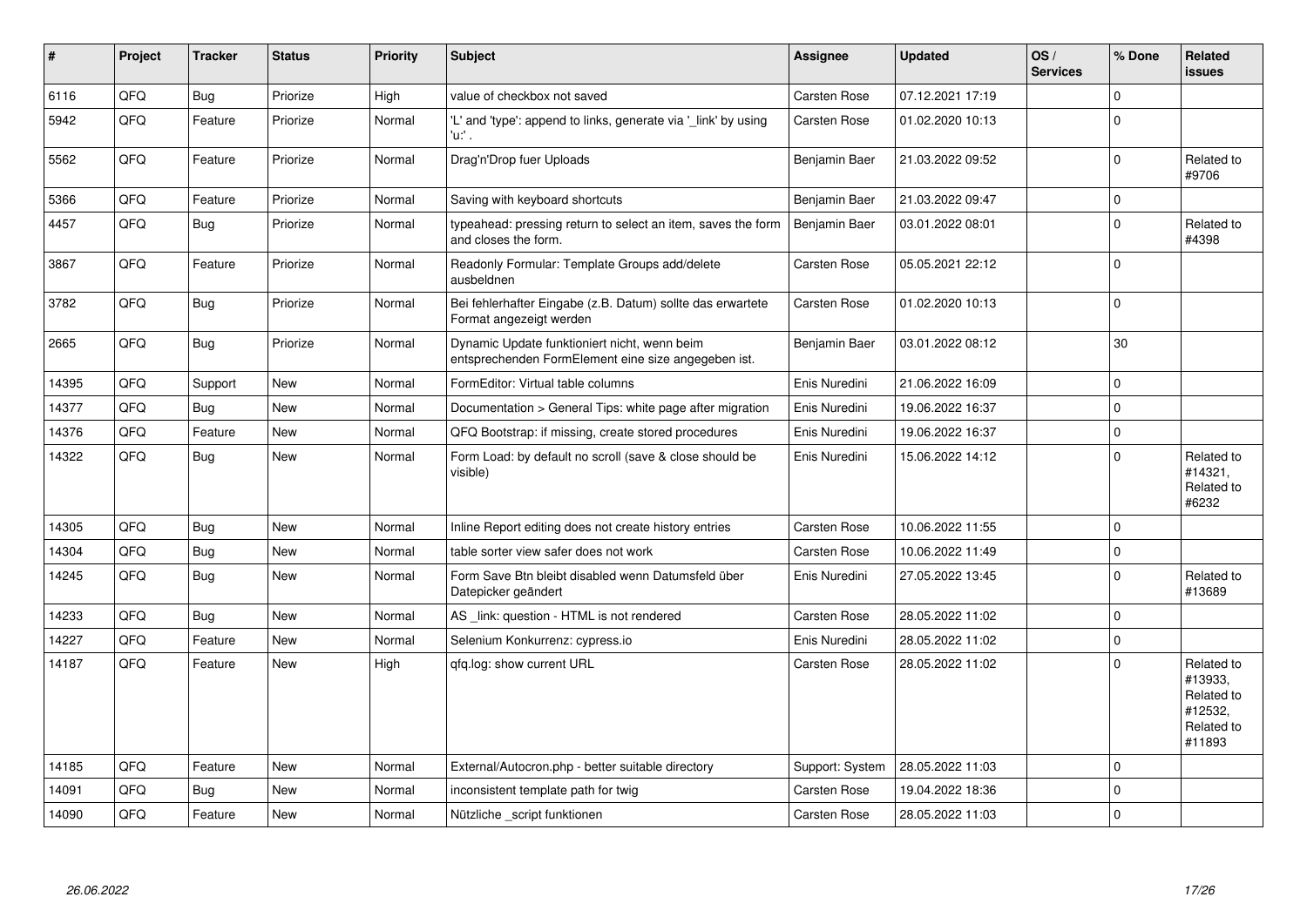| ∦     | Project | <b>Tracker</b> | <b>Status</b> | <b>Priority</b> | Subject                                                                                  | <b>Assignee</b>        | <b>Updated</b>   | OS/<br><b>Services</b> | % Done      | Related<br><b>issues</b>                         |
|-------|---------|----------------|---------------|-----------------|------------------------------------------------------------------------------------------|------------------------|------------------|------------------------|-------------|--------------------------------------------------|
| 14077 | QFQ     | <b>Bug</b>     | <b>New</b>    | Normal          | As _link: Attribute 'class' missing by r:1 and r:3 - but should<br>set                   | Carsten Rose           | 28.05.2022 11:02 |                        | $\Omega$    | Related to<br>#5342.<br>Related to<br>#4343      |
| 14028 | QFQ     | Feature        | <b>New</b>    | Normal          | Required notification: visual nicer                                                      | Enis Nuredini          | 28.05.2022 11:01 |                        | $\Omega$    |                                                  |
| 13945 | QFQ     | Feature        | New           | Normal          | As _link: content before/after link                                                      | Enis Nuredini          | 28.05.2022 11:01 |                        | $\mathbf 0$ | Related to<br>#12262                             |
| 13843 | QFQ     | Feature        | <b>New</b>    | Normal          | Create JWT via QFQ                                                                       | <b>Carsten Rose</b>    | 19.03.2022 17:42 |                        | $\Omega$    |                                                  |
| 13841 | QFQ     | Feature        | <b>New</b>    | Normal          | Create PDF via iText - evaluate                                                          | <b>Carsten Rose</b>    | 19.03.2022 17:42 |                        | $\Omega$    |                                                  |
| 13757 | QFQ     | Feature        | New           | High            | QR / Bar-Code Plugin                                                                     | Enis Nuredini          | 19.03.2022 17:43 |                        | 0           |                                                  |
| 13716 | QFQ     | Bug            | New           | High            | Firefox ask to store username/password                                                   | Enis Nuredini          | 30.05.2022 09:31 |                        | $\mathbf 0$ | Related to<br>#13827                             |
| 13706 | QFQ     | <b>Bug</b>     | <b>New</b>    | Normal          | Wrong CheckType in FieldElement LastStatus of Form Cron                                  | <b>Carsten Rose</b>    | 21.01.2022 18:20 |                        | $\Omega$    |                                                  |
| 13700 | QFQ     | Feature        | New           | Normal          | Redesign qfq.io Seite                                                                    | <b>Carsten Rose</b>    | 19.03.2022 17:43 |                        | $\mathbf 0$ |                                                  |
| 13689 | QFQ     | <b>Bug</b>     | <b>New</b>    | Normal          | Enter auf Eingabefeld mit ungültigem Wert führt zu blurry<br>Seite                       | Enis Nuredini          | 28.05.2022 10:53 |                        | $\Omega$    | Related to<br>#14245, Has<br>duplicate<br>#11891 |
| 13659 | QFQ     | <b>Bug</b>     | New           | Normal          | wrong sanitize class applied to R-store                                                  | <b>Carsten Rose</b>    | 15.01.2022 14:23 |                        | $\Omega$    |                                                  |
| 13647 | QFQ     | <b>Bug</b>     | <b>New</b>    | Normal          | Autofocus funktioniert nicht auf Chrome                                                  | Benjamin Baer          | 19.03.2022 17:44 |                        | $\Omega$    |                                                  |
| 13609 | QFQ     | Feature        | New           | Normal          | QFQ Introduction: Seite aufloesen                                                        | Philipp<br>Gröbelbauer | 28.05.2022 11:02 |                        | $\Omega$    |                                                  |
| 13592 | QFQ     | <b>Bug</b>     | New           | Normal          | QFQ Build Queue: das vergeben von Tags klappt nicht. Es<br>werden keine Releases gebaut. | <b>Carsten Rose</b>    | 19.03.2022 17:45 |                        | $\mathbf 0$ |                                                  |
| 13528 | QFQ     | Bug            | <b>New</b>    | Normal          | qfq.io > releases: es wird kein neues Release angelegt                                   | Benjamin Baer          | 19.03.2022 17:46 |                        | $\mathbf 0$ |                                                  |
| 13467 | QFQ     | Feature        | <b>New</b>    | Normal          | ChangeLog Generator                                                                      | <b>Carsten Rose</b>    | 19.03.2022 17:46 |                        | $\Omega$    | Related to<br>#11460                             |
| 13460 | QFQ     | Bug            | <b>New</b>    | Normal          | Doc: Password set/reset  password should not processed<br>with 'html encode'             | Carsten Rose           | 19.03.2022 17:46 |                        | $\mathbf 0$ |                                                  |
| 13451 | QFQ     | <b>Bug</b>     | <b>New</b>    | Normal          | Character Counter / Max Character: Problem in Safari                                     | Carsten Rose           | 15.04.2022 17:18 |                        | $\mathbf 0$ |                                                  |
| 13354 | QFQ     | Feature        | New           | Normal          | Using Websocket in QFQ                                                                   | <b>Carsten Rose</b>    | 10.11.2021 15:47 |                        | $\mathbf 0$ |                                                  |
| 13332 | QFQ     | <b>Bug</b>     | <b>New</b>    | Normal          | Multi Form: Required Felder werden visuell nicht markiert.                               | Carsten Rose           | 19.03.2022 17:47 |                        | 0           |                                                  |
| 13331 | QFQ     | <b>Bug</b>     | New           | Normal          | Multi Form: Clear Icon misplaced                                                         | Carsten Rose           | 19.03.2022 17:47 |                        | $\mathbf 0$ |                                                  |
| 12989 | QFQ     | <b>Bug</b>     | <b>New</b>    | Normal          | empty string does not trigger dynamic update                                             | Enis Nuredini          | 28.05.2022 11:09 |                        | 0           |                                                  |
| 12974 | QFQ     | <b>Bug</b>     | New           | High            | Sanitize Queries in Action-Elements                                                      | Carsten Rose           | 07.12.2021 17:19 |                        | 0           |                                                  |
| 12716 | QFQ     | <b>Bug</b>     | New           | Normal          | template group: Pattern only applied to first instance                                   | Carsten Rose           | 19.03.2022 17:47 |                        | 0           |                                                  |
| 12714 | QFQ     | Bug            | New           | Normal          | Conversion of GIF to PDF broken when GIF contains Alpha.                                 | <b>Carsten Rose</b>    | 19.03.2022 17:49 |                        | 0           |                                                  |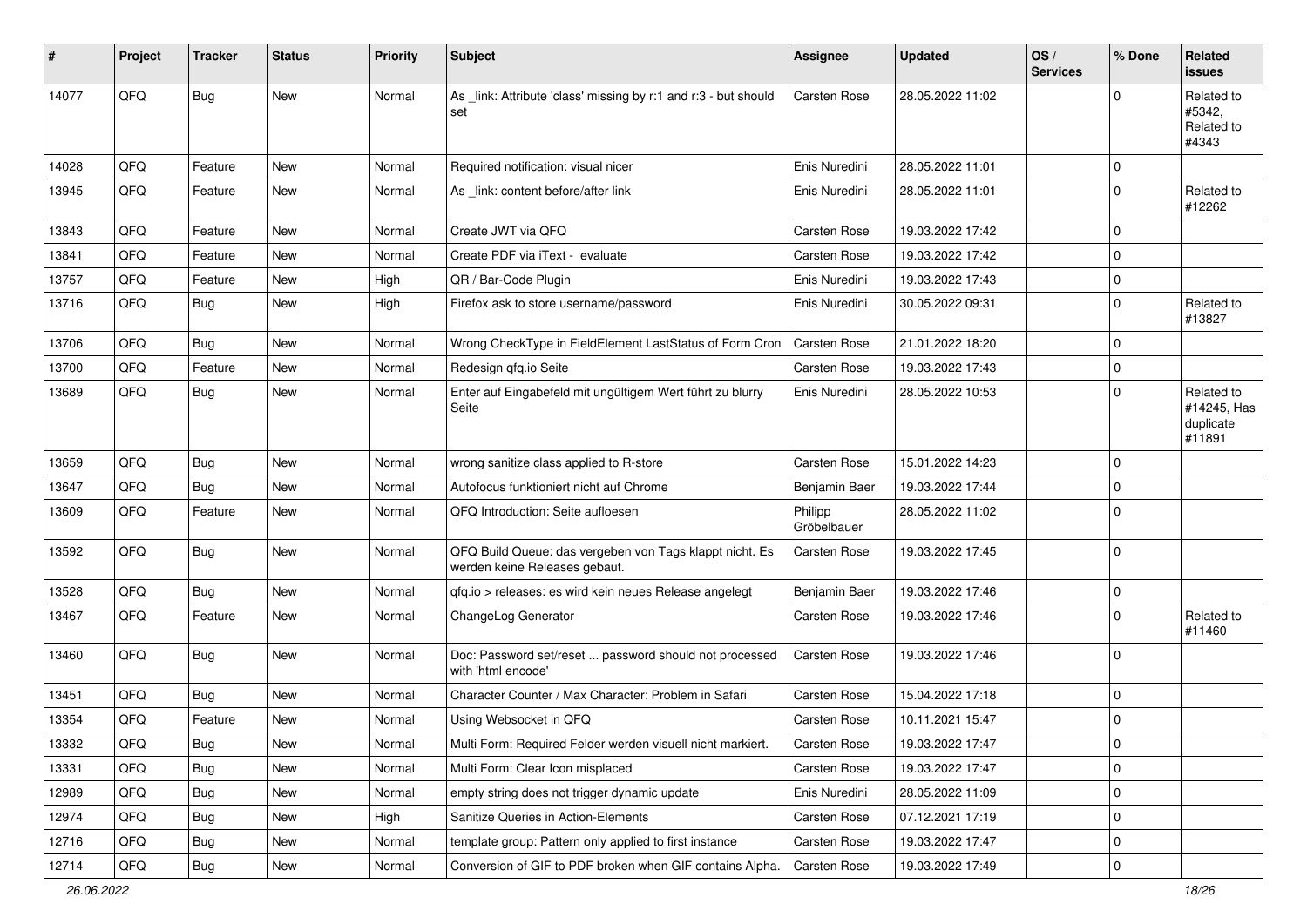| #     | Project    | <b>Tracker</b> | <b>Status</b> | <b>Priority</b> | <b>Subject</b>                                                                                                                                      | Assignee             | <b>Updated</b>   | OS/<br><b>Services</b> | % Done      | <b>Related</b><br><b>issues</b>                                       |
|-------|------------|----------------|---------------|-----------------|-----------------------------------------------------------------------------------------------------------------------------------------------------|----------------------|------------------|------------------------|-------------|-----------------------------------------------------------------------|
| 12702 | QFQ        | <b>Bug</b>     | <b>New</b>    | High            | templateGroup: broken in multiDb Setup                                                                                                              | Carsten Rose         | 14.12.2021 16:02 |                        | $\Omega$    |                                                                       |
| 12679 | QFQ        | Feature        | <b>New</b>    | Normal          | tablesorter: custom column width                                                                                                                    | Carsten Rose         | 16.06.2021 11:10 |                        | $\mathbf 0$ |                                                                       |
| 12670 | QFQ        | Bug            | <b>New</b>    | High            | Dropdown-Menu classes können nicht mehr angegeben<br>werden                                                                                         | Carsten Rose         | 07.12.2021 17:19 |                        | $\Omega$    |                                                                       |
| 12664 | QFQ        | Feature        | <b>New</b>    | Normal          | TinyMCE: report/remove malicous HTML/JS Code                                                                                                        | <b>Carsten Rose</b>  | 19.03.2022 17:47 |                        | $\Omega$    | Related to<br>#14320                                                  |
| 12603 | QFQ        | Feature        | <b>New</b>    | Normal          | Dropdown (Select), Radio, checkbox:<br>itemListAlways={{!SELECT key, value}}                                                                        | Carsten Rose         | 19.03.2022 17:47 |                        | $\Omega$    |                                                                       |
| 12581 | QFQ        | <b>Bug</b>     | <b>New</b>    | Normal          | Form.forward=close: Record 'new' in new browser tab ><br>save (& close) >> Form is not reloaded with new created<br>record id and stays in mode=new | Carsten Rose         | 19.03.2022 17:48 |                        | $\Omega$    |                                                                       |
| 12556 | <b>OFO</b> | Feature        | <b>New</b>    | Normal          | Pills Title: colored = static or dynamic on allrequiredgiven                                                                                        | Benjamin Baer        | 19.03.2022 17:49 |                        | $\Omega$    |                                                                       |
| 12545 | QFQ        | <b>Bug</b>     | <b>New</b>    | Urgent          | sql.log not created / updated                                                                                                                       | <b>Carsten Rose</b>  | 14.12.2021 16:02 |                        | $\Omega$    |                                                                       |
| 12544 | QFQ        | Feature        | <b>New</b>    | High            | a) ' AS _link' new also as ' AS _format', b) sortierung via<br>'display: none;', c) ' format' benoeitgt nicht zwingend<br>u/U/p/m/z/d               | <b>Carsten Rose</b>  | 14.12.2021 16:03 |                        | $\mathbf 0$ |                                                                       |
| 12532 | QFQ        | Feature        | <b>New</b>    | High            | SIP-Parameter bei Seitenaufruf in Browser-Console<br>anzeigen                                                                                       | <b>Carsten Rose</b>  | 07.12.2021 17:19 |                        | $\Omega$    | Related to<br>#11893.<br>Related to<br>#14187                         |
| 12520 | QFQ        | <b>Bug</b>     | <b>New</b>    | Normal          | Switch FE User: still active even FE User session expired                                                                                           | <b>Carsten Rose</b>  | 19.03.2022 17:48 |                        | $\Omega$    |                                                                       |
| 12513 | QFQ        | <b>Bug</b>     | <b>New</b>    | High            | Implement server side check of maxlength                                                                                                            | <b>Carsten Rose</b>  | 07.12.2021 17:19 |                        | $\Omega$    |                                                                       |
| 12512 | QFQ        | Bug            | <b>New</b>    | Normal          | Some MySQL Installation can't use 'stored procedures'                                                                                               | Carsten Rose         | 19.03.2022 17:48 |                        | $\mathbf 0$ |                                                                       |
| 12490 | QFQ        | Feature        | <b>New</b>    | Normal          | Loading Plugins in QFQ - see what tinymce does. (lazy<br>loading)                                                                                   | <b>Benjamin Baer</b> | 08.06.2022 10:37 |                        | $\Omega$    | Related to<br>#12611,<br>Related to<br>#10013.<br>Related to<br>#7732 |
| 12480 | QFQ        | Feature        | <b>New</b>    | Normal          | If QFQ upgrade is running, block further request                                                                                                    | Carsten Rose         | 03.05.2021 20:45 |                        | $\Omega$    |                                                                       |
| 12477 | QFQ        | Feature        | New           | Normal          | Support for refactoring: Form, FormElement, diverse<br>Tabellen/Spalten, tt-content Records                                                         | <b>Carsten Rose</b>  | 03.05.2021 20:45 |                        | $\Omega$    |                                                                       |
| 12476 | QFQ        | Feature        | <b>New</b>    | Normal          | clearMe: a) should trigger 'dirty', b) sticky on textarea resize                                                                                    | Benjamin Baer        | 04.01.2022 08:40 |                        | $\Omega$    | Related to<br>#9528                                                   |
| 12474 | QFQ        | Feature        | <b>New</b>    | Normal          | Check BaseConfigURL if it is given and the the last char is '/                                                                                      | <b>Carsten Rose</b>  | 03.05.2021 20:45 |                        | $\Omega$    |                                                                       |
| 12468 | QFQ        | <b>Bug</b>     | <b>New</b>    | Urgent          | Form: update Form.title after save                                                                                                                  | Carsten Rose         | 03.05.2021 21:12 |                        | $\Omega$    |                                                                       |
| 12465 | QFQ        | Feature        | <b>New</b>    | Normal          | QFQ Function: use in FE to fill StoreRecord                                                                                                         | Carsten Rose         | 05.05.2021 21:58 |                        | $\Omega$    |                                                                       |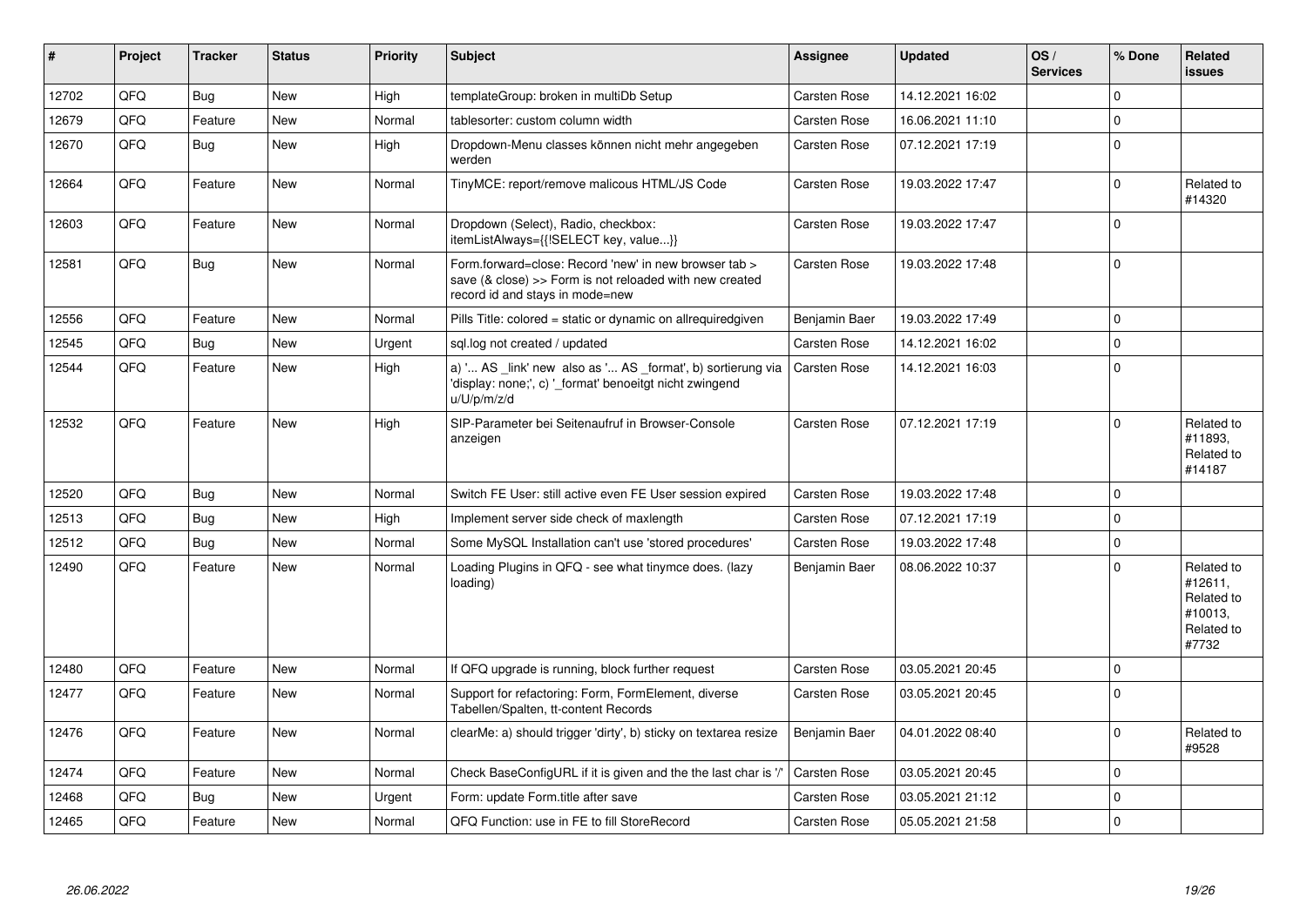| #     | Project | <b>Tracker</b> | <b>Status</b> | <b>Priority</b> | <b>Subject</b>                                                                                                 | <b>Assignee</b>     | <b>Updated</b>   | OS/<br><b>Services</b> | % Done      | <b>Related</b><br><b>issues</b>               |
|-------|---------|----------------|---------------|-----------------|----------------------------------------------------------------------------------------------------------------|---------------------|------------------|------------------------|-------------|-----------------------------------------------|
| 12413 | QFQ     | Feature        | New           | Normal          | STORE_TYPO3: enhance for {{be_users.email:T}},<br>{{fe users.email:T}}                                         | <b>Carsten Rose</b> | 03.05.2021 20:45 |                        | $\Omega$    | Related to<br>#12412,<br>Related to<br>#10012 |
| 12412 | QFQ     | Feature        | <b>New</b>    | Normal          | Action/Escape qualifier 'e' (empty), '0': if given, an empty<br>string (or '0') will be treated as 'not found' | <b>Carsten Rose</b> | 08.05.2021 09:40 |                        | $\Omega$    | Related to<br>#12413,<br>Related to<br>#10012 |
| 12400 | QFQ     | Feature        | <b>New</b>    | Normal          | Tutorial ist in QFQ Doku, Wird in der Suche gefunden, es<br>gibt aber kein Menupunkt - Inhalt ueberpruefen     | <b>Carsten Rose</b> | 03.05.2021 20:45 |                        | $\Omega$    |                                               |
| 12330 | QFQ     | Feature        | New           | Normal          | Copy to input field / text area / TinyMCE                                                                      | <b>Carsten Rose</b> | 07.04.2021 09:01 |                        | $\Omega$    |                                               |
| 12327 | QFQ     | <b>Bug</b>     | <b>New</b>    | Normal          | Copy to clipboard: Glyphicon can not be changed                                                                | <b>Carsten Rose</b> | 27.12.2021 17:59 |                        | $\mathbf 0$ |                                               |
| 12269 | QFQ     | Feature        | New           | Normal          | 2FA - Login                                                                                                    | <b>Carsten Rose</b> | 03.05.2021 20:45 |                        | $\Omega$    |                                               |
| 12187 | QFQ     | <b>Bug</b>     | New           | Normal          | Trigger FormAsFile() via Report: probably problem with multi<br>DB setup                                       | Carsten Rose        | 20.03.2021 21:20 |                        | $\mathbf 0$ |                                               |
| 12186 | QFQ     | Feature        | <b>New</b>    | High            | TinyMCE Config für Objekte                                                                                     | <b>Carsten Rose</b> | 07.12.2021 17:19 |                        | $\Omega$    | <b>Blocks</b><br>#12632                       |
| 12163 | QFQ     | Feature        | <b>New</b>    | Normal          | Checkbox: table wrap                                                                                           | <b>Carsten Rose</b> | 03.05.2021 20:51 |                        | $\mathbf 0$ |                                               |
| 12162 | QFQ     | Feature        | New           | Normal          | FE.type=sendmail: personalized mailing (several mails) via<br>template                                         | <b>Carsten Rose</b> | 03.05.2021 20:45 |                        | $\mathbf 0$ |                                               |
| 12156 | QFQ     | Feature        | New           | Normal          | Form: Optional disable 'leave page'                                                                            |                     | 03.05.2021 20:45 |                        | $\mathbf 0$ |                                               |
| 12146 | QFQ     | Feature        | New           | Normal          | Autocron Job: Anzeigen wann der naechste Job ausgefuehrt<br>wird, resp das er nicht ausgefuehrt wird           | <b>Carsten Rose</b> | 15.03.2021 15:23 |                        | $\mathbf 0$ |                                               |
| 12135 | QFQ     | Feature        | <b>New</b>    | Normal          | Subrecord: Notiz                                                                                               |                     | 24.04.2021 16:58 |                        | $\Omega$    |                                               |
| 12133 | QFQ     | <b>Bug</b>     | <b>New</b>    | Normal          | NPM, phpSpreadSheet aktualisieren                                                                              | <b>Carsten Rose</b> | 15.03.2021 09:04 |                        | $\Omega$    |                                               |
| 12119 | QFQ     | Feature        | New           | Normal          | AS paged: error message missing if there ist no 'r' argument                                                   | <b>Carsten Rose</b> | 03.05.2021 20:51 |                        | $\mathbf 0$ |                                               |
| 12109 | QFQ     | Feature        | New           | Normal          | Donwload Link: Plain, SIP, Persistent Link, Peristent SIP -<br>new notation                                    | <b>Carsten Rose</b> | 03.05.2021 20:45 |                        | $\Omega$    | Related to<br>#12085                          |
| 12066 | QFQ     | Bug            | New           | High            | enterAsSubmit: Forward wird nicht ausgeführt                                                                   | Enis Nuredini       | 29.05.2022 09:23 |                        | $\mathbf 0$ |                                               |
| 12045 | QFQ     | <b>Bug</b>     | New           | Normal          | templateGroup afterSave FE: Aufruf ohne<br>sqlHonorFormElements funktioniert nicht                             | <b>Carsten Rose</b> | 18.02.2021 16:33 |                        | $\mathbf 0$ |                                               |
| 12040 | QFQ     | Bug            | New           | Normal          | FE Mode 'hidden' für zwei FEs auf einer Zeile                                                                  | <b>Carsten Rose</b> | 18.02.2021 10:13 |                        | $\mathbf 0$ |                                               |
| 12039 | QFQ     | Feature        | New           | Normal          | Missing htmlSpecialChar() in pre processing on form submit                                                     |                     | 18.02.2021 00:09 |                        | 0           | Related to<br>#14320                          |
| 12038 | QFQ     | Feature        | New           | Normal          | a) STORE_VAR: filenameOnlyStripUniq, b) SP:<br>QSTRIPUNIQ()                                                    |                     | 17.02.2021 23:55 |                        | 0           |                                               |
| 12024 | QFQ     | Feature        | New           | Normal          | Excel Export: text columns by default decode<br>htmlspeciachar()                                               | Carsten Rose        | 17.02.2021 23:55 |                        | 0           | Related to<br>#12022                          |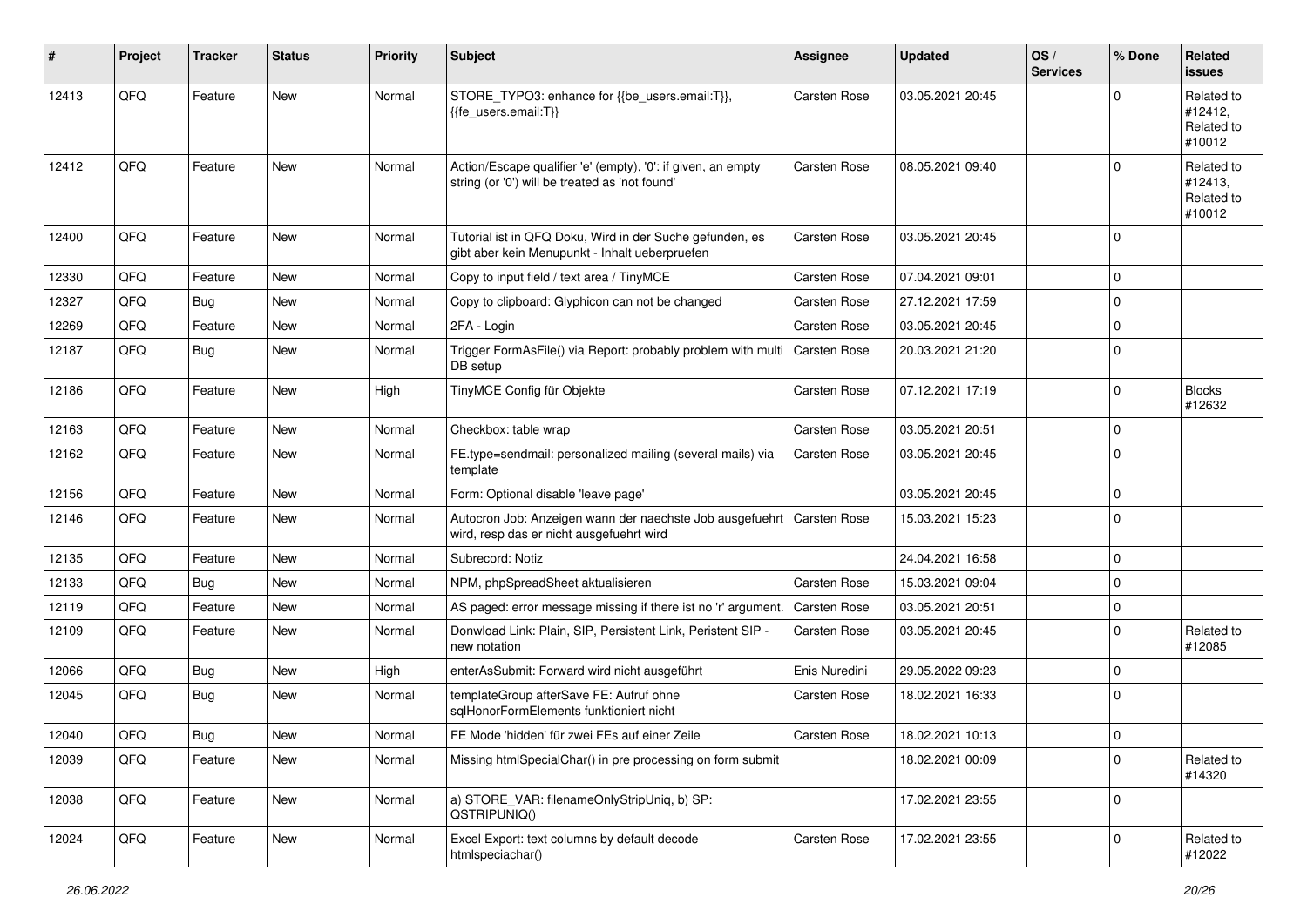| #     | Project | <b>Tracker</b> | <b>Status</b> | <b>Priority</b> | Subject                                                                                              | <b>Assignee</b>                                        | <b>Updated</b>      | OS/<br><b>Services</b> | % Done      | Related<br><b>issues</b>                      |                      |
|-------|---------|----------------|---------------|-----------------|------------------------------------------------------------------------------------------------------|--------------------------------------------------------|---------------------|------------------------|-------------|-----------------------------------------------|----------------------|
| 12023 | QFQ     | Feature        | <b>New</b>    | Normal          | MySQL Stored Precdure: QDECODESPECIALCHAR()                                                          | Carsten Rose                                           | 16.02.2021 11:16    |                        | $\Omega$    | Related to<br>#12022                          |                      |
| 11955 | QFQ     | Feature        | New           | Normal          | subrecord: new title option to set <th> attributes - e.g. to<br/>customize tablesorter options.</th> | attributes - e.g. to<br>customize tablesorter options. | <b>Carsten Rose</b> | 03.05.2021 20:47       |             | $\mathbf 0$                                   | Related to<br>#11775 |
| 11893 | QFQ     | Feature        | <b>New</b>    | High            | Broken SIP: a) only report one time, b) only report in main<br>column                                | <b>Carsten Rose</b>                                    | 12.05.2021 12:13    |                        | $\Omega$    | Related to<br>#12532,<br>Related to<br>#14187 |                      |
| 11892 | QFQ     | Feature        | <b>New</b>    | Normal          | tablesorter: columns with links are hard to order - new<br>qualifier 'Y: <ord>'</ord>                | Enis Nuredini                                          | 23.03.2022 09:22    |                        | $\Omega$    |                                               |                      |
| 11850 | QFQ     | Feature        | <b>New</b>    | Urgent          | Wizard Form: basierend auf einer Tabelle eine Form<br>anlegen.                                       |                                                        | 03.05.2021 21:12    |                        | $\Omega$    | Blocked by<br>#8082                           |                      |
| 11775 | QFQ     | Feature        | <b>New</b>    | Normal          | Subrecord Tooltip pro Feld                                                                           | Carsten Rose                                           | 18.12.2020 15:22    |                        | $\Omega$    | Related to<br>#11955                          |                      |
| 11752 | QFQ     | Bug            | New           | Normal          | checkbox renders multiple input elements with same name                                              | <b>Carsten Rose</b>                                    | 17.12.2020 14:58    |                        | $\Omega$    | Related to<br>#11750                          |                      |
| 11747 | QFQ     | Feature        | New           | Normal          | Maintenance Page with Redirect                                                                       | <b>Carsten Rose</b>                                    | 03.05.2021 20:47    |                        | $\mathbf 0$ | Related to<br>#11741                          |                      |
| 11716 | QFQ     | Feature        | New           | Normal          | Form an beliebiger Stelle im Report anzeigen                                                         |                                                        | 09.12.2020 09:47    |                        | $\Omega$    |                                               |                      |
| 11715 | QFQ     | <b>Bug</b>     | <b>New</b>    | Normal          | acceptZeroAsRequired and requiredOffButMark do not<br>coincide                                       |                                                        | 08.12.2020 12:13    |                        | $\Omega$    |                                               |                      |
| 11702 | QFQ     | Feature        | <b>New</b>    | Normal          | HTML Special Char makes no sense for 'allbut' if '&' is<br>forbidden                                 | <b>Carsten Rose</b>                                    | 07.12.2021 16:35    |                        | $\Omega$    | Related to<br>#5112,<br>Related to<br>#14320  |                      |
| 11695 | QFQ     | <b>Bug</b>     | <b>New</b>    | Normal          | MultiForm required FE Error                                                                          | <b>Carsten Rose</b>                                    | 04.12.2020 13:34    |                        | $\mathbf 0$ |                                               |                      |
| 11668 | QFQ     | <b>Bug</b>     | <b>New</b>    | Normal          | Play function.sql - problem with mysql                                                               | <b>Carsten Rose</b>                                    | 03.05.2021 20:48    |                        | $\Omega$    |                                               |                      |
| 11667 | QFQ     | Bug            | New           | Normal          | MySQL mariadb-server-10.3: Incorrect datetime value                                                  | Carsten Rose                                           | 03.05.2021 20:48    |                        | $\Omega$    |                                               |                      |
| 11535 | QFQ     | Feature        | <b>New</b>    | Normal          | Ability to create SQL columns in frontend QFQ forms                                                  |                                                        | 17.11.2020 12:11    |                        | $\Omega$    |                                               |                      |
| 11534 | QFQ     | Feature        | <b>New</b>    | Normal          | Report: Action on selected rows - Table batchprocessing<br>feature                                   |                                                        | 18.11.2020 08:15    |                        | $\Omega$    |                                               |                      |
| 11523 | QFQ     | Feature        | <b>New</b>    | Normal          | Mit dynamic Update erkennen, ob Upload gemacht wurde                                                 | <b>Carsten Rose</b>                                    | 13.11.2020 15:07    |                        | $\Omega$    | Related to<br>#9533                           |                      |
| 11522 | QFQ     | Bug            | New           | Normal          | Aus/Einblenden von Reitern                                                                           |                                                        | 13.11.2020 14:58    |                        | $\mathbf 0$ |                                               |                      |
| 11516 | QFQ     | Feature        | New           | Normal          | Multi Page Form (Previous/Next Buttons)                                                              | Carsten Rose                                           | 16.03.2021 17:52    |                        | $\mathbf 0$ |                                               |                      |
| 11504 | QFQ     | Feature        | New           | Normal          | Dynamic Update: Button text update for 'Save',' Close' &<br>'Delete'                                 | Carsten Rose                                           | 12.11.2020 23:44    |                        | $\mathbf 0$ |                                               |                      |
| 11460 | QFQ     | Feature        | New           | Normal          | Easier creation of changelog: gitchangelog                                                           | Carsten Rose                                           | 12.06.2021 10:20    |                        | $\mathbf 0$ | Related to<br>#13467                          |                      |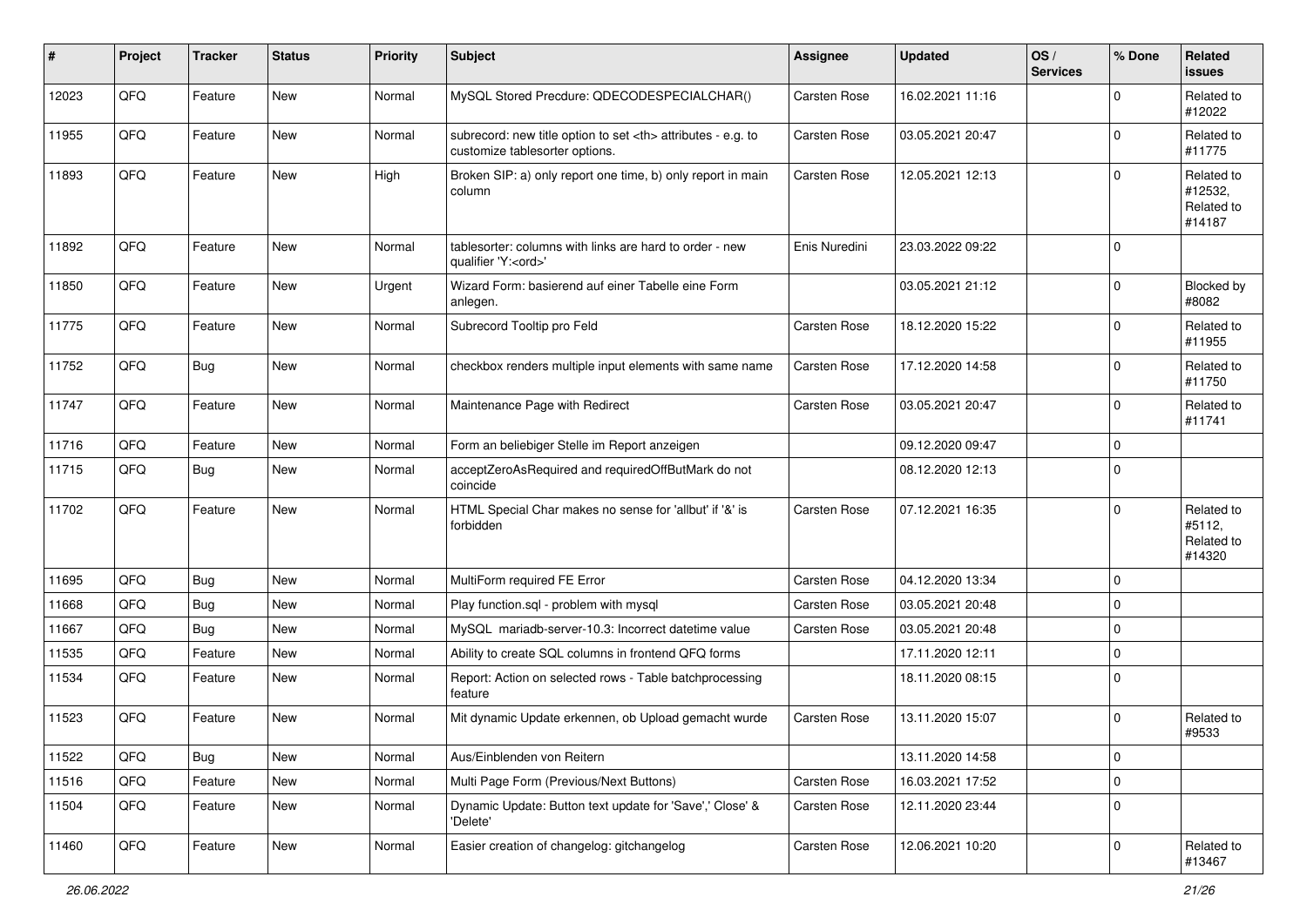| #     | Project | <b>Tracker</b> | <b>Status</b> | <b>Priority</b> | Subject                                                                              | Assignee            | <b>Updated</b>   | OS/<br><b>Services</b> | % Done      | Related<br><b>issues</b>                                             |
|-------|---------|----------------|---------------|-----------------|--------------------------------------------------------------------------------------|---------------------|------------------|------------------------|-------------|----------------------------------------------------------------------|
| 11239 | QFQ     | Bug            | New           | Normal          | Radiobutton (plain): horizontales Rendern abhängig vom<br>Datentyp in der Datenbank  | <b>Carsten Rose</b> | 30.09.2020 18:37 |                        | $\Omega$    |                                                                      |
| 11237 | QFQ     | <b>Bug</b>     | New           | High            | Radiobutton / parameter.buttonClass= btn-default - kein dirty<br>Trigger             | Benjamin Baer       | 03.05.2021 21:12 |                        | $\Omega$    | Related to<br>#10766                                                 |
| 11195 | QFQ     | Bug            | New           | Low             | Dynamic Update: Note not updated if new text is empty<br>(v20.4)                     |                     | 25.09.2020 11:14 |                        | $\Omega$    |                                                                      |
| 11080 | QFQ     | Feature        | <b>New</b>    | Normal          | Send MQTT messages                                                                   | <b>Carsten Rose</b> | 29.08.2020 19:49 |                        | 0           |                                                                      |
| 11057 | QFQ     | Bug            | New           | High            | Checkboxes ohne span.checkmark im Report werden<br>ausgeblendet                      | Benjamin Baer       | 03.05.2021 21:12 |                        | $\Omega$    | Related to<br>#11039                                                 |
| 10996 | QFQ     | Feature        | New           | Normal          | Download video via sip: no seek                                                      | <b>Carsten Rose</b> | 12.08.2020 14:18 |                        | $\mathbf 0$ |                                                                      |
| 10979 | QFQ     | Feature        | New           | Normal          | Ajax Calls an API - dataReport                                                       | <b>Carsten Rose</b> | 11.05.2022 12:15 |                        | $\Omega$    |                                                                      |
| 10976 | QFQ     | Feature        | <b>New</b>    | Normal          | Excel Export Verbesserungen                                                          | Carsten Rose        | 06.08.2020 10:56 |                        | $\Omega$    |                                                                      |
| 10937 | QFQ     | <b>Bug</b>     | New           | Normal          | Fehler mit abhängigen Select- Feldern beim Positionieren                             | <b>Carsten Rose</b> | 12.11.2020 23:45 |                        | $\Omega$    |                                                                      |
| 10890 | QFQ     | Bug            | <b>New</b>    | Normal          | AutoCron hangs                                                                       |                     | 20.07.2020 13:56 |                        | $\Omega$    |                                                                      |
| 10874 | QFQ     | Feature        | New           | Normal          | Erstellen eines Foreign Keys in der Tabelle "FormElement"                            |                     | 13.07.2020 10:11 |                        | $\mathbf 0$ |                                                                      |
| 10819 | QFQ     | Feature        | New           | Normal          | Persistent SIP - second try                                                          | <b>Carsten Rose</b> | 29.06.2020 23:02 |                        | $\Omega$    | Related to<br>#6261                                                  |
| 10766 | QFQ     | Bug            | New           | High            | Radiobutton / parameter.buttonClass=btn-default: dynamic<br>update                   |                     | 03.05.2021 21:12 |                        | $\Omega$    | Related to<br>#11237                                                 |
| 10763 | QFQ     | Feature        | <b>New</b>    | Normal          | form accessed and submitted despite logout?                                          |                     | 16.06.2020 11:43 |                        | $\mathbf 0$ |                                                                      |
| 10759 | QFQ     | Bug            | <b>New</b>    | Normal          | emptyMeansNull - Feld falsch aktualisiert                                            |                     | 12.11.2020 23:45 |                        | $\Omega$    |                                                                      |
| 10714 | QFQ     | Feature        | <b>New</b>    | Normal          | multi Table Form                                                                     | <b>Carsten Rose</b> | 16.03.2021 18:44 |                        | $\Omega$    |                                                                      |
| 10704 | QFQ     | Bug            | <b>New</b>    | Normal          | wkhtml problem rendering fullCalendar.js / fabric.js >><br>successor: puppeteer      | Carsten Rose        | 12.11.2020 23:45 |                        | $\Omega$    | Related to<br>#5024,<br>Related to<br>#4650.<br>Related to<br>#10715 |
| 10658 | QFQ     | <b>Bug</b>     | <b>New</b>    | Normal          | processReadOnly broken                                                               | <b>Carsten Rose</b> | 27.05.2020 17:55 |                        | $\mathbf 0$ |                                                                      |
| 10640 | QFQ     | <b>Bug</b>     | <b>New</b>    | High            | TypeAhead Tag: FE editierbar trotz readOnly                                          | <b>Carsten Rose</b> | 03.05.2021 21:12 |                        | $\Omega$    |                                                                      |
| 10593 | QFQ     | Feature        | New           | Normal          | label2: text behind input element                                                    | <b>Carsten Rose</b> | 16.05.2020 10:57 |                        | $\mathbf 0$ |                                                                      |
| 10588 | QFQ     | Bug            | <b>New</b>    | Normal          | typeahed Tag: Doku anpassen                                                          | Carsten Rose        | 12.11.2020 23:45 |                        | $\mathbf 0$ |                                                                      |
| 10508 | QFQ     | Bug            | <b>New</b>    | High            | Multi Form broken on Multi DB Instance                                               | Carsten Rose        | 03.05.2021 21:12 |                        | $\mathbf 0$ |                                                                      |
| 10506 | QFQ     | <b>Bug</b>     | New           | High            | Template Group broken on MultiDB instance                                            | Carsten Rose        | 03.05.2021 21:12 |                        | $\mathbf 0$ | Related to<br>#10505                                                 |
| 10463 | QFQ     | Feature        | New           | Normal          | Report _link: expliztes setzen von HTML Tags (Bedarf fuer<br>'data-selenium' & 'id') | Enis Nuredini       | 23.03.2022 09:23 |                        | $\mathbf 0$ | Related to<br>#7648                                                  |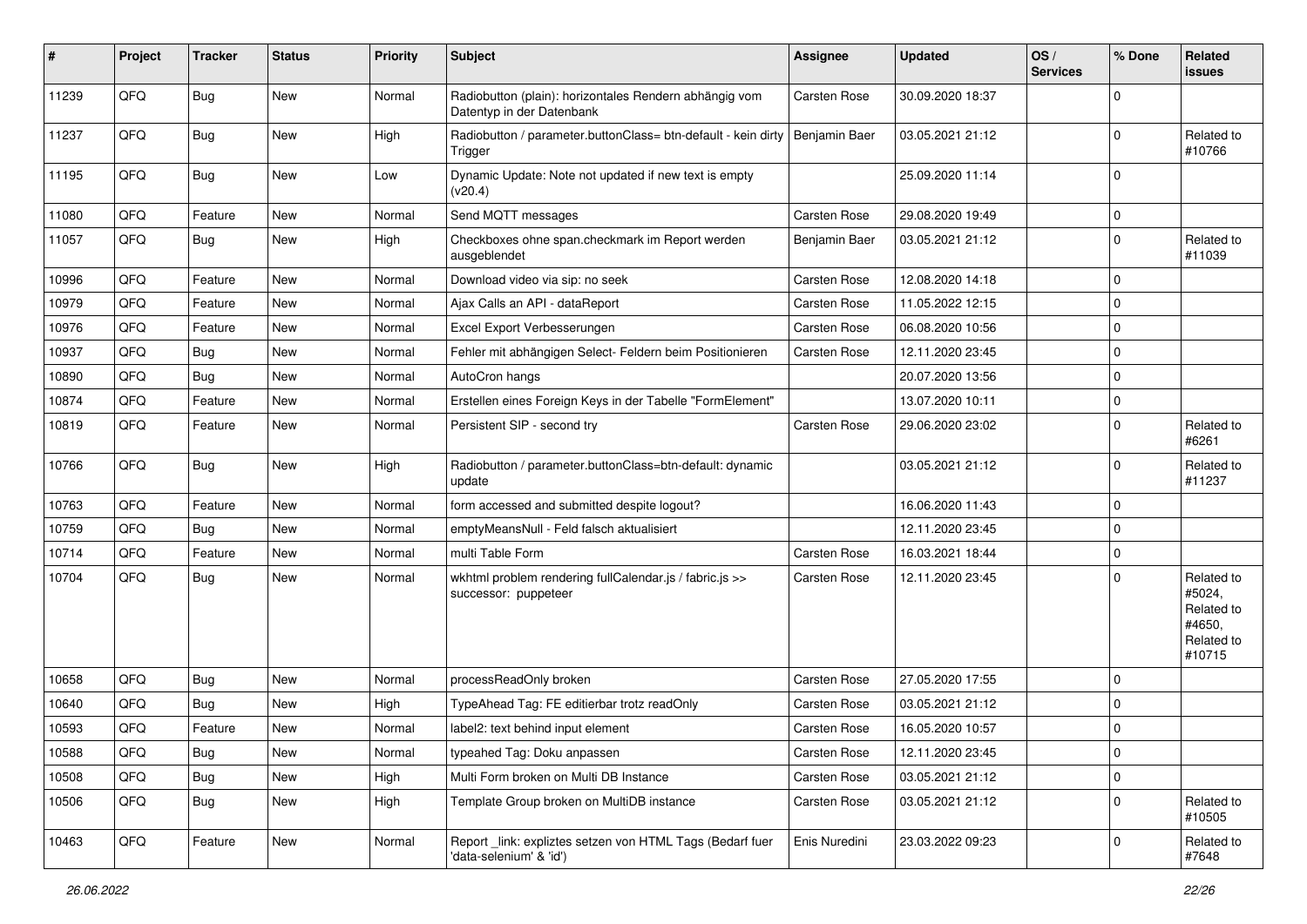| ∦     | Project | <b>Tracker</b> | <b>Status</b> | Priority | Subject                                                                                                                               | <b>Assignee</b>     | <b>Updated</b>   | OS/<br><b>Services</b> | % Done       | Related<br><b>issues</b>                     |
|-------|---------|----------------|---------------|----------|---------------------------------------------------------------------------------------------------------------------------------------|---------------------|------------------|------------------------|--------------|----------------------------------------------|
| 10384 | QFQ     | Feature        | <b>New</b>    | Normal   | Parameter Exchange QFQ Instances                                                                                                      |                     | 07.05.2020 09:38 |                        | $\mathbf{0}$ |                                              |
| 10345 | QFQ     | Feature        | <b>New</b>    | Normal   | Templates - Patterns QFQ Style                                                                                                        |                     | 03.05.2021 21:01 |                        | $\mathbf 0$  | Related to<br>#10713                         |
| 10324 | QFQ     | <b>Bug</b>     | New           | Normal   | Excel Export mit Template funktioniert nur, wenn Template<br>vor uid kommt                                                            |                     | 30.03.2020 11:20 |                        | $\mathbf 0$  | Related to<br>#10257                         |
| 10322 | QFQ     | <b>Bug</b>     | New           | Normal   | FormElement / Radio: missing column 'enum' >> FE not<br>reported                                                                      | Carsten Rose        | 07.05.2020 09:37 |                        | $\mathbf 0$  |                                              |
| 10119 | QFQ     | Feature        | <b>New</b>    | Normal   | Dropdown (selectlist) & Type Ahead: format and catagorize<br>list                                                                     | Carsten Rose        | 07.05.2020 09:36 |                        | $\pmb{0}$    |                                              |
| 10114 | QFQ     | Feature        | New           | High     | Symbol (Link): 'G:' (Glyphicon) replaced by 'i:' (icon)                                                                               |                     | 07.12.2021 17:19 |                        | $\Omega$     | Related to<br>#3797,<br>Related to<br>#4194  |
| 10082 | QFQ     | <b>Bug</b>     | New           | Normal   | FE.type=SELECT - 'sanatize' Class                                                                                                     | <b>Carsten Rose</b> | 07.05.2020 09:36 |                        | $\mathbf 0$  | Related to<br>#10081                         |
| 10081 | QFQ     | <b>Bug</b>     | <b>New</b>    | High     | Stale record lock after 'forbidden' character                                                                                         | <b>Carsten Rose</b> | 03.05.2021 21:12 |                        | $\Omega$     | Related to<br>#10082,<br>Related to<br>#9789 |
| 10080 | QFQ     | Feature        | <b>New</b>    | Normal   | Popup on 'save' / 'close': configure dialog (answer<br>yes/no/cancle/)                                                                | Carsten Rose        | 28.03.2021 20:52 |                        | $\mathbf 0$  | Is duplicate<br>of #12262                    |
| 10014 | QFQ     | Feature        | <b>New</b>    | Normal   | Manual.rst: describe behaviour and process order of<br>fillStoreVar, slaveId, sqlBefore,                                              | <b>Carsten Rose</b> | 01.02.2020 22:31 |                        | $\Omega$     |                                              |
| 9983  | QFQ     | Feature        | <b>New</b>    | Normal   | Report Notation: new keyword 'range'                                                                                                  | <b>Carsten Rose</b> | 01.02.2020 15:55 |                        | $\mathsf 0$  |                                              |
| 9927  | QFQ     | Feature        | <b>New</b>    | Normal   | QFQ Update: a) Update nur machen wenn BE User<br>eingeloggt ist., b) Bei Fehler genaue Meldung welcher<br>Updateschritt Probleme hat. | <b>Carsten Rose</b> | 22.01.2020 12:59 |                        | $\mathbf 0$  |                                              |
| 9855  | QFQ     | <b>Bug</b>     | <b>New</b>    | Normal   | <b>Required Check</b>                                                                                                                 |                     | 01.02.2020 15:56 |                        | $\pmb{0}$    |                                              |
| 9853  | QFQ     | Feature        | <b>New</b>    | Normal   | Check das SQL / QFQ / Mail Logfile geschrieben wird                                                                                   |                     | 09.01.2020 11:15 |                        | $\mathsf 0$  |                                              |
| 9811  | QFQ     | Feature        | New           | Normal   | Report: tag every n'th row                                                                                                            | Carsten Rose        | 01.02.2020 23:22 |                        | $\mathbf 0$  |                                              |
| 9783  | QFQ     | Bug            | New           | Normal   | Email with special characters                                                                                                         | <b>Carsten Rose</b> | 01.02.2020 23:22 |                        | $\mathbf 0$  |                                              |
| 9781  | QFQ     | Feature        | <b>New</b>    | Normal   | Button: CSS class to make buttons smaller                                                                                             | <b>Carsten Rose</b> | 01.02.2020 23:22 |                        | $\mathbf 0$  |                                              |
| 9777  | QFQ     | Feature        | New           | Normal   | Logging QFQ Variables                                                                                                                 | <b>Carsten Rose</b> | 16.12.2019 17:17 |                        | $\mathbf 0$  |                                              |
| 9773  | QFQ     | Bug            | New           | Normal   | form.parameter.formModeGlobal=requiredOff                                                                                             | <b>Carsten Rose</b> | 01.02.2020 15:56 |                        | $\mathbf 0$  |                                              |
| 9707  | QFQ     | Feature        | <b>New</b>    | Normal   | SIP security: encode pageld and check pageld on decode                                                                                | <b>Carsten Rose</b> | 01.02.2020 23:22 |                        | $\mathbf 0$  |                                              |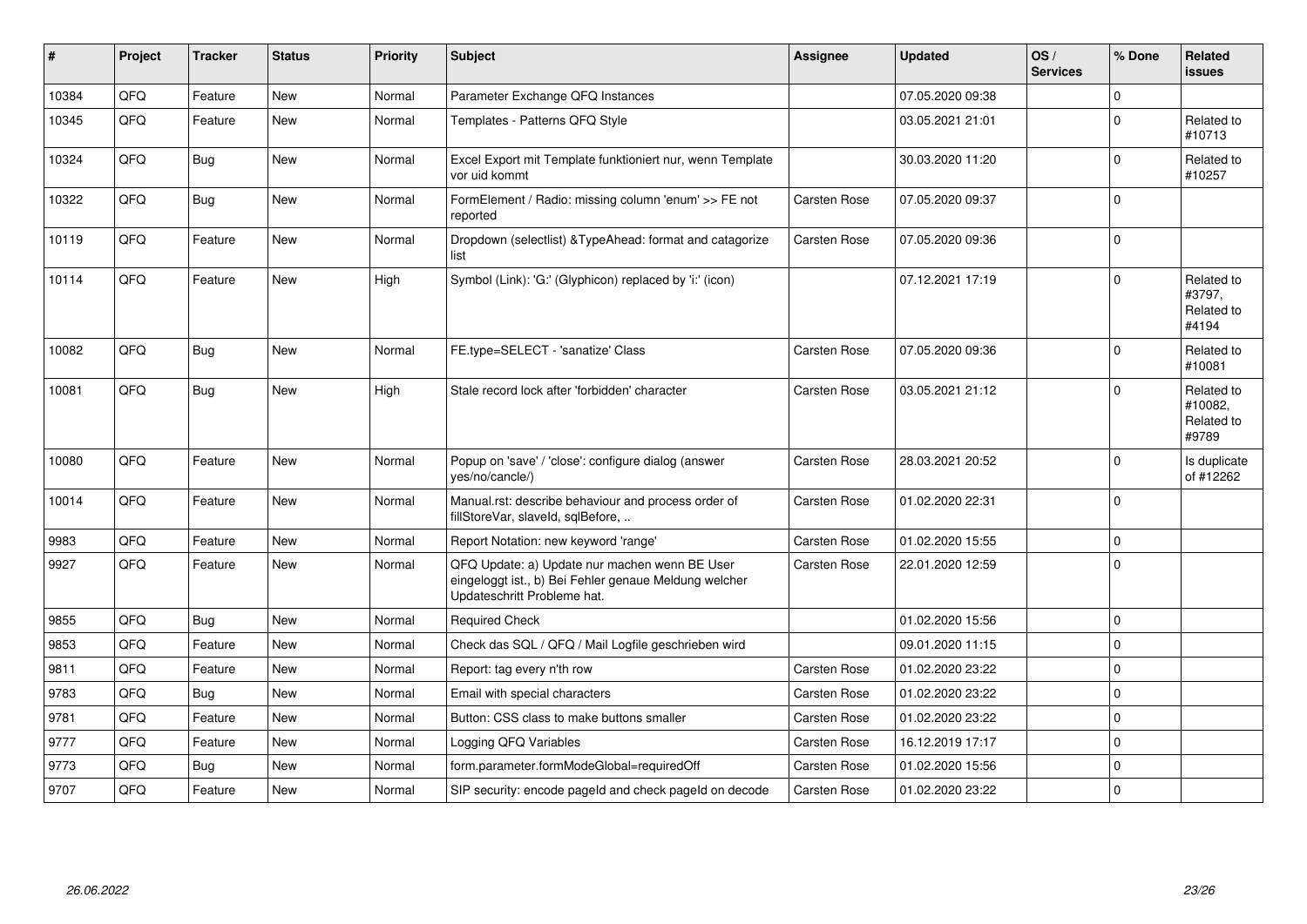| #    | Project        | <b>Tracker</b> | <b>Status</b> | <b>Priority</b> | <b>Subject</b>                                                                  | <b>Assignee</b>     | <b>Updated</b>   | OS/<br><b>Services</b> | % Done      | Related<br><b>issues</b>                                             |
|------|----------------|----------------|---------------|-----------------|---------------------------------------------------------------------------------|---------------------|------------------|------------------------|-------------|----------------------------------------------------------------------|
| 9706 | QFQ            | Feature        | <b>New</b>    | Normal          | Multi File Upload (hidden template group)                                       | Carsten Rose        | 01.02.2020 23:22 |                        | $\Omega$    | Related to<br>#7521,<br>Related to<br>#5562,<br>Related to<br>#13330 |
| 9602 | QFQ            | Feature        | <b>New</b>    | Normal          | Form definition as JSON                                                         | <b>Carsten Rose</b> | 01.02.2020 23:21 |                        | $\mathbf 0$ | Related to<br>#9600                                                  |
| 9537 | QFQ            | Feature        | <b>New</b>    | Normal          | FormEditor: Edit fieldset in FrontEnd                                           | <b>Carsten Rose</b> | 01.02.2020 23:22 |                        | $\mathbf 0$ |                                                                      |
| 9533 | QFQ            | <b>Bug</b>     | <b>New</b>    | Normal          | FE.type=upload: Check in 'beforeSave' if upload is given                        | Carsten Rose        | 01.02.2020 23:22 |                        | $\mathbf 0$ | Related to<br>#11523                                                 |
| 9531 | QFQ            | <b>Bug</b>     | <b>New</b>    | High            | FE File: Dynamic Update / modeSql / required detected<br>even it not set        | <b>Carsten Rose</b> | 11.06.2021 20:32 |                        | $\mathbf 0$ | Related to<br>#12398                                                 |
| 9352 | QFQ            | Feature        | New           | Normal          | FE 'Native' fire slaveld, sqlAfter, sqlIns                                      | <b>Carsten Rose</b> | 01.02.2020 23:22 |                        | $\mathbf 0$ |                                                                      |
| 9348 | QFQ            | Feature        | <b>New</b>    | Normal          | defaultThumbnailSize: pre render thumbnails                                     | Carsten Rose        | 12.06.2021 09:05 |                        | $\mathbf 0$ |                                                                      |
| 9347 | QFQ            | <b>Bug</b>     | New           | High            | FE.type=upload with dynamic show/hidden: required not<br>detected               | Carsten Rose        | 12.06.2021 10:40 |                        | $\mathbf 0$ | Related to<br>#5305,<br>Related to<br>#12398                         |
| 9317 | QFQ            | <b>Bug</b>     | <b>New</b>    | Normal          | FE.type=note: with dynamic show/hidden an empty label<br>causes trouble         | <b>Carsten Rose</b> | 01.02.2020 23:22 |                        | $\mathbf 0$ |                                                                      |
| 9221 | QFQ            | Feature        | <b>New</b>    | Normal          | typeAhead: Zeichenlimite ausschalten                                            | Carsten Rose        | 08.05.2021 17:06 |                        | $\mathbf 0$ |                                                                      |
| 9208 | QFQ            | Feature        | New           | Normal          | Manage 'recent' records                                                         | <b>Carsten Rose</b> | 01.02.2020 23:22 |                        | $\mathbf 0$ |                                                                      |
| 9177 | QFQ            | <b>Bug</b>     | New           | Normal          | Bug? QFQ tries to save an action FE, which has real<br>existing column name     | Carsten Rose        | 01.02.2020 23:22 |                        | $\mathbf 0$ |                                                                      |
| 9136 | QFQ            | Feature        | <b>New</b>    | Normal          | Create ZIP files with dynamic PDFs                                              | Carsten Rose        | 01.02.2020 23:22 |                        | $\mathbf 0$ |                                                                      |
| 9129 | QFQ            | Feature        | New           | Normal          | sqlValidate: Message as notification, not as error                              | Carsten Rose        | 01.02.2020 23:22 |                        | $\mathbf 0$ | Related to<br>#9128                                                  |
| 9128 | QFQ            | Feature        | <b>New</b>    | Normal          | Error Message: not replaced variables- a) replace back to<br>'{{', b) underline | <b>Carsten Rose</b> | 01.02.2020 23:22 |                        | $\mathbf 0$ | Related to<br>#9129                                                  |
| 9127 | QFQ            | <b>Bug</b>     | <b>New</b>    | Normal          | Error Message: change 'roll over' color - text not readable                     | <b>Carsten Rose</b> | 01.02.2020 23:22 |                        | $\mathbf 0$ |                                                                      |
| 9077 | QFQ            | <b>Bug</b>     | New           | Normal          | typeAheadSql: report broken SQL                                                 | Carsten Rose        | 01.02.2020 23:22 |                        | $\mathbf 0$ |                                                                      |
| 9013 | $\mathsf{QFQ}$ | Bug            | New           | Normal          | Error in Twig template not handled                                              | Carsten Rose        | 20.10.2021 13:43 |                        | $\mathbf 0$ |                                                                      |
| 8975 | QFQ            | Feature        | New           | Normal          | Report Notation: 2.0                                                            | Carsten Rose        | 01.02.2020 23:22 |                        | $\mathbf 0$ | Related to<br>#8963                                                  |
| 8962 | QFQ            | Feature        | New           | High            | allow for form fields with identical names                                      | Carsten Rose        | 03.05.2021 21:14 |                        | $\mathbf 0$ |                                                                      |
| 8891 | QFQ            | Bug            | New           | High            | formSubmitLog: do not log passwords                                             | Enis Nuredini       | 25.03.2022 09:06 |                        | $\mathbf 0$ |                                                                      |
| 8806 | QFG            | Feature        | New           | Normal          | SQL Function nl2br                                                              | Carsten Rose        | 01.02.2020 23:22 |                        | $\mathsf 0$ |                                                                      |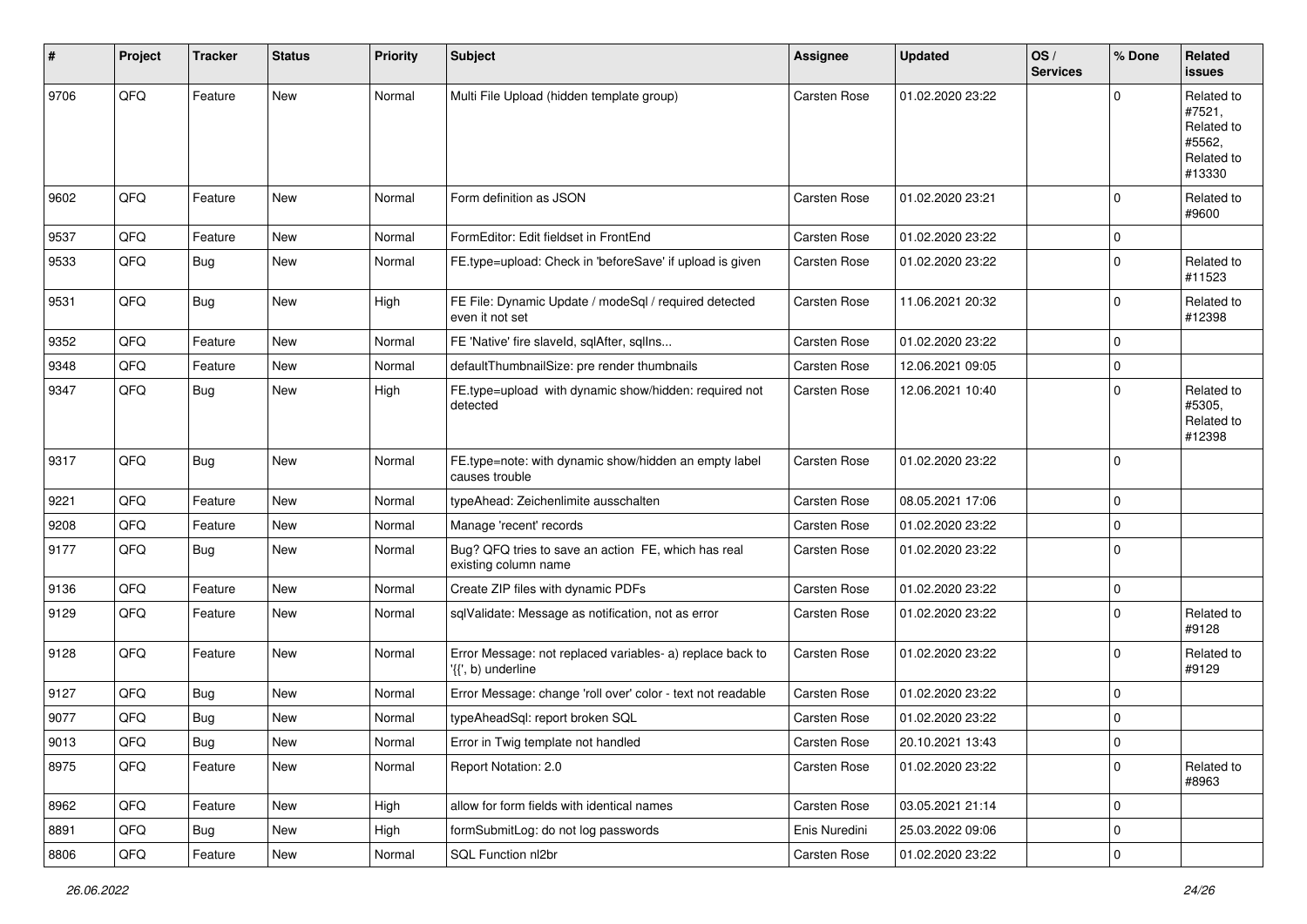| #    | Project | <b>Tracker</b> | <b>Status</b> | <b>Priority</b> | <b>Subject</b>                                                                                         | <b>Assignee</b>     | <b>Updated</b>   | OS/<br><b>Services</b> | % Done      | Related<br><b>issues</b>  |
|------|---------|----------------|---------------|-----------------|--------------------------------------------------------------------------------------------------------|---------------------|------------------|------------------------|-------------|---------------------------|
| 8719 | QFQ     | Feature        | <b>New</b>    | Normal          | extraButtonLock: add support for 0/1                                                                   | <b>Carsten Rose</b> | 01.02.2020 23:22 |                        | $\mathbf 0$ |                           |
| 8702 | QFQ     | Feature        | <b>New</b>    | Normal          | Load Record which is locked: missing user info                                                         | <b>Carsten Rose</b> | 11.12.2019 16:16 |                        | $\mathbf 0$ | Related to<br>#9789       |
| 8668 | QFQ     | <b>Bug</b>     | New           | High            | Pill disabled: dyamic mode 'hidden' not respected - FE is still<br>required                            | <b>Carsten Rose</b> | 03.05.2021 21:14 |                        | $\mathbf 0$ |                           |
| 8431 | QFQ     | <b>Bug</b>     | <b>New</b>    | High            | autocron.php with wrong path                                                                           | Carsten Rose        | 03.05.2021 21:14 |                        | $\mathbf 0$ |                           |
| 8336 | QFQ     | Feature        | <b>New</b>    | Normal          | Form > modified > Close New: a) Optional disable popup, b)<br>custom text, c) mode on save: closelstay | <b>Carsten Rose</b> | 01.02.2020 23:22 |                        | $\mathbf 0$ | Related to<br>#8335       |
| 8217 | QFQ     | Feature        | New           | Normal          | if-elseif-else construct                                                                               | <b>Carsten Rose</b> | 16.03.2021 18:41 |                        | $\mathbf 0$ | Related to<br>#10716      |
| 8187 | QFQ     | Feature        | New           | Normal          | Subrecord: enable/hide new button - make new/edit/delete<br>customizeable.                             | <b>Carsten Rose</b> | 06.03.2021 18:44 |                        | $\mathbf 0$ | Related to<br>#11326      |
| 8089 | QFQ     | Feature        | <b>New</b>    | Normal          | Copy/Paste for FormElements                                                                            | <b>Carsten Rose</b> | 01.02.2020 23:22 |                        | $\mathbf 0$ |                           |
| 8083 | QFQ     | <b>Bug</b>     | <b>New</b>    | High            | FormEditor: primary table list does not respect<br>'indexDb={{indexData:Y}}'                           | Carsten Rose        | 03.05.2021 21:14 |                        | $\mathbf 0$ | Has<br>duplicate<br>#6678 |
| 8049 | QFQ     | <b>Bug</b>     | <b>New</b>    | Normal          | FE.type=note, column 'value': text moves some pixel to top<br>after save                               | <b>Carsten Rose</b> | 01.02.2020 23:22 |                        | $\mathbf 0$ |                           |
| 7924 | QFQ     | Feature        | <b>New</b>    | Normal          | Radio/Checkbox with Tooltip                                                                            | Carsten Rose        | 01.02.2020 23:22 |                        | $\mathbf 0$ |                           |
| 7920 | QFQ     | Feature        | <b>New</b>    | Normal          | FE: Syntax Highlight, Zeinlenumbruch                                                                   | <b>Carsten Rose</b> | 01.02.2020 10:03 |                        | $\mathbf 0$ |                           |
| 7899 | QFQ     | <b>Bug</b>     | <b>New</b>    | High            | Fe.type=password / retype / required: always complain<br>about missing value                           | <b>Carsten Rose</b> | 03.05.2021 21:14 |                        | $\mathbf 0$ |                           |
| 7890 | QFQ     | <b>Bug</b>     | New           | Normal          | FormElement 'required': extraButtonInfo not aligned                                                    | <b>Carsten Rose</b> | 11.06.2021 21:17 |                        | $\mathbf 0$ | Related to<br>#11517      |
| 7850 | QFQ     | Feature        | <b>New</b>    | High            | Upload records: non 'pathFileName' column                                                              | <b>Carsten Rose</b> | 03.05.2021 21:14 |                        | $\mathbf 0$ |                           |
| 7812 | QFQ     | Feature        | <b>New</b>    | Normal          | FE 'Subrecord' - new option 'subrecordShowFilter',<br>'subrecordPaging'                                | <b>Carsten Rose</b> | 01.02.2020 23:22 |                        | $\mathbf 0$ |                           |
| 7795 | QFQ     | <b>Bug</b>     | <b>New</b>    | Normal          | Readonly Form: Typeahead-Felder                                                                        | <b>Carsten Rose</b> | 01.02.2020 23:22 |                        | $\mathbf 0$ |                           |
| 7685 | QFQ     | <b>Bug</b>     | <b>New</b>    | Normal          | Open FormElement from QFQ error message and save<br>modified record: error about missing {{formId:F}}  | <b>Carsten Rose</b> | 01.02.2020 23:22 |                        | $\mathbf 0$ |                           |
| 7683 | QFQ     | Feature        | <b>New</b>    | Normal          | Special column names in '{{ SELECT  AS _link }}' should<br>be detected                                 | <b>Carsten Rose</b> | 01.02.2020 23:21 |                        | $\mathbf 0$ |                           |
| 7681 | QFQ     | Feature        | New           | Normal          | Optional switch off 'check for modified record'                                                        | Carsten Rose        | 01.02.2020 23:21 |                        | $\mathbf 0$ |                           |
| 7660 | QFQ     | Feature        | New           | Normal          | IMAP: import mails to DB, move / delete mails                                                          | Carsten Rose        | 01.02.2020 09:52 |                        | $\mathbf 0$ |                           |
| 7650 | QFQ     | <b>Bug</b>     | New           | High            | Optional do not show 'required' sign on FormElement                                                    | Carsten Rose        | 03.05.2021 21:14 |                        | $\mathbf 0$ |                           |
| 7574 | QFQ     | <b>Bug</b>     | New           | Normal          | Substitute error: form element not reported / dont parse<br>Form.note                                  | Carsten Rose        | 01.02.2020 23:21 |                        | $\mathbf 0$ |                           |